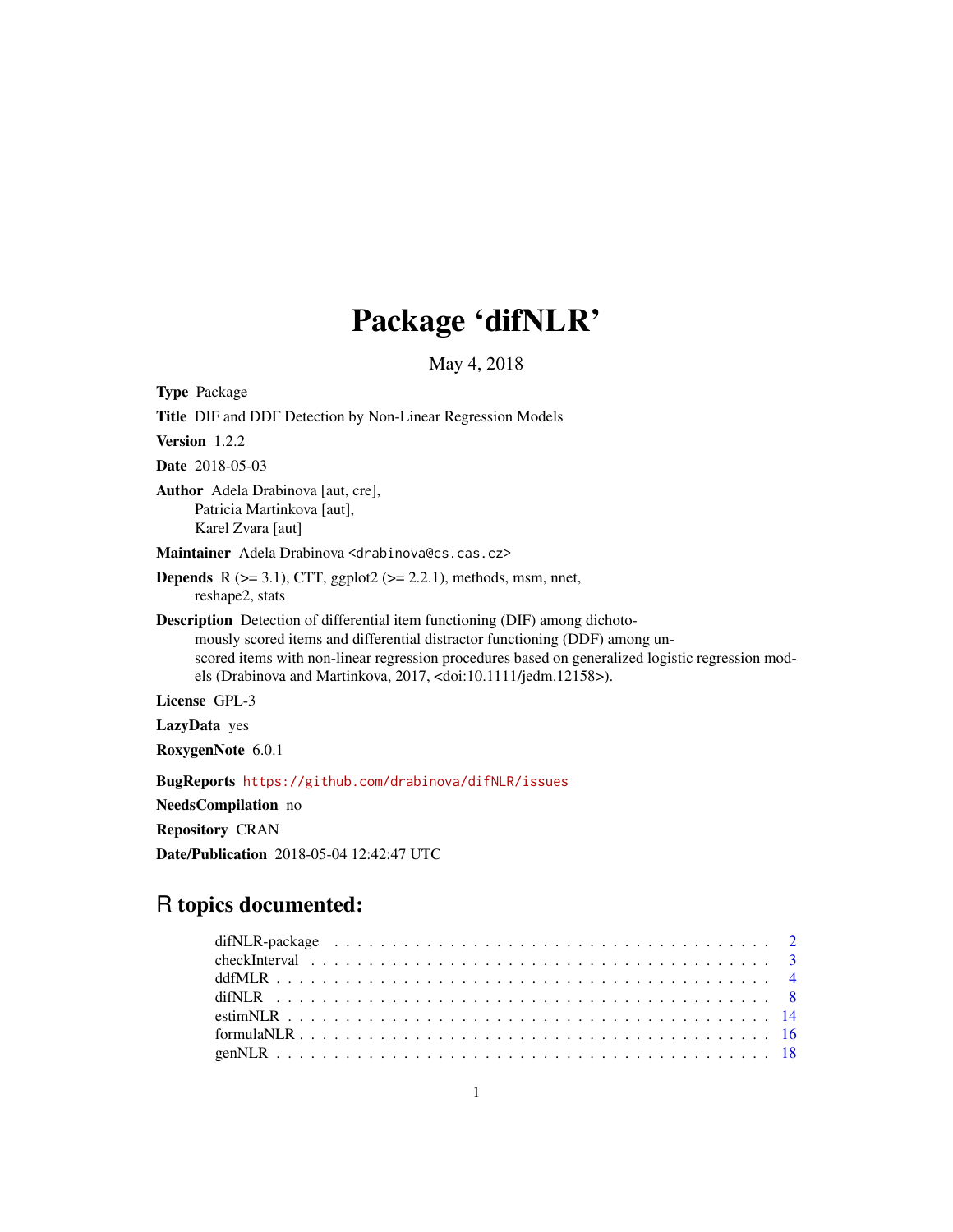<span id="page-1-0"></span>

#### **Index** [43](#page-42-0)

difNLR-package *DIF and DDF Detection by Non-Linear Regression Models.*

# Description

The difNLR package containts method for detection of differential item functioning (DIF) based on non-linear regression. Both uniform and non-uniform DIF effects can be detected when considering one focal group. The method also allows to test the difference in guessing or inattention parameters between reference and focal group. DIF detection method is based either on likelihood-ratio test, or on F-test of submodel. Package also offers method for detection of differential distractor functioning (DDF) based on multinomial log-linear regression model.

# Details

Package: difNLR Type: Package Version: 1.2.2 Date: 2018-05-03 Depends:  $R$  ( $>= 3.1$ ), CTT, ggplot2 ( $>= 2.2.1$ ), methods, msm, nnet, reshape2, stats License: GPL-3 BugReports: https://github.com/drabinova/difNLR/issues

#### Note

This package was supported by grant funded by Czech Science foundation under number GJ15- 15856Y.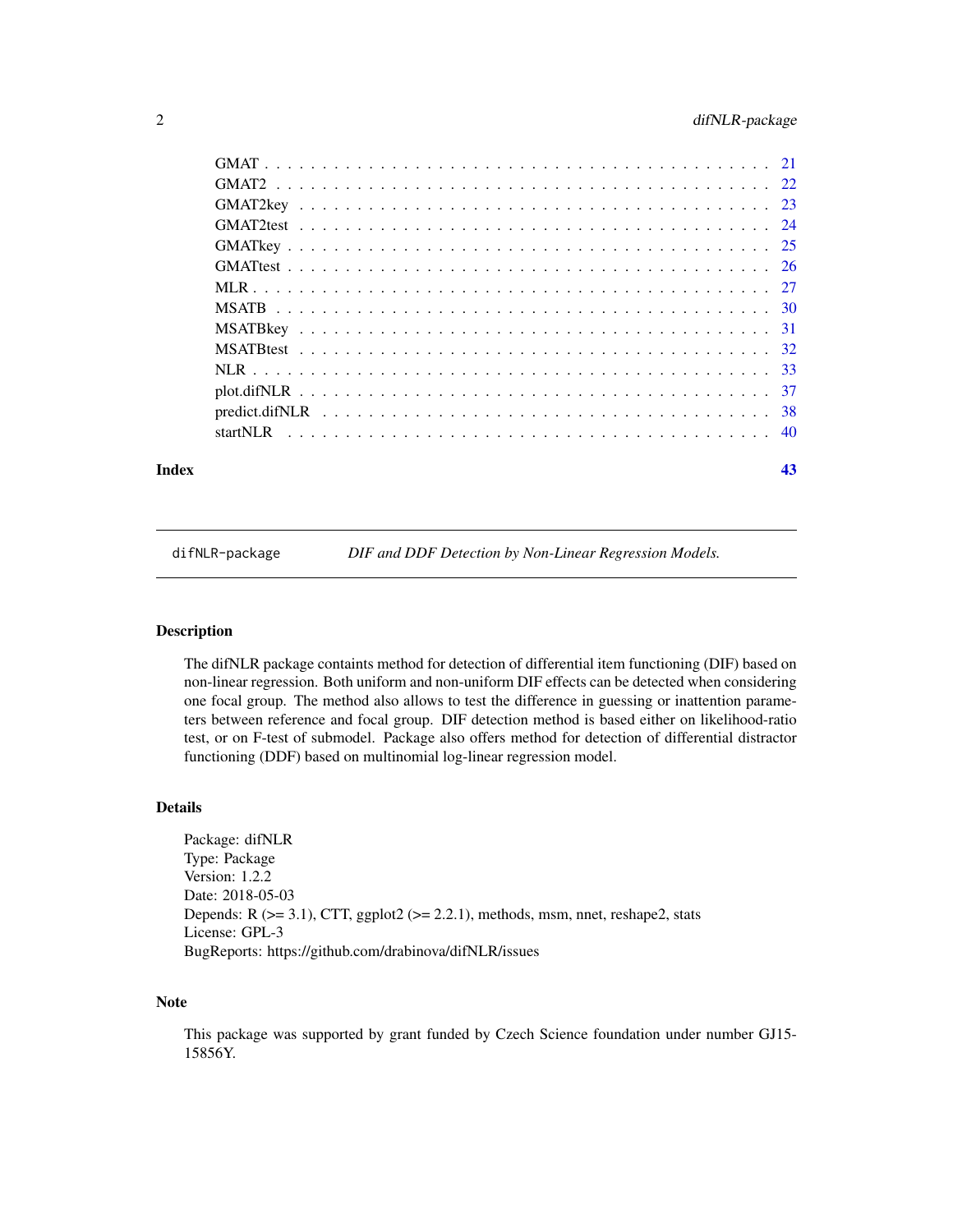# <span id="page-2-0"></span>checkInterval 3

#### Author(s)

Adela Drabinova Institute of Computer Science, The Czech Academy of Sciences Faculty of Mathematics and Physics, Charles University drabinova@cs.cas.cz

Patricia Martinkova Institute of Computer Science, The Czech Academy of Sciences martinkova@cs.cas.cz

Karel Zvara Faculty of Mathematics and Physics, Charles University

#### References

Drabinova, A. & Martinkova P. (2017). Detection of Differential Item Functioning with NonLinear Regression: Non-IRT Approach Accounting for Guessing. Journal of Educational Measurement, 54(4), 498-517, <https://doi.org/10.1111/jedm.12158>.

Kingston, N., Leary, L., & Wightman, L. (1985). An Exploratory Study of the Applicability of Item Response Theory Methods to the Graduate Management Admission Test. ETS Research Report Series, 1985(2) : 1-64.

Martinkova, P., Drabinova, A., Liaw, Y. L., Sanders, E. A., McFarland, J. L., & Price, R. M. (2017). Checking equity: Why Differential Item Functioning Analysis Should Be a Routine Part of Developing Conceptual Assessments. CBE-Life Sciences Education, 16(2), [https://doi.org/10.](https://doi.org/10.1187/cbe.16-10-0307) [1187/cbe.16-10-0307](https://doi.org/10.1187/cbe.16-10-0307).

Swaminathan, H. & Rogers, H. J. (1990). Detecting Differential Item Functioning Using Logistic Regression Procedures. Journal of Educational Measurement, 27, 361-370.

Vlckova, K. (2014). Test and Item Fairness (Unpublished master's thesis).

# See Also

Useful links:

• Report bugs at <https://github.com/drabinova/difNLR/issues>

checkInterval *Checks interval bounds.*

# **Description**

Checks whether x lies in interval defined by bounds in vec. If it does, it returns value of x. In case that value of  $x$  is lower than lower bound specified in vec, it returns it value. In case that value of  $x$ is greater than upper bound specified in vec, it returns it value.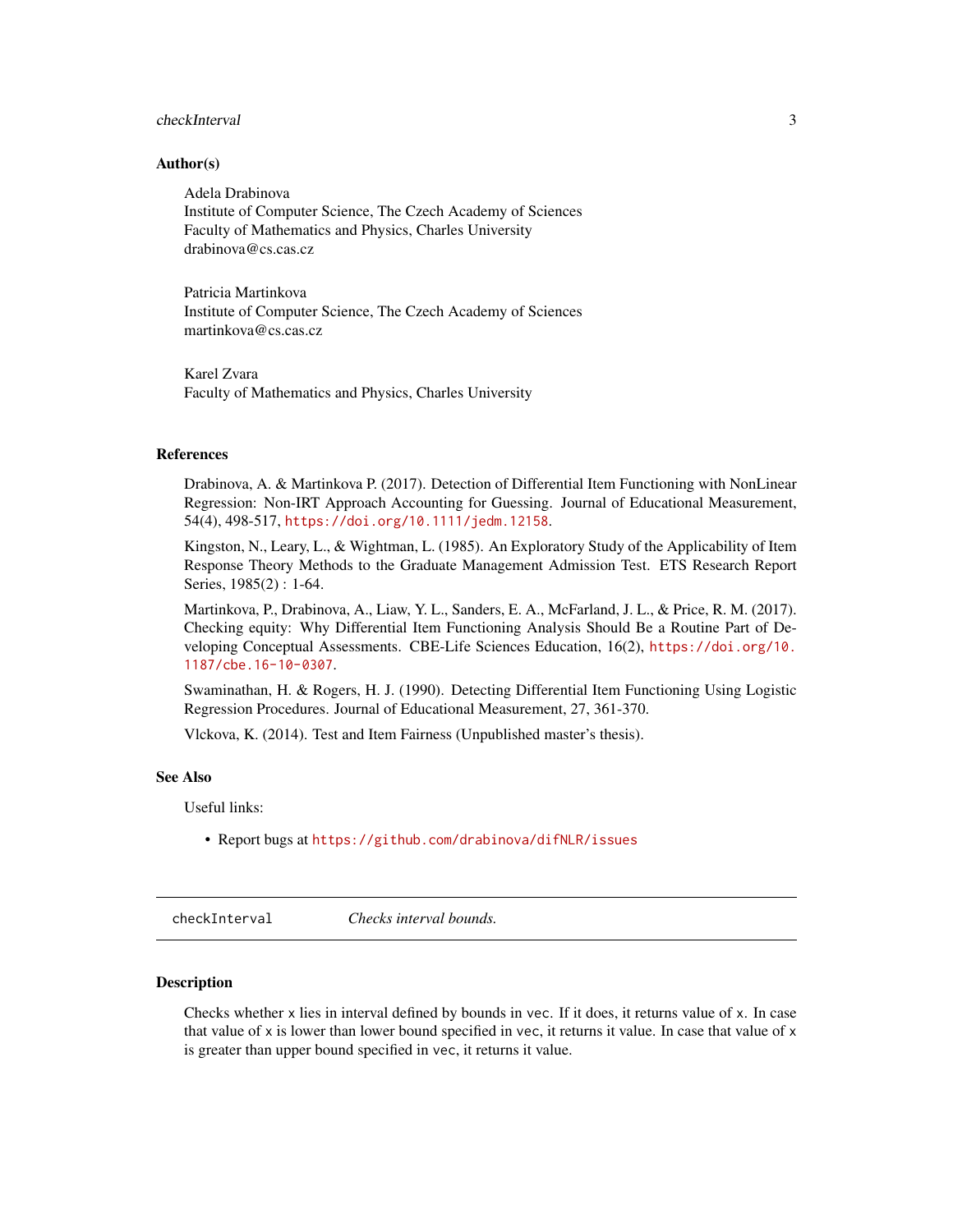#### 4 ddfMLR

#### Usage

checkInterval(x, vec)

#### Arguments

|     | numeric.                                         |
|-----|--------------------------------------------------|
| vec | numeric: increasingly sorted bounds of interval. |

# Author(s)

Adela Drabinova Institute of Computer Science, The Czech Academy of Sciences Faculty of Mathematics and Physics, Charles University drabinova@cs.cas.cz

Patricia Martinkova Institute of Computer Science, The Czech Academy of Sciences martinkova@cs.cas.cz

# Examples

## Not run: checkInterval( $x = 0.5$ , vec = c(0, 1)) checkInterval( $x = 1.5$ , vec = c(0, 1)) checkInterval( $x = -0.5$ , vec = c(0, 1))

## End(Not run)

<span id="page-3-1"></span>

| ddfMLR |        |  | Performs DDF detection using Multinomial Log-linear Regression |  |
|--------|--------|--|----------------------------------------------------------------|--|
|        | model. |  |                                                                |  |

# Description

Performs DDF detection procedure based on Multinomial Log-linear Regression model and likelihood ratio test of submodel.

#### Usage

ddfMLR(Data, group, focal.name, key, type = "both", match = "zscore", anchor = NULL, purify = FALSE,  $n$ rIter = 10, alpha = 0.05,  $p$ .adjust.method = "none") ## S3 method for class 'ddfMLR'  $print(x, \ldots)$ ## S3 method for class 'ddfMLR'

<span id="page-3-0"></span>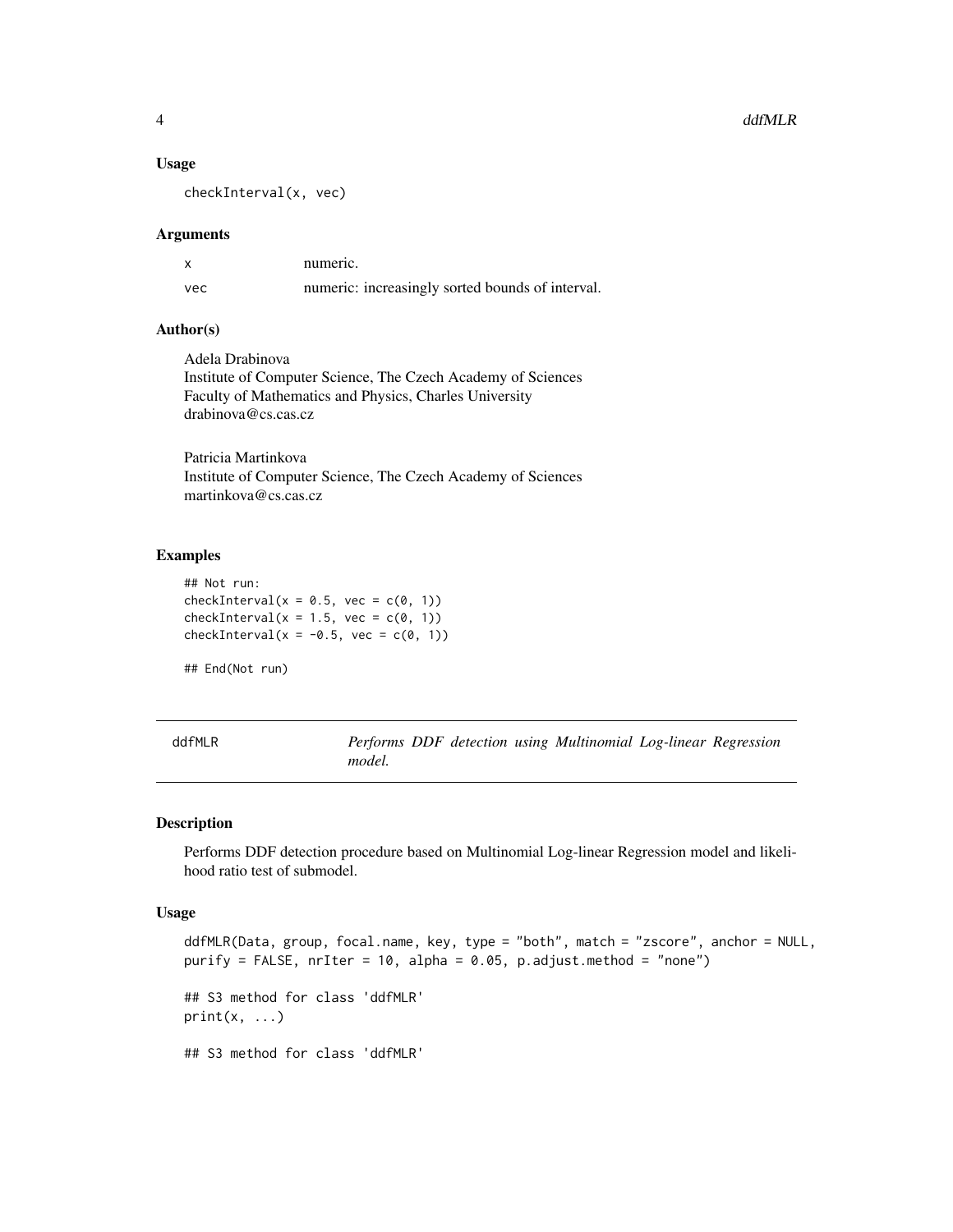#### ddfMLR 5

```
plot(x, item = "all", title, ...)
## S3 method for class 'ddfMLR'
coef(object, ...)
## S3 method for class 'ddfMLR'
logLik(object, item = "all", ...)## S3 method for class 'ddfMLR'
AIC(object, item = "all", \dots)
## S3 method for class 'ddfMLR'
BIC(object, item = "all", \dots)
```
# Arguments

| Data            | character: either the unscored data matrix only, or the unscored data matrix plus<br>the vector of group. See Details.                                                                                         |
|-----------------|----------------------------------------------------------------------------------------------------------------------------------------------------------------------------------------------------------------|
| group           | numeric or character: either the binary vector of group membership or the col-<br>umn indicator of group membership. See Details.                                                                              |
| focal.name      | numeric or character: indicates the level of group which corresponds to focal<br>group                                                                                                                         |
| key             | character: the answer key. See Details.                                                                                                                                                                        |
| type            | character: type of DDF to be tested (either "both" (default), "udif", or "nudif").<br>See Details.                                                                                                             |
| match           | specifies matching criterion. Can be either "zscore" (default, standardized total<br>score), "score" (total test score), or vector of the same length as number of<br>observations in "Data". See Details.     |
| anchor          | Either NULL (default) or a vector of item names or item identifiers specifying<br>which items are currently considered as anchor (DIF free) items. Argument is<br>ignored if match is not "zscore" or "score". |
| purify          | logical: should the item purification be applied? (default is FALSE). See Details.                                                                                                                             |
| nrIter          | numeric: the maximal number of iterations in the item purification (default is<br>$10$ ).                                                                                                                      |
| alpha           | numeric: significance level (default is 0.05).                                                                                                                                                                 |
| p.adjust.method |                                                                                                                                                                                                                |
|                 | character: method for multiple comparison correction. See Details.                                                                                                                                             |
| х               | an object of 'ddfMLR' class                                                                                                                                                                                    |
| $\cdots$        | other generic parameters for print or plot functions.                                                                                                                                                          |
| item            | either character ("all"), or numeric vector, or single number corresponding to<br>column indicators. See Details.                                                                                              |
| title           | string: title of plot.                                                                                                                                                                                         |
| object          | an object of 'ddfMLR' class                                                                                                                                                                                    |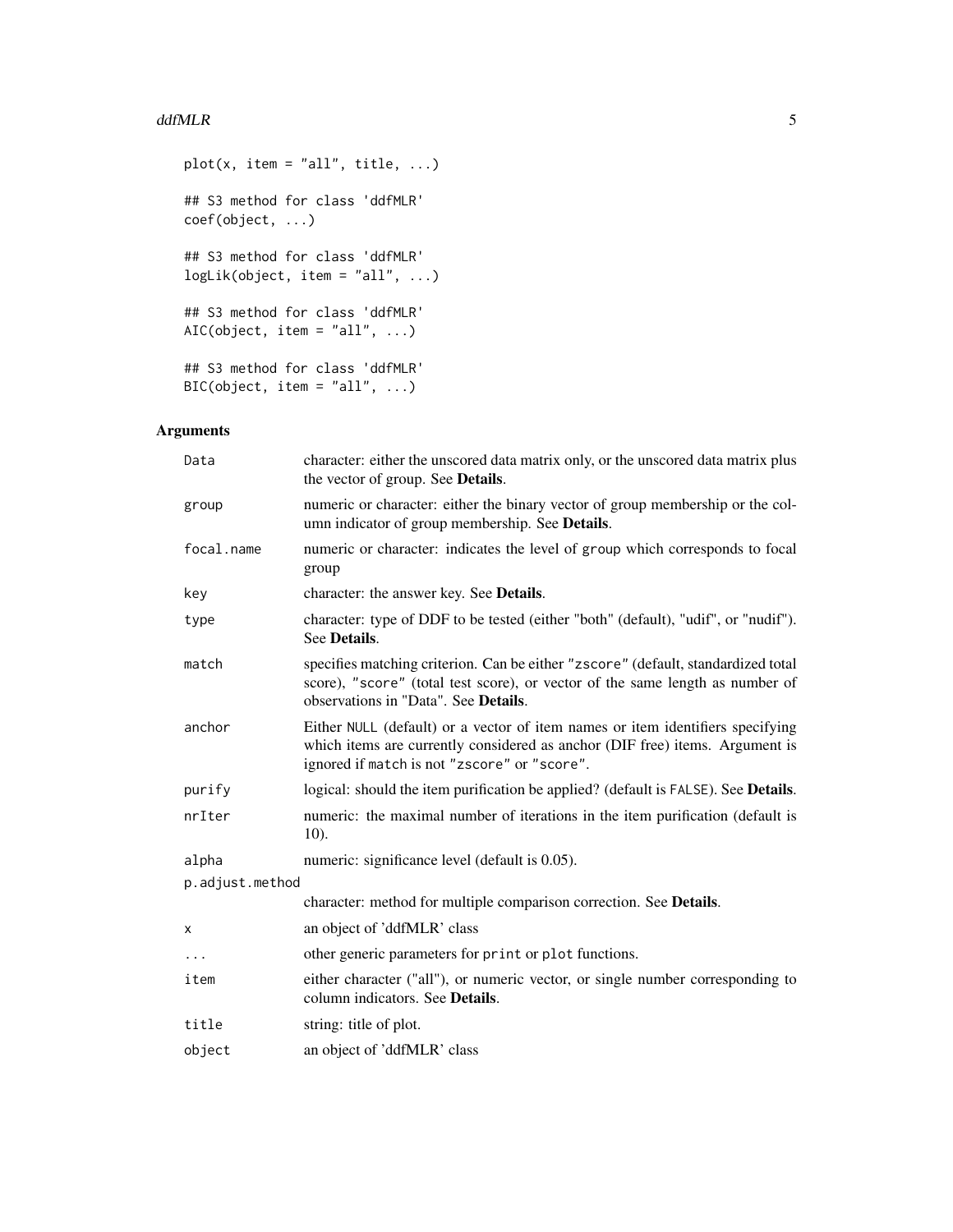#### Details

DDF detection procedure based on Multinomial Log-linear model.

The Data is a matrix whose rows represents examinee unscored answers and columns correspond to the items. The group must be either a vector of the same length as nrow(data) or column indicator of Data. The key must be a vector of correct answers corresponding to columns of Data.

The type corresponds to type of DDF to be tested. Possible values are "both" to detect any DDF (uniform and/or non-uniform), "udif" to detect only uniform DDF or "nudif" to detect only nonuniform DDF.

Argument match represents the matching criterion. It can be either the standardized test score (default, "zscore"), total test score ("score"), or any other continuous or discrete variable of the same length as number of observations in Data. Matching criterion is used in MLR() function as a covariate in multinomial model.

A set of anchor items (DIF free) can be specified through the anchor argument. It need to be a vector of either item names (as specified in column names of Data) or item identifiers (integers specifying the column number). In case anchor items are provided, only these items are used to compute matching criterion match. If the match argument is not either "zscore" or "score", anchor argument is ignored. When anchor items are provided, purification is not applied.

The p.adjust.method is a character for p.adjust function from the stats package. Possible values are "holm", "hochberg", "hommel", "bonferroni", "BH", "BY", "fdr", "none".

The output of the ddfMLR is displayed by the print.ddfMLR function.

The characteristic curve for item specified in item option can be plotted. For default option "all" of item, characteristic curves of all converged items are plotted. The drawn curves represent best model.

Missing values are allowed but discarded for item estimation. They must be coded as NA for both, data and group parameters.

#### Value

A list of class 'ddfMLR' with the following arguments:

Sval the values of likelihood ratio test statistics.

mlrPAR the estimates of final model.

mlrSE standard errors of the estimates of final model.

parM0 the estimates of null model.

parM1 the estimates of alternative model.

alpha numeric: significance level.

DDFitems either the column indicators of the items which were detected as DDF, or "No DDF item detected".

type character: type of DIF that was tested.

purification purify value.

nrPur number of iterations in item purification process. Returned only if purify is TRUE.

difPur a binary matrix with one row per iteration of item purification and one column per item.

"1" in i-th row and j-th column means that j-th item was identified as DIF in i-1-th iteration. Returned only if purify is TRUE.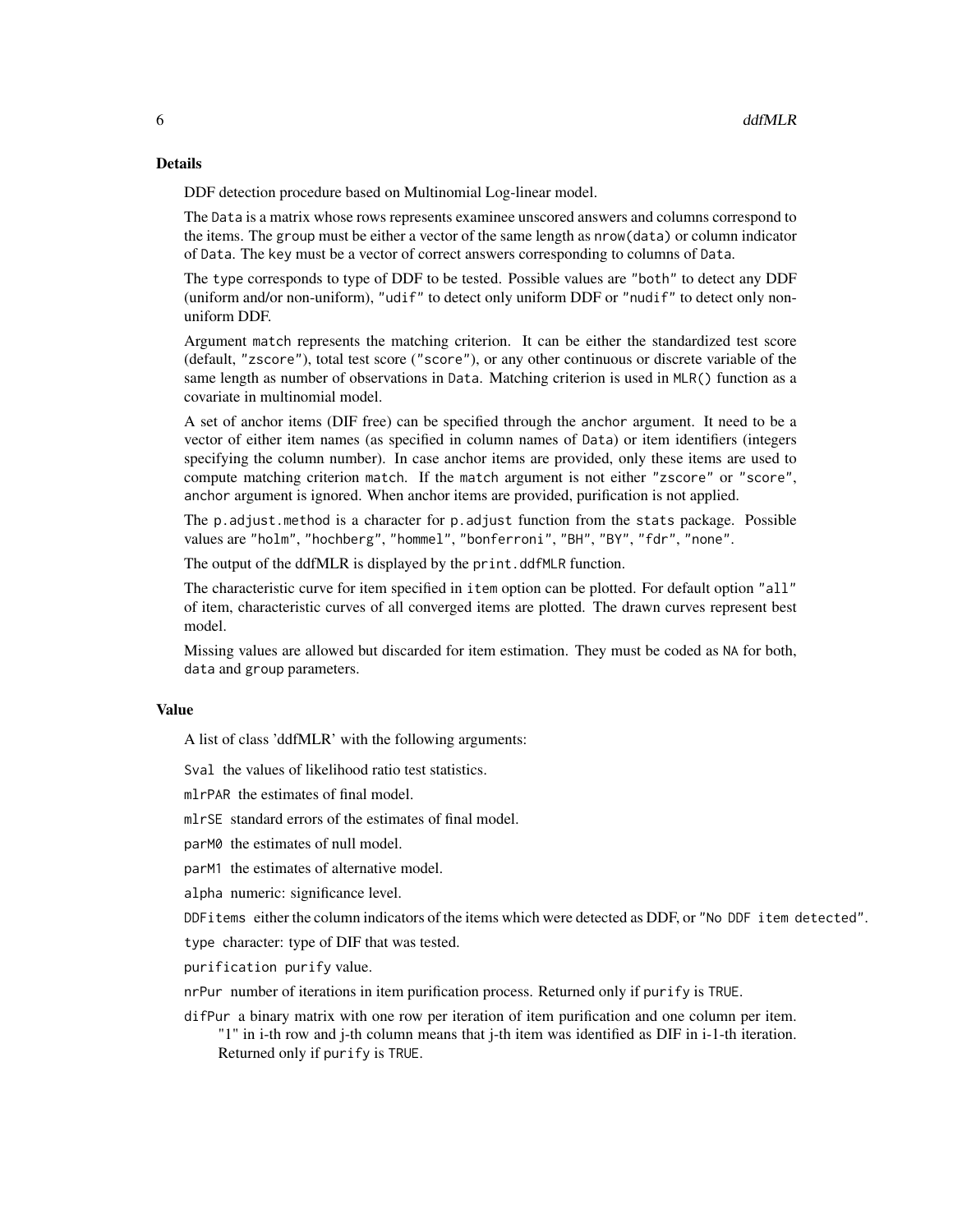#### <span id="page-6-0"></span>ddfMLR **7**

- conv.puri logical indicating whether item purification process converged before the maximal number nrIter of iterations. Returned only if purify is TRUE.
- p.adjust.method character: method for multiple comparison correction which was applied.

pval the p-values by likelihood ratio test.

- adj.pval the adjusted p-values by likelihood ratio test using p.adjust.method.
- df the degress of freedom of likelihood ratio test.
- group the vector of group membership.

Data the data matrix.

- match matching criterion.
- llM0 log-likelihood of null model.
- llM1 log-likelihood of alternative model.
- AICM0 AIC of null model.
- AICM1 AIC of alternative model.
- BICM0 BIC of null model.
- BICM1 BIC of alternative model.

#### Author(s)

Adela Drabinova Institute of Computer Science, The Czech Academy of Sciences Faculty of Mathematics and Physics, Charles University drabinova@cs.cas.cz

Patricia Martinkova Institute of Computer Science, The Czech Academy of Sciences

#### See Also

### [p.adjust](#page-0-0)

#### Examples

```
## Not run:
# loading data based on GMAT
data(GMATtest, GMATkey)
```

```
Data <- GMATtest[, 1:20]
group <- GMATtest[, "group"]
key <- GMATkey
```

```
# Testing both DDF effects
(x \leq d) ddfMLR(Data, group, focal.name = 1, key))
```

```
# Testing both DDF effects with Benjamini-Hochberg adjustment method
ddfMLR(Data, group, focal.name = 1, key, p.adjust.method = "BH")
```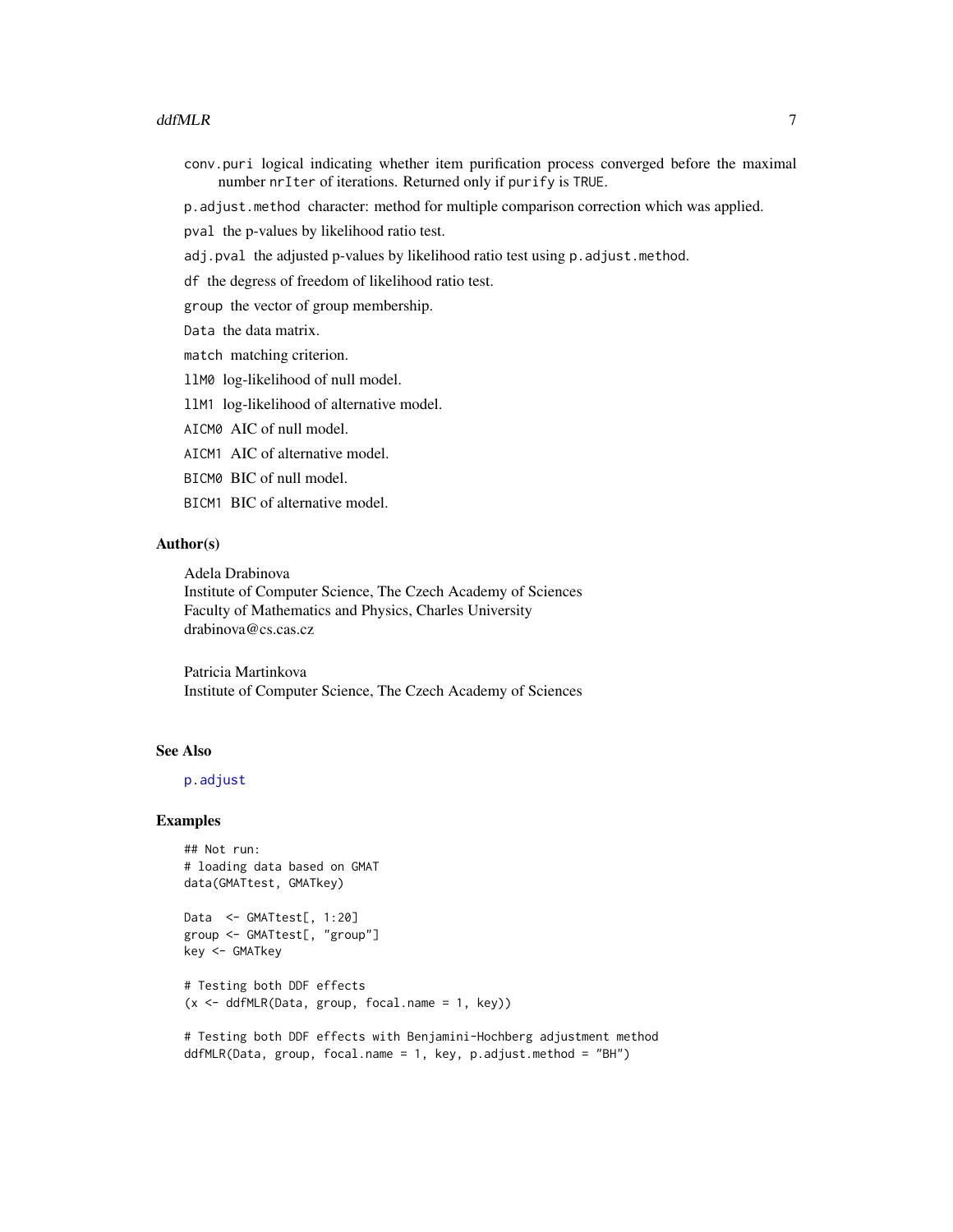```
# Testing both DDF effects with item purification
ddfMLR(Data, group, focal.name = 1, key, purify = T)# Testing uniform DDF effects
ddfMLR(Data, group, focal.name = 1, key, type = "udif")
# Testing non-uniform DDF effects
ddfMLR(Data, group, focal.name = 1, key, type = "nudif")
# Testing both DDF effects with total score as matching criterion
ddfMLR(Data, group, focal.name = 1, key, match = "score")
# Graphical devices
plot(x, item = 1)plot(x, item = x$DDFitems)
plot(x, item = "all")
# AIC, BIC, logLik
AIC(x)BIC(x)logLik(x)
## End(Not run)
```
<span id="page-7-1"></span>

```
difNLR Performs DIF detection using Non-Linear Regression method.
```
Performs DIF detection procedure based on non-linear regression model (generalized logistic regression) and either likelihood-ratio or F test of submodel.

#### Usage

```
difNLR(Data, group, focal.name, model, constraints, type = "both", method = "nls",
match = "zscore", anchor = NULL, purify = FALSE, nrIter = 10, test = "LR", alpha = 0.05,
p.adjust.method = "none", start, initboot = T, nrBo = 20)
```
## S3 method for class 'difNLR'  $print(x, \ldots)$ 

## S3 method for class 'difNLR' fitted(object, item = "all",  $\ldots$ )

## S3 method for class 'difNLR' coef(object, ...)

```
## S3 method for class 'difNLR'
logLik(object, item = "all", ...)
```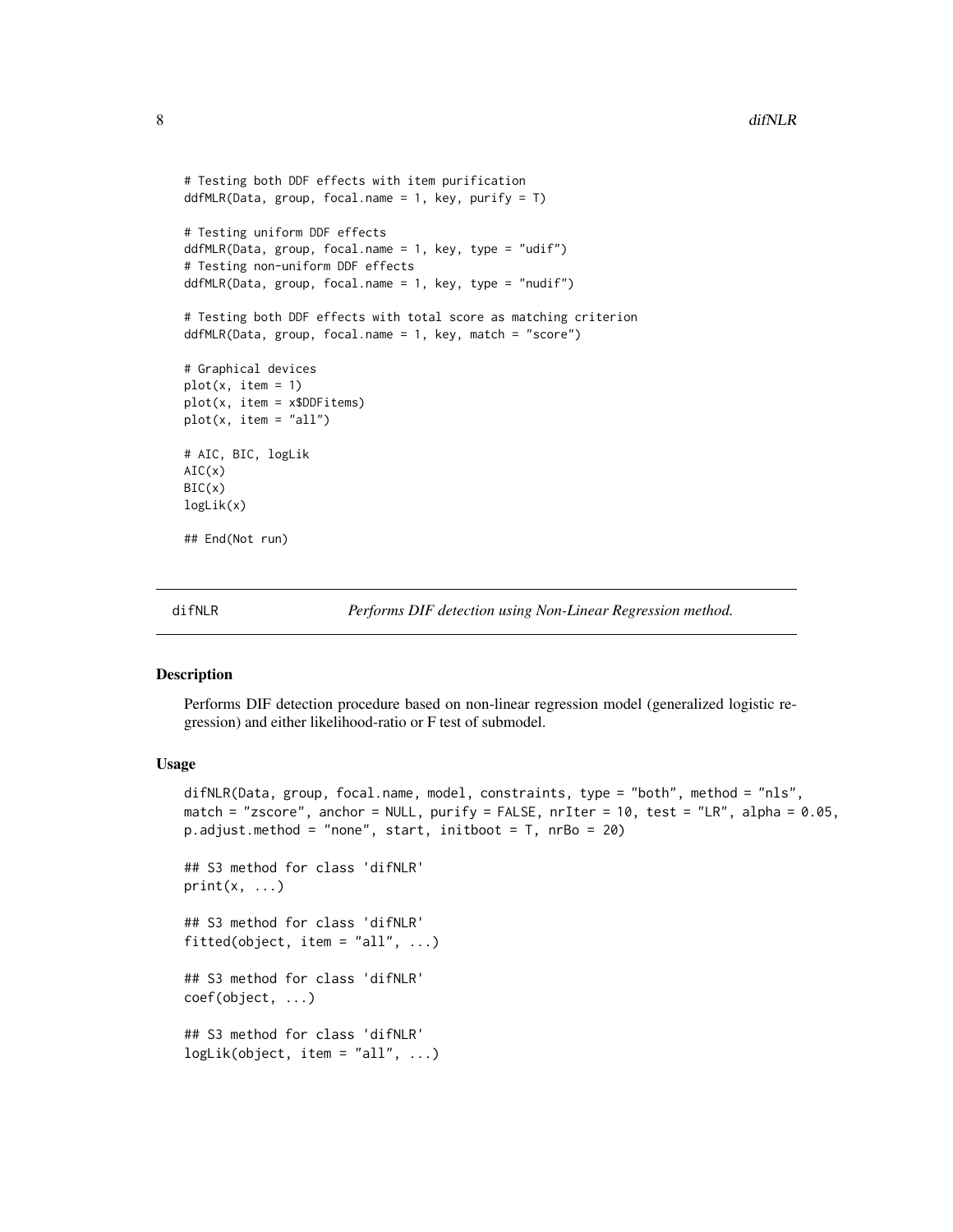```
## S3 method for class 'difNLR'
AIC(object, item = "all", \ldots)
## S3 method for class 'difNLR'
BIC(object, item = "all", \dots)
## S3 method for class 'difNLR'
residuals(object, item = "all", ...)
```
# Arguments

| Data            | numeric: either the scored data matrix only, or the scored data matrix plus the<br>vector of group. See Details.                                                                                                                         |
|-----------------|------------------------------------------------------------------------------------------------------------------------------------------------------------------------------------------------------------------------------------------|
| group           | numeric or character: either the binary vector of group membership or the col-<br>umn indicator (in Data) of group membership. See Details.                                                                                              |
| focal.name      | numeric or character: indicates the level of group which corresponds to focal<br>group                                                                                                                                                   |
| model           | character: generalized logistic regression model to be fitted. See Details.                                                                                                                                                              |
| constraints     | character: which parameters should be the same for both groups. See Details.                                                                                                                                                             |
| type            | character: type of DIF to be tested. Possible values are "both" (default), "udif",<br>"nudif", "all", or combination of parameters "a", "b", "c" and "d". See De-<br>tails.                                                              |
| method          | character: method used to estimate parameters. The options are "nls" for<br>non-linear least squares (default) and "likelihood" for maximum likelihood<br>method.                                                                        |
| match           | character or numeric: specifies matching criterion. Can be either "zscore"<br>(default, standardized total score), "score" (total test score), or numeric vector<br>of the same length as number of observations in "Data". See Details. |
| anchor          | Either NULL (default) or a vector of item names or item identifiers specifying<br>which items are currently considered as anchor (DIF free) items. Argument is<br>ignored if match is not "zscore" or "score". See Details.              |
| purify          | logical: should the item purification be applied? (default is FALSE). See Details.                                                                                                                                                       |
| nrIter          | numeric: the maximal number of iterations in the item purification (default is<br>10).                                                                                                                                                   |
| test            | character: test to be performed for DIF detection. Can be either "LR" (default),<br>or "F". See Details.                                                                                                                                 |
| alpha           | numeric: significance level (default is 0.05).                                                                                                                                                                                           |
| p.adjust.method |                                                                                                                                                                                                                                          |
|                 | character: method for multiple comparison correction. See Details.                                                                                                                                                                       |
| start           | numeric: list with as many elements as number of items. Each element is a<br>named numeric vector with values representing initial values for parameter esti-<br>mation. See <b>Details</b> .                                            |
| initboot        | logical: in case of convergence issues, should be starting values recalculated<br>based on bootstraped samples? (default is TRUE). See Details.                                                                                          |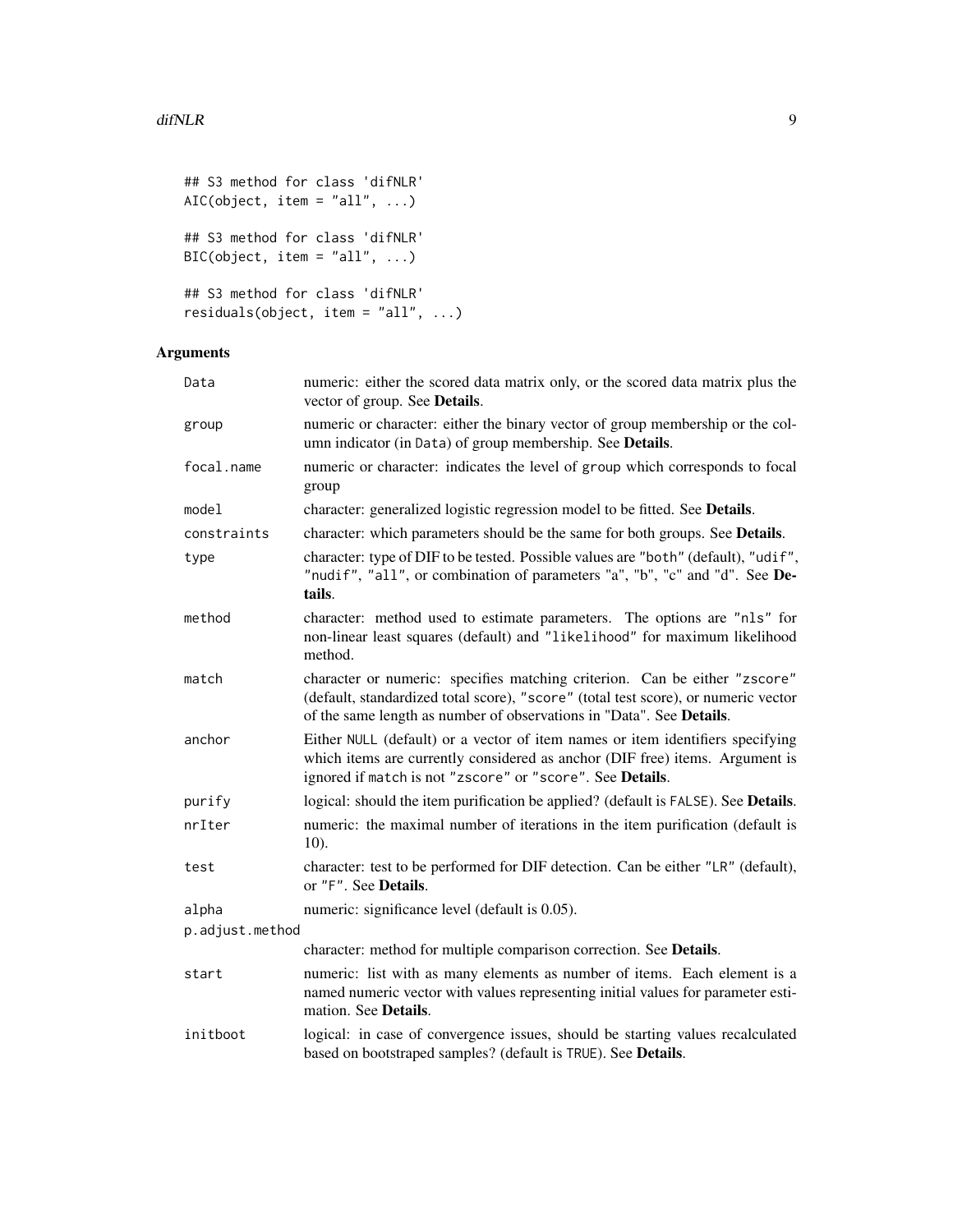| nrBo     | numeric: the maximal number of iterations for calculation of starting values<br>using bootstraped samples (default is 20). |
|----------|----------------------------------------------------------------------------------------------------------------------------|
| x        | an object of "difNLR" class                                                                                                |
| $\ddots$ | other generic parameters for S3 methods.                                                                                   |
| object   | an object of "difNLR" class                                                                                                |
| item     | either character ("all"), or numeric vector, or single number corresponding to<br>column indicators.                       |

# Details

DIF detection procedure based on non-linear regression is the extension of logistic regression procedure (Swaminathan and Rogers, 1990).

The Data is a matrix which rows represents scored examinee answers ("1" correct, "0" incorrect) and columns correspond to the items. In addition, Data can hold the vector of group membership. If so, group is a column indicator of Data. Otherwise, group must be a dichotomous vector of the same length as nrow(Data).

The unconstrained form of 4PL generalized logistic regression model for probability of correct answer (i.e.,  $y = 1$ ) is

 $P(y = 1) = (c + cDif^*g) + (d + dDif^*g - c - cDif^*g)/(1 + exp(-(a + aDif^*g)^*(x - b - bDif^*g))),$ 

where x is by default standardized total score (also called Z-score) and g is group membership. Parameters a, b, c and d are discrimination, difficulty, guessing and inattention. Terms aDif, bDif, cDif and dDif then represent differences between two groups in relevant parameters.

This 4PL model can be further constrained by model and constraints arguments. The arguments model and constraints can be also combined.

The model argument offers several predefined models. The options are as follows: Rasch for 1PL model with discrimination parameter fixed on value 1 for both groups, 1PL for 1PL model with discrimination parameter fixed for both groups, 2PL for logistic regression model, 3PLcg for 3PL model with fixed guessing for both groups, 3PLdg for 3PL model with fixed inattention for both groups, 3PLc (alternatively also 3PL) for 3PL regression model with guessing parameter, 3PLd for 3PL model with inattention parameter, 4PLcgdg for 4PL model with fixed guessing and inattention parameter for both groups, 4PLcgd (alternatively also 4PLd) for 4PL model with fixed guessing for both groups, 4PLcdg (alternatively also 4PLc) for 4PL model with fixed inattention for both groups, or 4PL for 4PL model.

The model can be specified in more detail with constraints argument which specifies what parameters should be fixed for both groups. For example, choice "ad" means that discrimination (a) and inattention (d) are fixed for both groups and other parameters (b and c) are not. The arguments model and constraints can be also item specific if they take a form of vector, where each element correspond to one item. The NA value for constraints means no constraints.

The type corresponds to type of DIF to be tested. Possible values are "both" to detect any DIF caused by difference in difficulty or discrimination (i.e., uniform and/or non-uniform), "udif" to detect only uniform DIF (i.e., difference in difficulty b), "nudif" to detect only non-uniform DIF (i.e., difference in discrimination a), or "all" to detect DIF caused by difference caused by any parameter that can differed between groups. The type of DIF can be also specified in more detail by using combination of parameters a, b, c and d. For example, with an option "c" for 4PL model only the difference in parameter c is tested. The type argument is also item specific.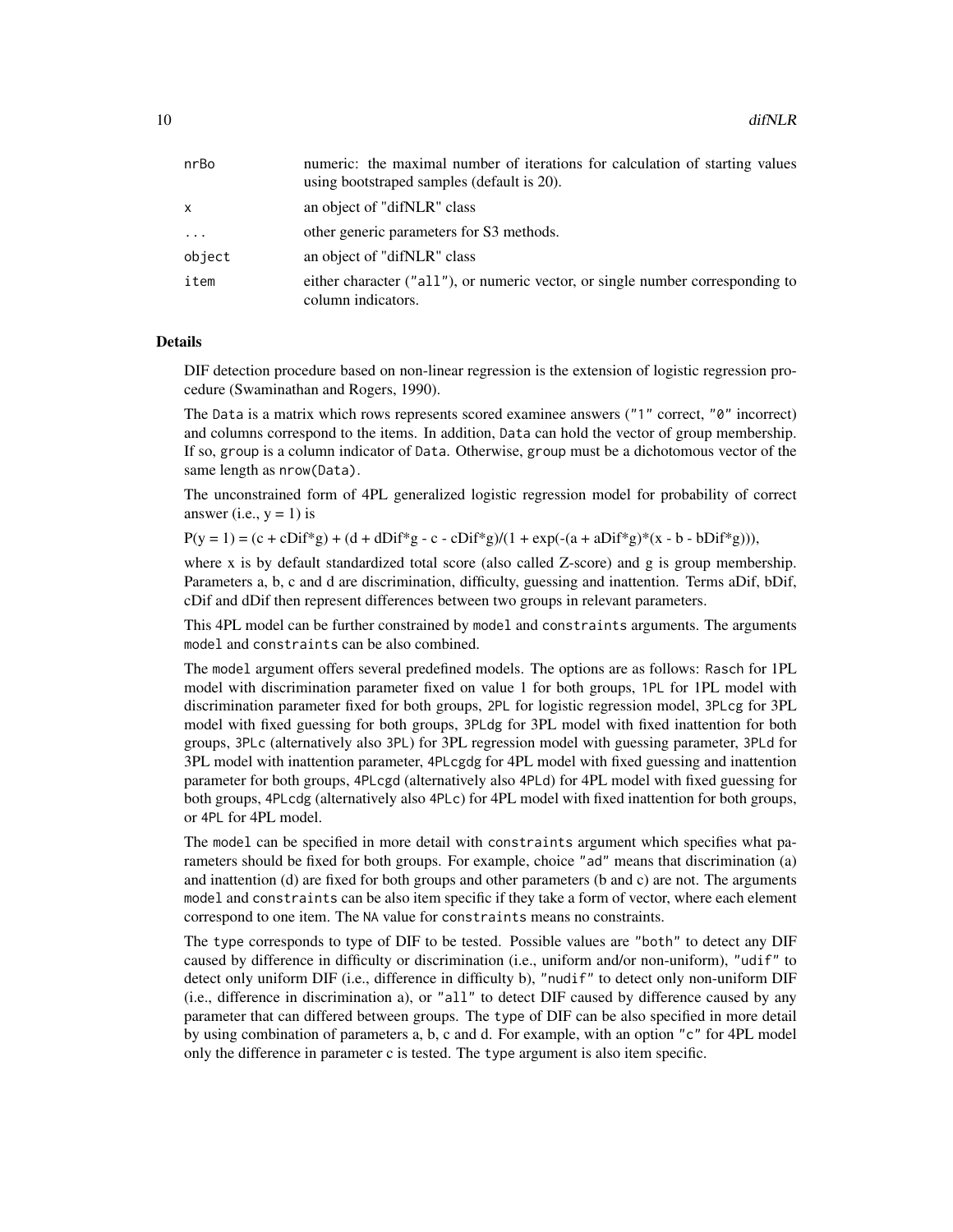<span id="page-10-0"></span>Argument match represents the matching criterion. It can be either the standardized test score (default, "zscore"), total test score ("score"), or any other continuous or discrete variable of the same length as number of observations in Data.

A set of anchor items (DIF free) can be specified through the anchor argument. It need to be a vector of either item names (as specified in column names of Data) or item identifiers (integers specifying the column number). In case anchor items are provided, only these items are used to compute matching criterion match. If the match argument is not either "zscore" or "score", anchor argument is ignored. When anchor items are provided, purification is not applied.

The  $p$  adjust.method is a character for  $p$  adjust function from the stats package. Possible values are "holm", "hochberg", "hommel", "bonferroni", "BH", "BY", "fdr", "none".

The start is a list with as many elements as number of items. Each element is a named numeric vector of length 8 representing initial values for parameter estimation. Specifically, parameters a, b, c, and d are initial values for discrimination, difficulty, guessing and inattention for reference group. Parameters aDif, bDif, cDif and dDif are then differences in these parameters between reference and focal group. If not specified, starting values are calculated with [startNLR](#page-39-1) function.

Missing values are allowed but discarded for item estimation. They must be coded as NA for both, data and group parameters.

In case of convergence issues, with an option initboot = TRUE, the starting values are re-calculated based on bootstraped samples. Newly calculated initial values are applied only to items/models with convergence issues.

In case that model considers difference in guessing or inattention parameter, the different parameterization is used and parameters with standard errors are recalculated by delta method. However, covariance matrices stick with alternative parameterization.

#### Value

The difNLR() function returns an object of class "difNLR". The output is displayed by the print() method.

Item characteristic curves and graphical representation of DIF statistics can be displayed with plot() method. For more details see [plot.difNLR](#page-36-1). Estimated parameters can be displayed with coef() method.

Fitted values can be extracted by the fitted() method for converged item(s) specified in item argument.

Predicted values are produced by the predict() method for converged item(s) specified in item argument. New data can be introduced with match and group arguments. For more details see [predict.difNLR](#page-37-1).

Residuals are extracted with the residuals() method for converged item(s) specified in item argument.

Log-likelihood, Akaike's information criterion and Schwarz's Bayesian criterion can be extracted with methods  $logLik()$ ,  $AIC()$ ,  $BIC()$  for converged item(s) specified in item argument.

Object of class "difNLR" is a list with the following components:

Sval the values of test statistics.

nlrPAR the estimates of final model.

nlrSE the standard errors of estimates of final model.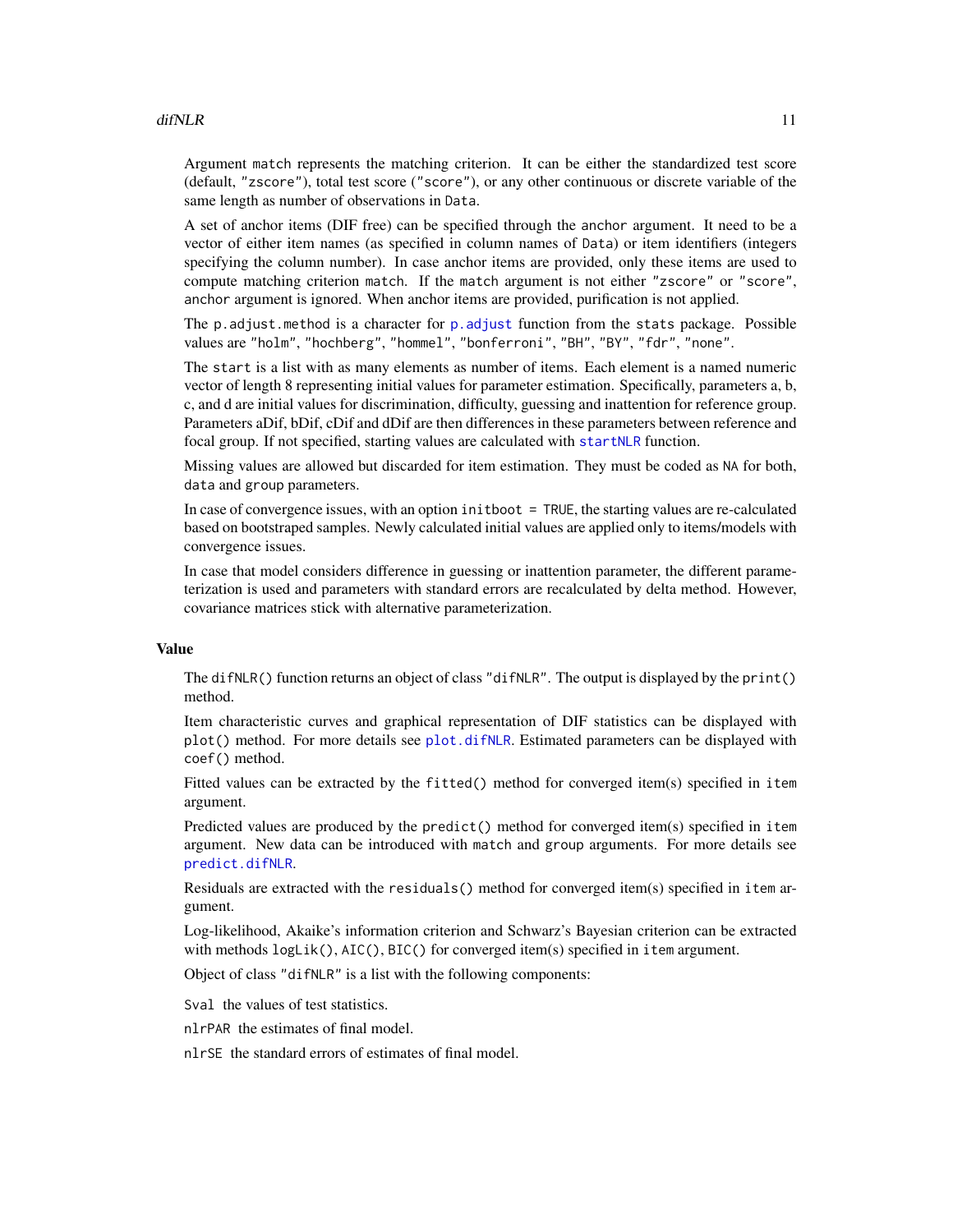- parM0 the estimates of null model.
- seM0 the standard errors of estimates of null model.
- covM0 the covariance matrices of estimates of null model.
- parM1 the estimates of alternative model.
- seM1 the standard errors of estimates of alternative model.
- covM1 the covariance matrices of estimates of alternative model.
- alpha numeric: significance level.
- DIFitems either the column indicators of the items which were detected as DIF, or "No DIF item detected".
- match matching criterion.
- model fitted model.
- type character: type of DIF that was tested. If parameters were specified, the value is "other".
- types character: the parameters (specified by user, type has value "other") which were tested for difference.
- p.adjust.method character: method for multiple comparison correction which was applied.
- pval the p-values by likelihood ratio test.
- adj.pval the adjusted p-values by likelihood ratio test using p.adjust.method.
- df the degress of freedom of likelihood ratio test.
- test used test.
- purification purify value.
- nrPur number of iterations in item purification process. Returned only if purify is TRUE.
- difPur a binary matrix with one row per iteration of item purification and one column per item. "1" in i-th row and j-th column means that j-th item was identified as DIF in i-1-th iteration. Returned only if purify is TRUE.
- conv.puri logical: indicating whether item purification process converged before the maximal number nrIter of iterations. Returned only if purify is TRUE.
- group the vector of group membership.
- Data the data matrix.
- method used estimation method.
- conv.fail numeric: number of convergence issues.
- conv.fail.which the indicators of the items which did not converge.
- llM0 log-likelihood of null model.
- llM1 log-likelihood of alternative model.

#### Author(s)

Adela Drabinova

Institute of Computer Science, The Czech Academy of Sciences Faculty of Mathematics and Physics, Charles University drabinova@cs.cas.cz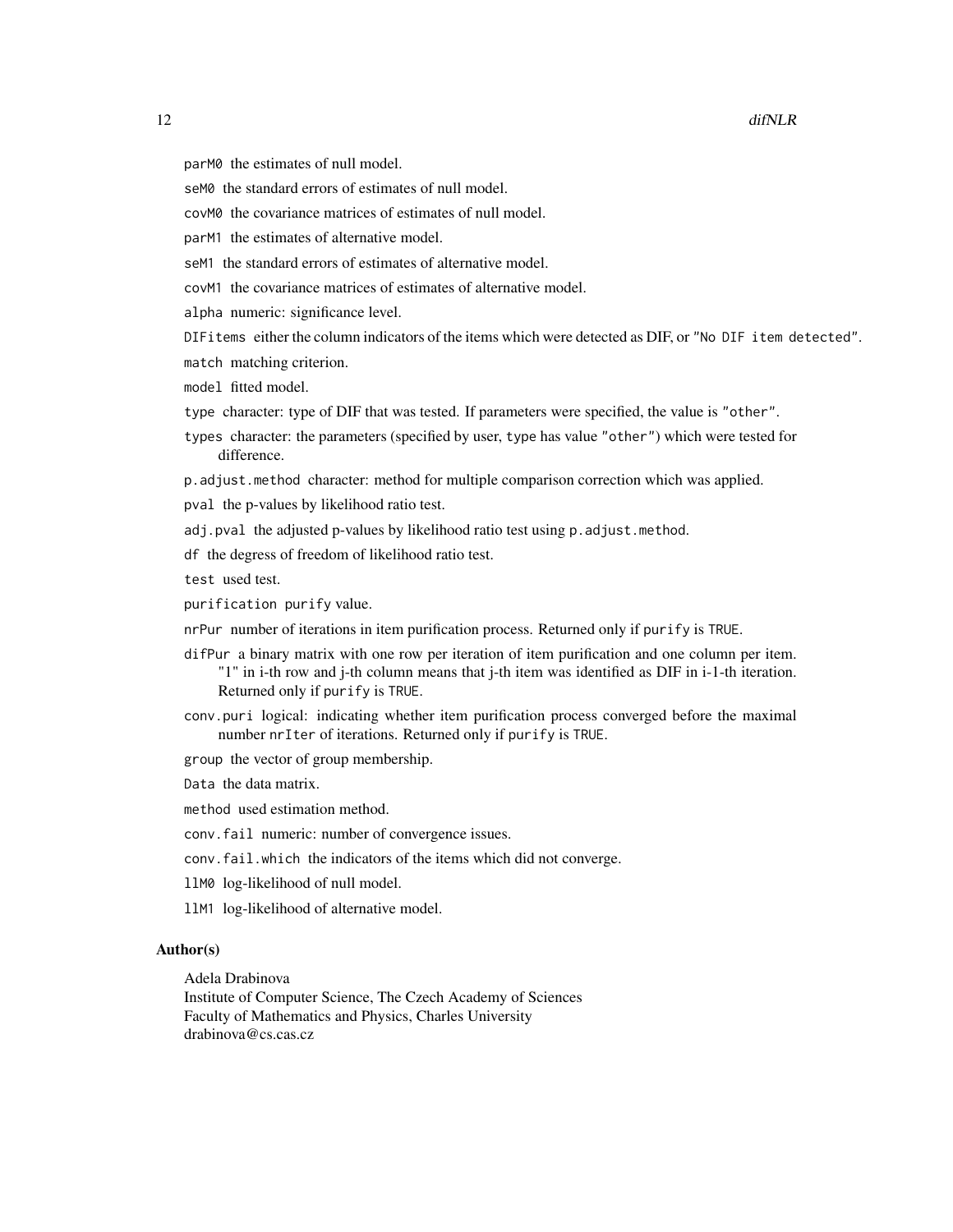#### <span id="page-12-0"></span> $diffNLR$  and the set of the set of the set of the set of the set of the set of the set of the set of the set of the set of the set of the set of the set of the set of the set of the set of the set of the set of the set of th

Patricia Martinkova Institute of Computer Science, The Czech Academy of Sciences martinkova@cs.cas.cz

Karel Zvara Faculty of Mathematics and Physics, Charles University

# References

Drabinova, A. & Martinkova P. (2017). Detection of Differential Item Functioning with NonLinear Regression: Non-IRT Approach Accounting for Guessing. Journal of Educational Measurement, 54(4), 498-517, <https://doi.org/10.1111/jedm.12158>.

Swaminathan, H. & Rogers, H. J. (1990). Detecting Differential Item Functioning Using Logistic Regression Procedures. Journal of Educational Measurement, 27, 361-370.

#### See Also

[p.adjust](#page-0-0) [plot.difNLR](#page-36-1) [startNLR](#page-39-1)

#### Examples

```
## Not run:
# loading data based on GMAT
data(GMAT)
Data <- GMAT[, 1:20]
group <- GMAT[, "group"]
# Testing both DIF effects using likelihood-ratio test and
# 3PL model with fixed guessing for groups
(x \leq -\text{diffNLR}(Data, group, focal.name = 1, model = "3PLcg"))# Testing both DIF effects using F test and
# 3PL model with fixed guessing for groups
difNLR(Data, group, focal.name = 1, model = "3PLcg", test = "F")
# Testing both DIF effects using LR test,
# 3PL model with fixed guessing for groups
# and Benjamini-Hochberg correction
difNLR(Data, group, focal.name = 1, model = "3PLcg", p.adjust.method = "BH")
# Testing both DIF effects using LR test,
# 3PL model with fixed guessing for groups
# and item purification
difNLR(Data, group, focal.name = 1, model = "3PLcg", purify = T)
# Testing both DIF effects using 3PL model with fixed guessing for groups
# and total score as matching criterion
diffNLR(Data, group, focal.name = 1, model = "3PLcg", match = "score")
```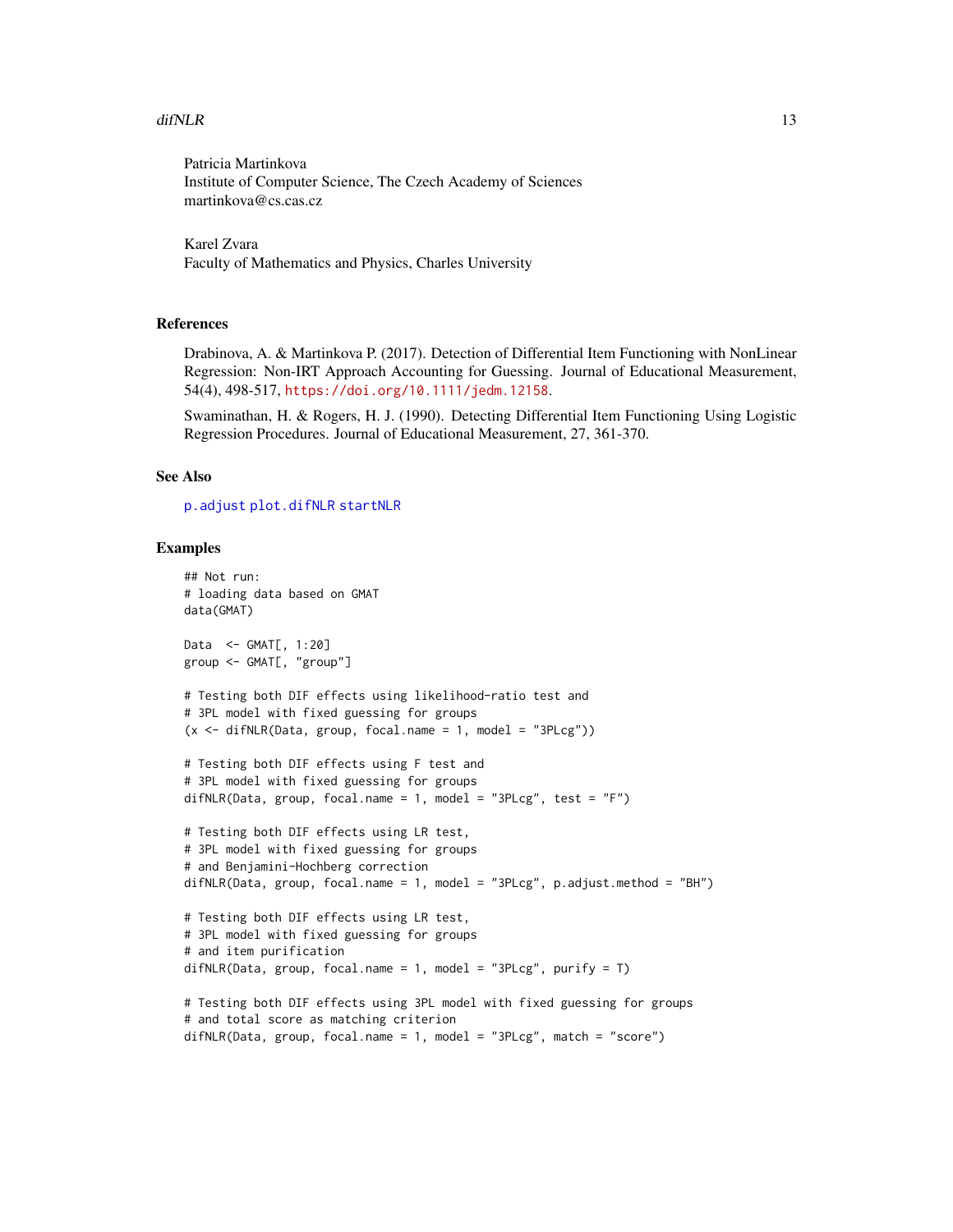```
# Testing uniform DIF effects using 4PL model with the same
# guessing and inattention
difNLR(Data, group, focal.name = 1, model = "4PLcgdg", type = "udif")
# Testing non-uniform DIF effects using 2PL model
difNLR(Data, group, focal.name = 1, model = "2PL", type = "nudif")
# Testing difference in parameter b using 4PL model with fixed
# a and c parameters
difNLR(Data, group, focal.name = 1, model = "4PL", constraints = "ac", type = "b")
# Testing both DIF effects using LR test,
# 3PL model with fixed guessing for groups
# with maximum likelihood estimation method
difNLR(Data, group, focal.name = 1, model = "3PLcg", method = "likelihood")
# Graphical devices
plot(x)
plot(x, item = x$DIFitems)
plot(x, plot_type = "stat")# Coefficients
coef(x)
# Fitted values
fitted(x)
fitted(x, item = 1)
# Residuals
residuals(x)
residuals(x, item = 1)
# Predicted values
predict(x)
predict(x, item = 1)
# Predicted values for new subjects
predict(x, item = 1, match = 0, group = 1)predict(x, item = 1, match = 0, group = 0)# AIC, BIC, logLik
AIC(x); AIC(x, item = 1)BIC(x); BIC(x, item = 1)logLik(x); logLik(x, item = 1)
## End(Not run)
```
estimNLR *Non-Linear Regression DIF models estimation.*

<span id="page-13-0"></span>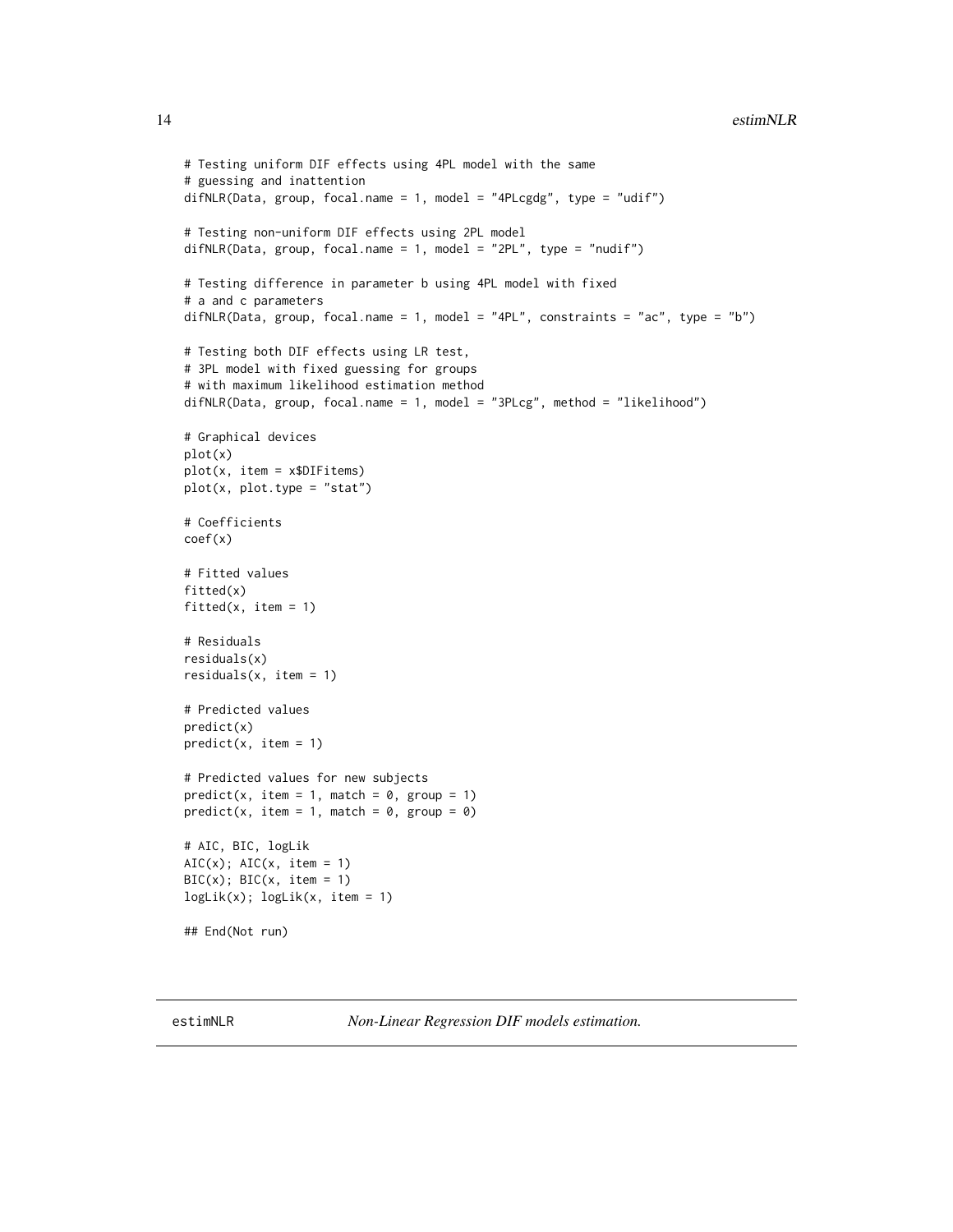#### estimNLR 15

# Description

Estimates parameters of non-linear regression models for DIF detection using either non-linear least squares or maximum likelihood method.

#### Usage

```
estimNLR(y, match, group, formula, method, lower, upper, start)
```
# Arguments

| y       | numeric: binary vector. See Details.                                                                                                                              |
|---------|-------------------------------------------------------------------------------------------------------------------------------------------------------------------|
| match   | numeric: matching criterion. See <b>Details</b> .                                                                                                                 |
| group   | numeric: binary vector of group membership. "0" for reference group, "1" for<br>focal group.                                                                      |
| formula | formula: specification of the model. See <b>Details</b> .                                                                                                         |
| method  | character: method used to estimate parameters. The options are "nls" for<br>non-linear least squares (default) and "likelihood" for maximum likelihood<br>method. |
| lower   | numeric: lower bounds for parameters of model specified in formula.                                                                                               |
| upper   | numeric: upper bounds for parameters of model specified in formula.                                                                                               |
| start   | numeric: initial parameters. See <b>Details</b> .                                                                                                                 |
|         |                                                                                                                                                                   |

#### Author(s)

Adela Drabinova Institute of Computer Science, The Czech Academy of Sciences Faculty of Mathematics and Physics, Charles University drabinova@cs.cas.cz

Patricia Martinkova Institute of Computer Science, The Czech Academy of Sciences martinkova@cs.cas.cz

# Examples

```
## Not run:
data(GMAT)
# item 1
y <- GMAT[, 1]
match <- scale(apply(GMAT[, 1:20], 1, sum))
group <- GMAT[, "group"]
# formula for 3PL model with the same guessing
M <- formulaNLR(model = "3PLcg", type = "both")
```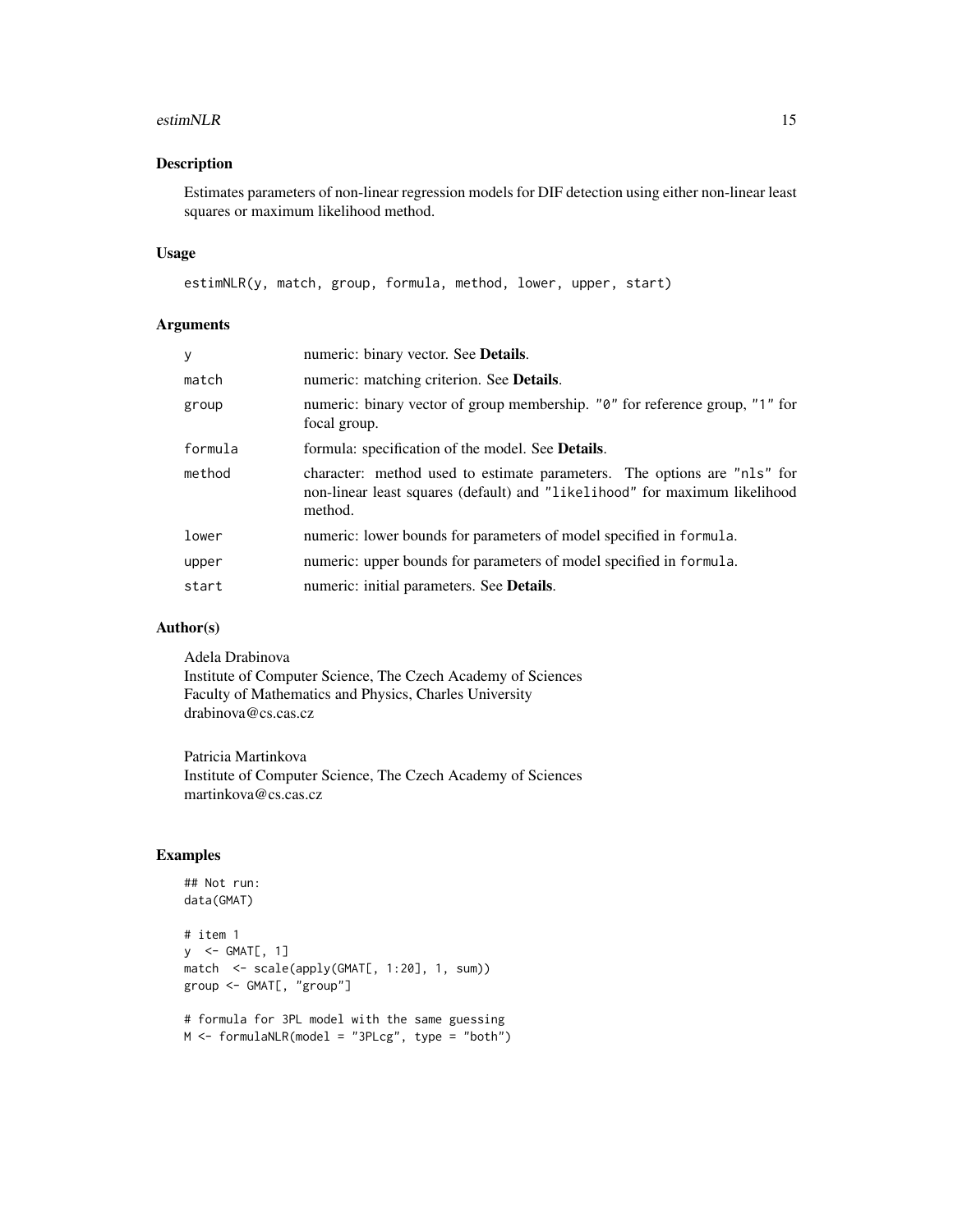```
# starting values for 3PL model with the same guessing for item 1
start <- startNLR(GMAT[, 1:20], group, model = "3PLcg", parameterization = "classic")
start <- start[[1]][M$M0$parameters]
# Non-linear least squares
fitNLSM0 <- estimNLR(y = y, match = match, group = group,
                     formula = M$M0$formula, method = "nls",
                     lower = M$M0$lower, upper = M$M0$upper, start = start)
fitNLSM0
coef(fitNLSM0)
logLik(fitNLSM0)
vcov(fitNLSM0)
fitted(fitNLSM0)
residuals(fitNLSM0)
# Maximum likelihood
fitLKM0 \leq estimNLR(y = y, match = match, group = group,formula = M$M0$formula, method = "likelihood",
                     lower = M$M0$lower, upper = M$M0$upper, start = start)
fitLKLM0
coef(fitLKLM0)
logLik(fitLKLM0)
vcov(fitLKLM0)
fitted(fitLKLM0)
residuals(fitLKLM0)
## End(Not run)
```
formulaNLR *Formula for Non-Linear Regression DIF model.*

# Description

Function returns the formula of the non-linear models based on model specification and DIF type to be tested.

#### Usage

```
formulaNLR(model, constraints = NULL, type = "both", parameterization = "classic",
outcome)
```
#### Arguments

| model       | character: generalized logistic regression model to be fitted. See <b>Details</b> .                            |
|-------------|----------------------------------------------------------------------------------------------------------------|
| constraints | character: which parameters should be the same for both groups. Default value<br>is NULL. See <b>Details</b> . |

<span id="page-15-0"></span>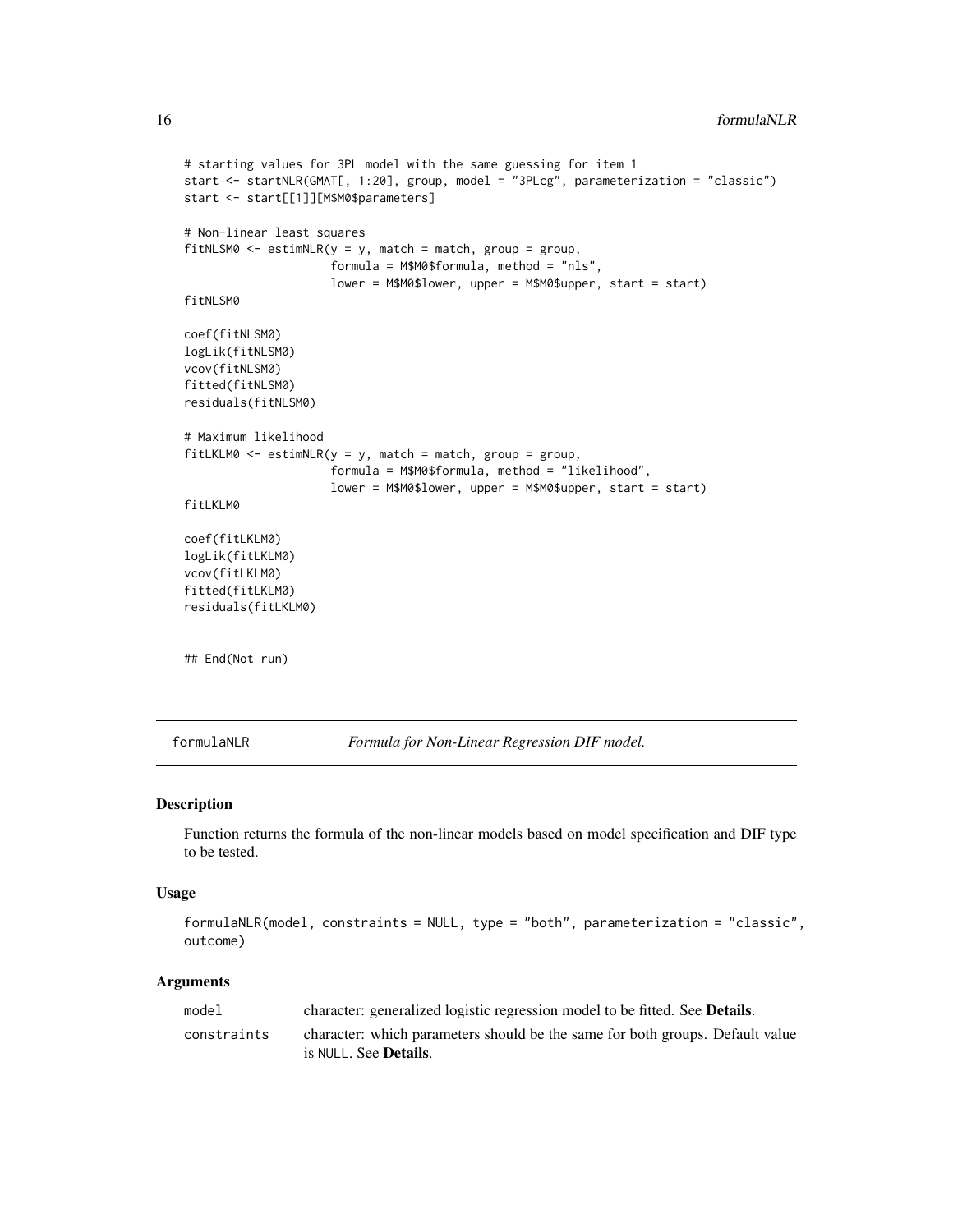#### formulaNLR 17

| type             | character: type of DIF to be tested. Possible values are "both" (default), "udif",<br>"nudif", "all", or combination of parameters 'a', 'b', 'c' and 'd'. See <b>Details</b> . |  |  |
|------------------|--------------------------------------------------------------------------------------------------------------------------------------------------------------------------------|--|--|
| parameterization |                                                                                                                                                                                |  |  |
|                  | character: which parameterization should be used. Possible values are "classic"<br>(default) and "alternative". See <b>Details</b> .                                           |  |  |
| outcome          | character: name of outcome to be printed in formula. If not specified 'y' is used.                                                                                             |  |  |

# Details

The unconstrained form of 4PL generalized logistic regression model for probability of correct answer (i.e., y = 1) is  $P(y = 1) = (c + cDif^*g) + (d + dDif^*g - c - cDif^*g)/(1 + exp(-(a + aDif^*g)^* (x$ - b - bDif\*g))), where x is standardized total score (also called Z-score) and g is group membership. Parameters a, b, c and d are discrimination, difficulty, guessing and inattention. Parameters aDif, bDif, cDif and dDif then represetn differences between two groups in discrimination, difficulty, guessing and inattention.

This 4PL model can be further constrained by model and constraints arguments. The arguments model and constraints can be also combined.

The model argument offers several predefined models. The options are as follows: Rasch for 1PL model with discrimination parameter fixed on value 1 for both groups, 1PL for 1PL model with discrimination parameter fixed for both groups, 2PL for logistic regression model, 3PLcg for 3PL model with fixed guessing for both groups, 3PLdg for 3PL model with fixed inattention for both groups, 3PLc (alternatively also 3PL) for 3PL regression model with guessing parameter, 3PLd for 3PL model with inattention parameter, 4PLcgdg for 4PL model with fixed guessing and inattention parameter for both groups, 4PLcgd (alternatively also 4PLd) for 4PL model with fixed guessing for both groups, 4PLcdg (alternatively also 4PLc) for 4PL model with fixed inattention for both groups, or 4PL for 4PL model.

The model can be specified in more detail with constraints argument which specifies what arguments should be fixed for both groups. For example, choice 'ad' means that discrimination (a) and inattention (d) are fixed for both groups and other parameters (b and c) are not.

The type corresponds to type of DIF to be tested. Possible values are "both" to detect any DIF caused by difference in difficulty or discrimination (i.e., uniform and/or non-uniform), "udif" to detect only uniform DIF (i.e., difference in difficulty b), "nudif" to detect only non-uniform DIF (i.e., difference in discrimination a), or "all" to detect DIF caused by difference caused by any parameter that can differed between groups. The type of DIF can be also specified in more detail by using combination of parameters a, b, c and d. For example, with an option 'c' for 4PL model only the difference in parameter c is tested.

For an option "alternative" in parameterization argument, all models with the different guessing or/and inattention parameters are reparameterized as follows:  $P(y = 1) = (cR^*(1-g) + cF^*g) + cF^*g$  $(dR*(1-g) + dF*g - cR*(1-g) - cF*g)/(1 + exp(-(a + aDif*g)*(x - b - bDif*g))).$ 

#### Value

A list of two models. Both includes formula, parameters to be estimated and their lower and upper constraints.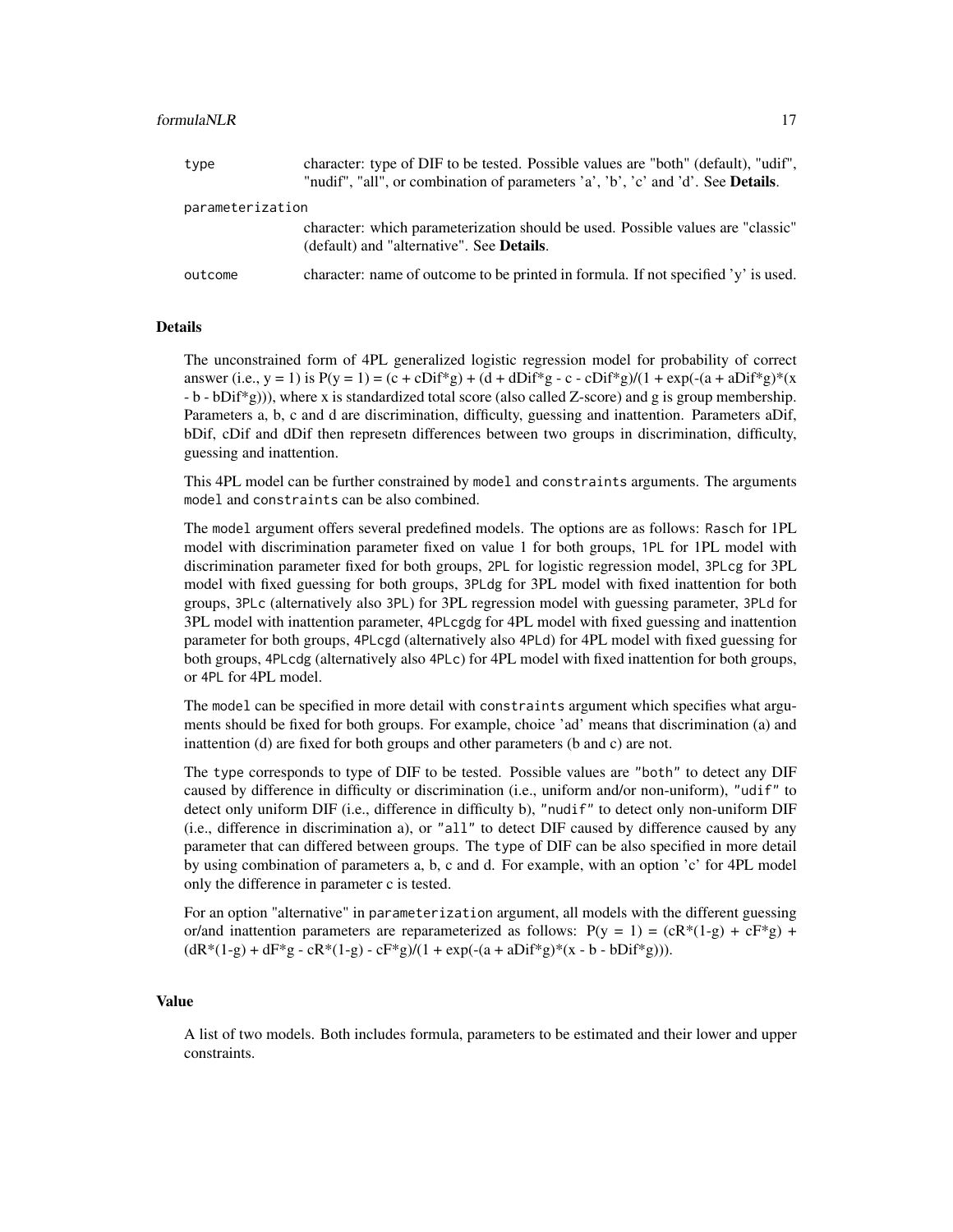#### <span id="page-17-0"></span>Author(s)

Adela Drabinova Institute of Computer Science, The Czech Academy of Sciences Faculty of Mathematics and Physics, Charles University drabinova@cs.cas.cz

Patricia Martinkova Institute of Computer Science, The Czech Academy of Sciences martinkova@cs.cas.cz

#### See Also

[difNLR](#page-7-1)

# Examples

```
## Not run:
# 3PL model with the same guessing for both groups
# to test both types of DIF
formulaNLR(model = "3PLcg", type = "both")
# 4PL model with the same guessing and inattention
# to test uniform DIF
formulaNLR(model = "4PLcgdg", type = "udif")
# 2PL model to test non-uniform DIF
formulaNLR(model = "2PL", type = "nudif")
# 4PL model to test all possible DIF
# with alternative parameterization
formulaNLR(model = "4PL", type = "all", parameterization = "alternative")
# 4PL model with fixed a and c parameter
# to test difference in b with alternative parameterization
formulaNLR(model = "4PL", constraints = "ac", type = "b", parameterization = "alternative")
```
## End(Not run)

genNLR *Generates data set based on Non-Linear Regression DIF a DDF models.*

#### Description

Generates dichotomous and nominal data set based on non-linear regression models for DIF and DDF detection.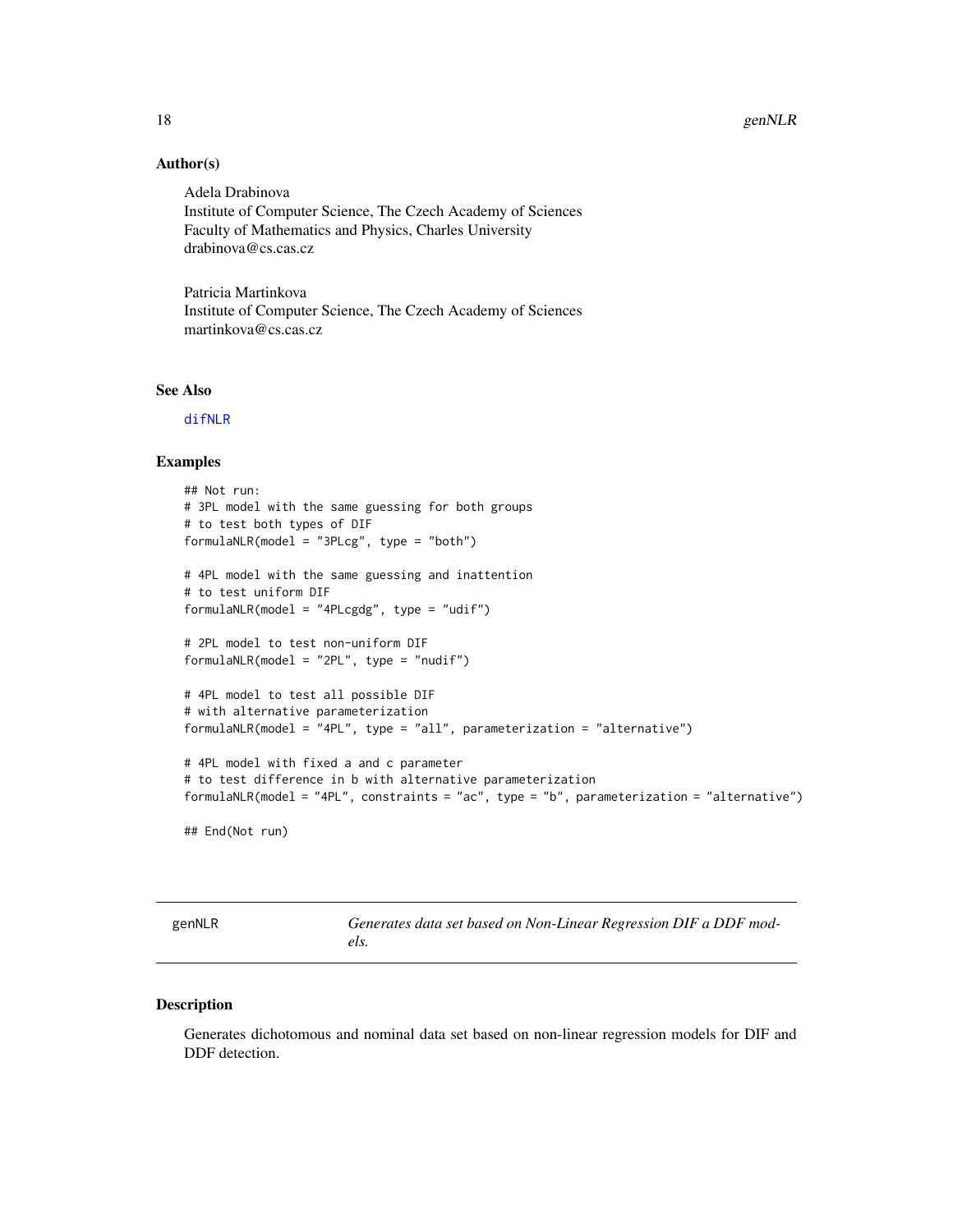#### <span id="page-18-0"></span>genNLR  $\qquad \qquad$  19

# Usage

| genNLR(N = 1000, ratio = 1, itemtype = "dich", a, b, c, d, mu = 0, sigma = 1) |
|-------------------------------------------------------------------------------|
|-------------------------------------------------------------------------------|

#### Arguments

| N            | numeric: number of rows representing respondents.                                                                                                                                                      |
|--------------|--------------------------------------------------------------------------------------------------------------------------------------------------------------------------------------------------------|
| ratio        | numeric: ratio of respondents number in reference and focal group.                                                                                                                                     |
| itemtype     | character: type of items to be generated. Options are "dich" for dichotomous<br>item (default) and "nominal" for nominal items. See <b>Details</b> .                                                   |
| a            | numeric: matrix representing discriminations with m rows (where m is number<br>of items). Need to be provided. See <b>Details</b> .                                                                    |
| b            | numeric: numeric: matrix representing difficulties with m rows (where m is<br>number of items). Need to be provided. See <b>Details</b> .                                                              |
| $\mathsf{C}$ | numeric: matrix representing guessings (lower asymptotes) with m rows (where<br>m is number of items). Default is NULL. See <b>Details</b> .                                                           |
| d            | numeric: matrix representing inattentions (upper asymptotes) with m rows (where<br>m is number of items). Default is NULL. See <b>Details</b> .                                                        |
| mu           | numeric: a mean vector of the underlying distribution. The first value corre-<br>sponds to reference group, the second to focal group. Default is 0 value for both<br>groups. See Details.             |
| sigma        | numeric: a standard deviation vector of the underlying distribution. The first<br>value corresponds to reference group, the second to focal group. Default is 1<br>value for both groups. See Details. |

# Details

The itemtype argument specify what type of item should be generated. In case itemtype = "dich", dichotomous items are generated with non-linear regression models for DIF detection specified in [difNLR](#page-7-1). In case itemtype = "nominal", nominal items are generated with nominal model specified in [ddfMLR](#page-3-1).

The a, b, c and d are numeric matrices with m rows (where m is number of items) representing parameters of non-linear regression model for DIF detection.

For option itemtype = "dich", matrices should have two columns. The first column represents parameters of the reference group and the second of the focal group. In case that only one column is provided, parameters are set to be the same for both groups.

For option itemtype = "nominal", matrices c and d are ignored. Matrices a and b contain parameters for distractors. For example, when item with 4 different choices is supposed to be generated, user provide matrices with 6 columns. First 3 columns correspond to distractors parameters for reference group and last three columns for focal group. The number of choices can differ for items. Matrices a and b need to consist of as many columns as is the maximum number of distractors. Items with less choices can containt NAs.

Single value for mu means that reference and focal group have underlying distribution with the same mean. Single value for sigma means that reference and focal group have underlying distribution with the same standard deviation. In case that mu or sigma are vectors of length grater than two, only first two values are taken.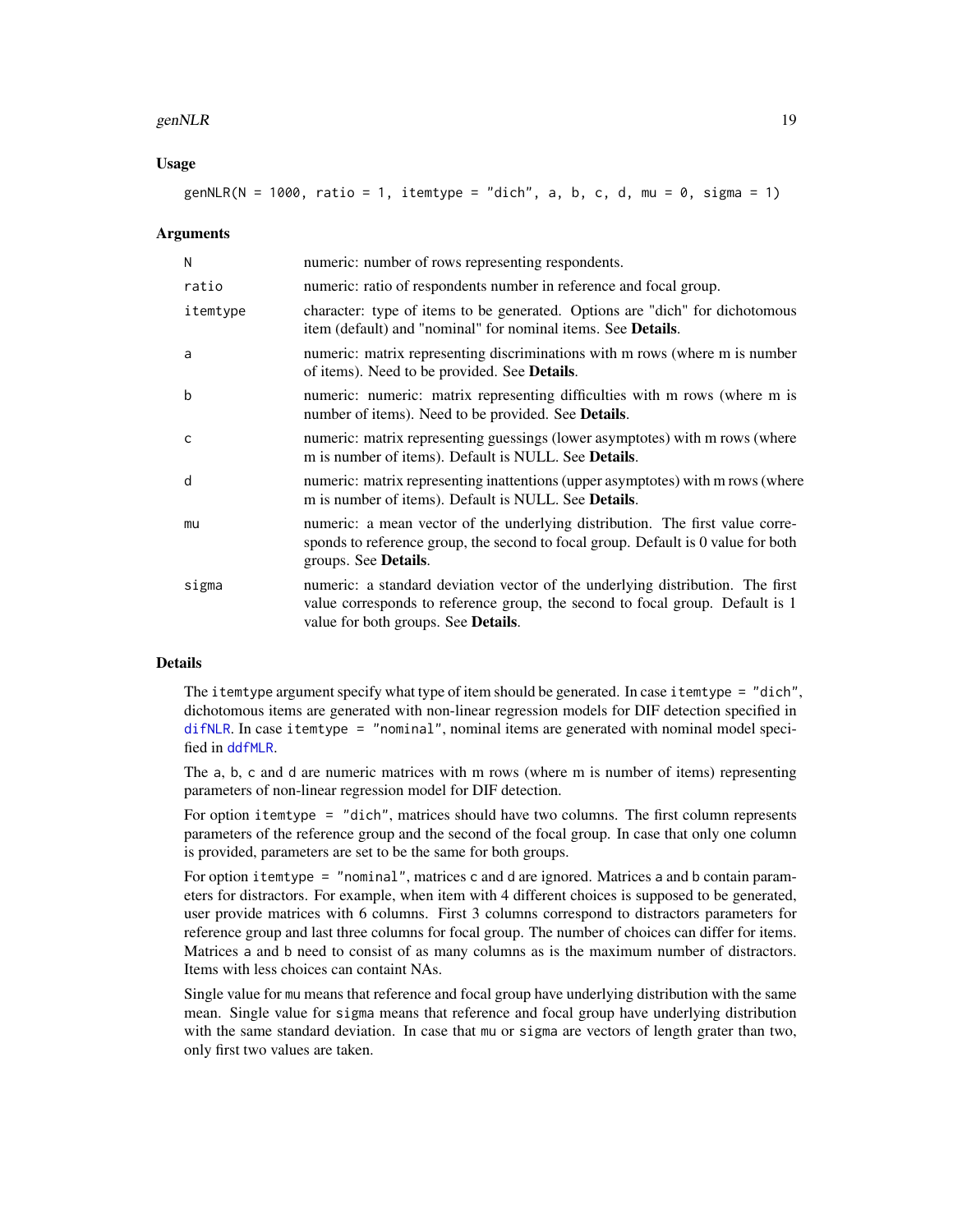#### <span id="page-19-0"></span>Value

A data. frame containing N rows representing respondents and  $m+1$  columns representing m items. Last column is group membership variable with coding 0 for reference group and 1 for focal group.

#### Author(s)

Adela Drabinova Institute of Computer Science, The Czech Academy of Sciences Faculty of Mathematics and Physics, Charles University drabinova@cs.cas.cz

Patricia Martinkova Institute of Computer Science, The Czech Academy of Sciences martinkova@cs.cas.cz

#### References

Drabinova, A. & Martinkova P. (2017). Detection of Differential Item Functioning with NonLinear Regression: Non-IRT Approach Accounting for Guessing. Journal of Educational Measurement, 54(4), 498-517, <https://doi.org/10.1111/jedm.12158>.

# See Also

[difNLR](#page-7-1), [ddfMLR](#page-3-1)

#### Examples

```
## Not run:
# seed
set.seed(123)
# generating parameters for dichotomous data with DIF, 5 items
a \le matrix(runif(10, 0.8, 2), ncol = 2)
b \le matrix(runif(10, -2, 2), ncol = 2)
c \le matrix(runif(10, 0, 0.25), ncol = 2)
d <- matrix(runif(10, 0.8, 1), ncol = 2)
# generating dichotomous data set with 300 observations (150 each group)
genNLR(N = 300, a = a, b = b, c = c, d = d)
# generating dichotomous data set with 300 observations (150 each group)
# and different mean and standard deviation for underlying distribution
genNLR(N = 300, a = a, b = b, c = c, d = d, mu = c(1, 0), sigma = c(1, 2))
# generating dichotomous data set with 300 observations (250 reference group, 50 focal)
genNLR(N = 300, ratio = 5, a = a, b = b, c = c, d = d)
# generating parameters for nominal data with DDF, 5 items,
# each item 3 choices
a \leq -\text{matrix}(\text{runif}(20, 0.8, 2), \text{ncol} = 4)b \le matrix(runif(20, -2, 2), ncol = 4)
# generating nominal data set with 300 observations (150 each group)
```

```
genNLR(N = 300, itemtype = "nominal", a = a, b = b)
```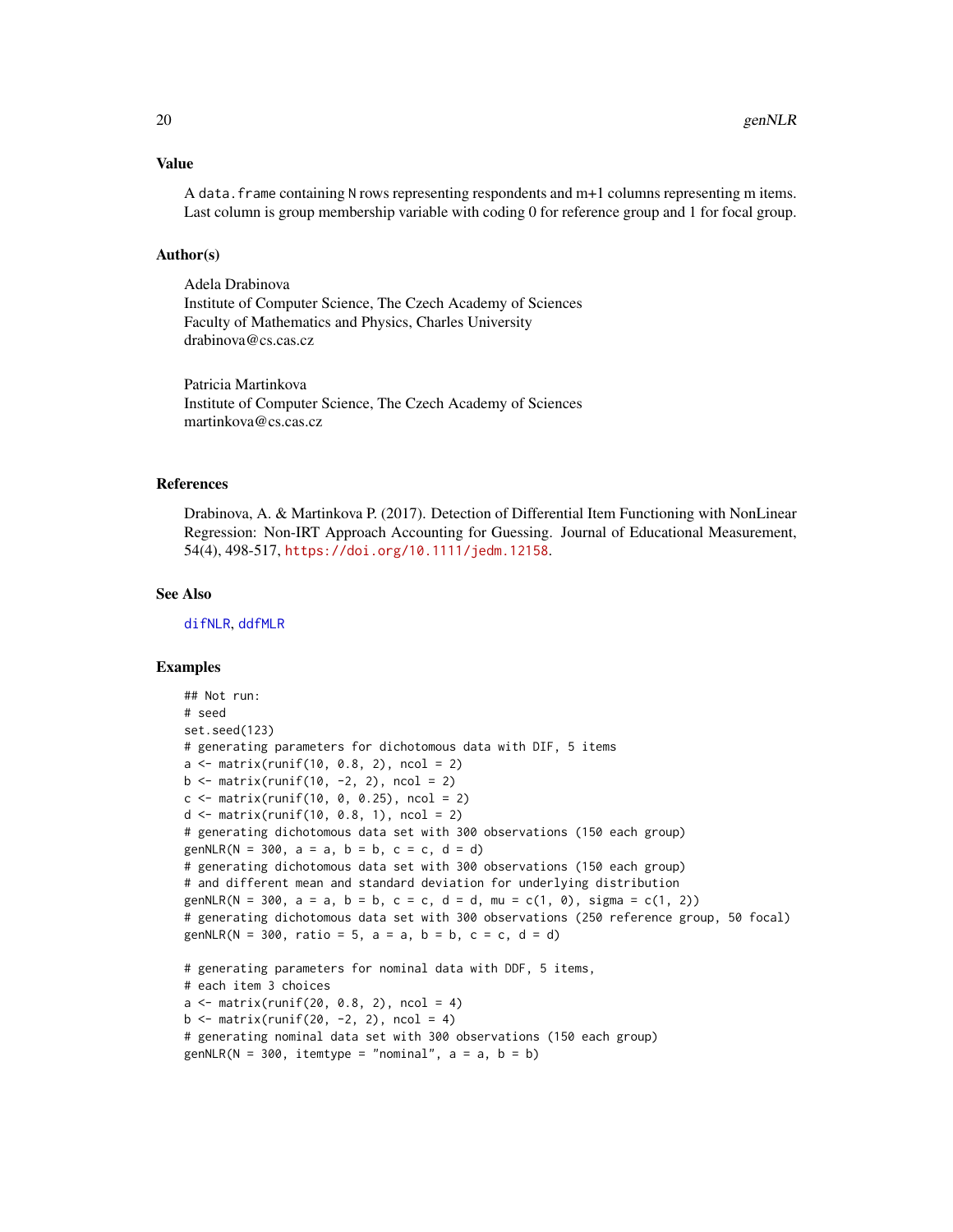#### <span id="page-20-0"></span> $GMAT$  21

```
# generating nominal data set with 300 observations (250 reference group, 50 focal)
genNLR(N = 300, itemtype = "nominal", ratio = 5, a = a, b = b)
# generating parameters for nominal data with DDF, 5 items,
# items 1 and 2 have 2 choices, items 3, 4 and 5 have 3 choices
a \leq -\text{matrix}(\text{runif}(20, 0.8, 2), \text{ncol} = 4)a[1:2, c(2, 4)] <- NA
b \le - matrix(runif(20, -2, 2), ncol = 4)
b[1:2, c(2, 4)] <- NA
# generating nominal data set with 300 observations (150 each group)
genNLR(N = 300, itemtype = "nominal", a = a, b = b)
# generating nominal data set with 300 observations (250 reference group, 50 focal)
genNLR(N = 300, itemtype = "nominal", ratio = 5, a = a, b = b)
```
## End(Not run)

<span id="page-20-1"></span>GMAT *Dichotomous Data Set Based on Graduate Management Admission Test with the Same Total Score Distribution for Groups*

# **Description**

The GMAT data set is generated data set based on parameters from Graduate Management Admission Test (GMAT) data set (Kingston et al., 1985). First two items were considered to function differently in uniform and non-uniform way respectively. The data set represents responses of 2,000 subjects to multiple-choice test of 20 items. A correct answer is coded as 1 and incorrect answer as 0. The column group represents group membership, where 0 represents reference group and 1 represents focal group. Groups are the same size (i.e. 1,000 per group). The distributions of total scores (sum of correct answers) are the same for both reference and focal group (Martinkova et al., 2016). The column criterion represents generated continuous variable which is intended to be predicted by test.

#### Usage

data(GMAT)

#### Format

A GMAT data frame consists of 2,000 observations on the following 22 variables. The first 20 columns represent dichotomously scored items of the test. The 21st column is vector of group membership; values 0 and 1 refer to reference and focal group. The 22nd column is vector representing variable which is intended to be predicted by test.

#### Author(s)

Adela Drabinova Institute of Computer Science, The Czech Academy of Sciences Faculty of Mathematics and Physics, Charles University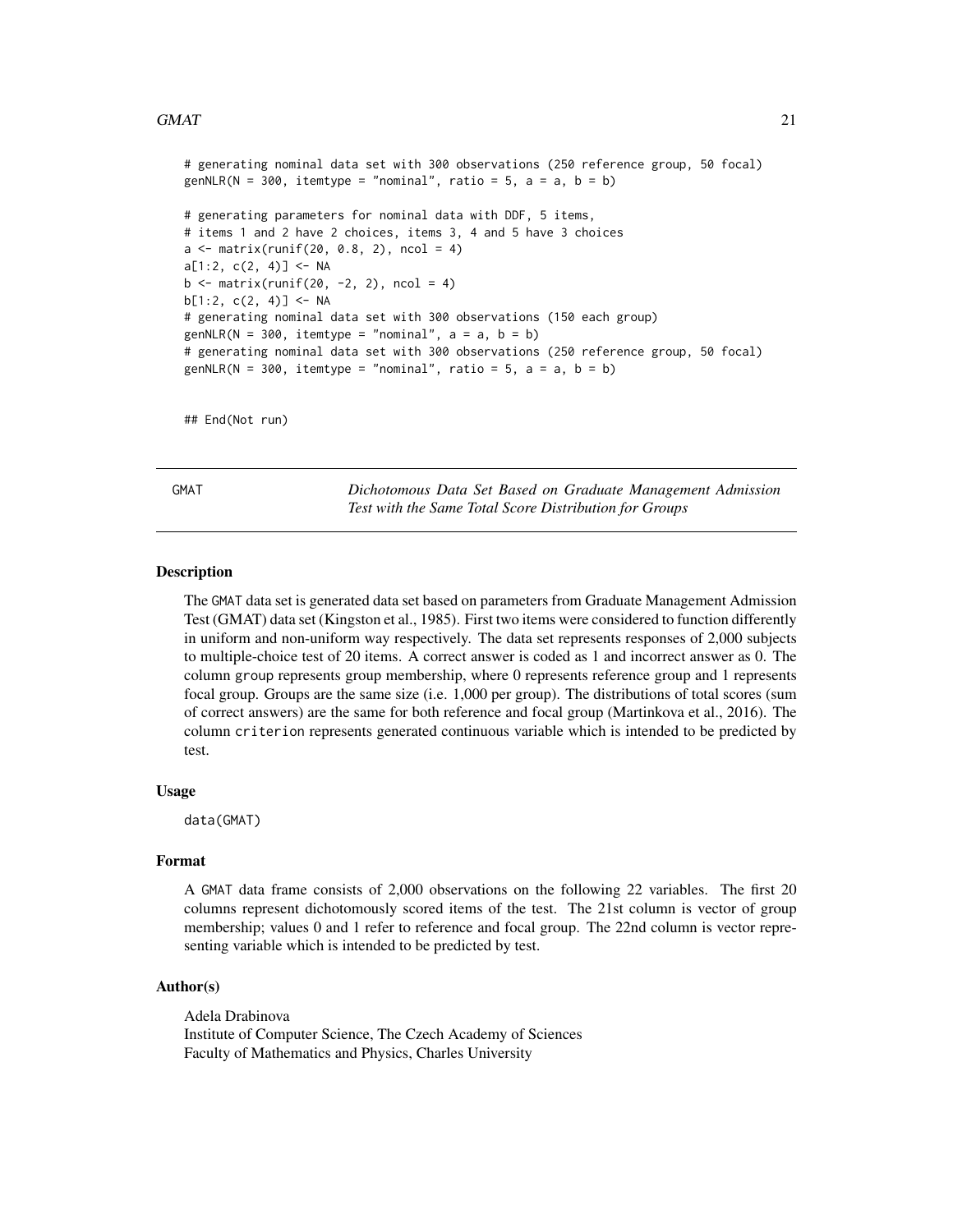<span id="page-21-0"></span>drabinova@cs.cas.cz

Patricia Martinkova Institute of Computer Science, The Czech Academy of Sciences martinkova@cs.cas.cz

#### References

Kingston, N., Leary, L., & Wightman, L. (1985). An Exploratory Study of the Applicability of Item Response Theory Methods to the Graduate Management Admission Test. ETS Research Report Series, 1985(2) : 1-64.

Martinkova, P., Drabinova, A., Liaw, Y. L., Sanders, E. A., McFarland, J. L., & Price, R. M. (2017). Checking equity: Why Differential Item Functioning Analysis Should Be a Routine Part of Developing Conceptual Assessments. CBE-Life Sciences Education, 16(2), [https://doi.org/10.](https://doi.org/10.1187/cbe.16-10-0307) [1187/cbe.16-10-0307](https://doi.org/10.1187/cbe.16-10-0307).

#### See Also

[GMATtest](#page-25-1), [GMATkey](#page-24-1)

<span id="page-21-1"></span>GMAT2 *Dichotomous Data Set Based on Graduate Management Admission Test*

#### Description

The GMAT2 data set is generated data set based on parameters from Graduate Management Admission Test (GMAT) data set (Kingston et al., 1985). First two items were considered to function differently in uniform and non-uniform way respectively. The data set represents responses of 1,000 subjects to multiple-choice test of 20 items. A correct answer is coded as 1 and incorrect answer as 0. The column group represents group membership, where 0 represents reference group and 1 represents focal group. Groups are the same size (i.e. 500 per group).

#### Usage

data(GMAT2)

#### Format

A GMAT2 data frame consists of 1,000 observations on the following 21 variables. The first 20 columns represent dichotomously scored items of the test. The 21st column is vector of group membership; values 0 and 1 refer to reference and focal group.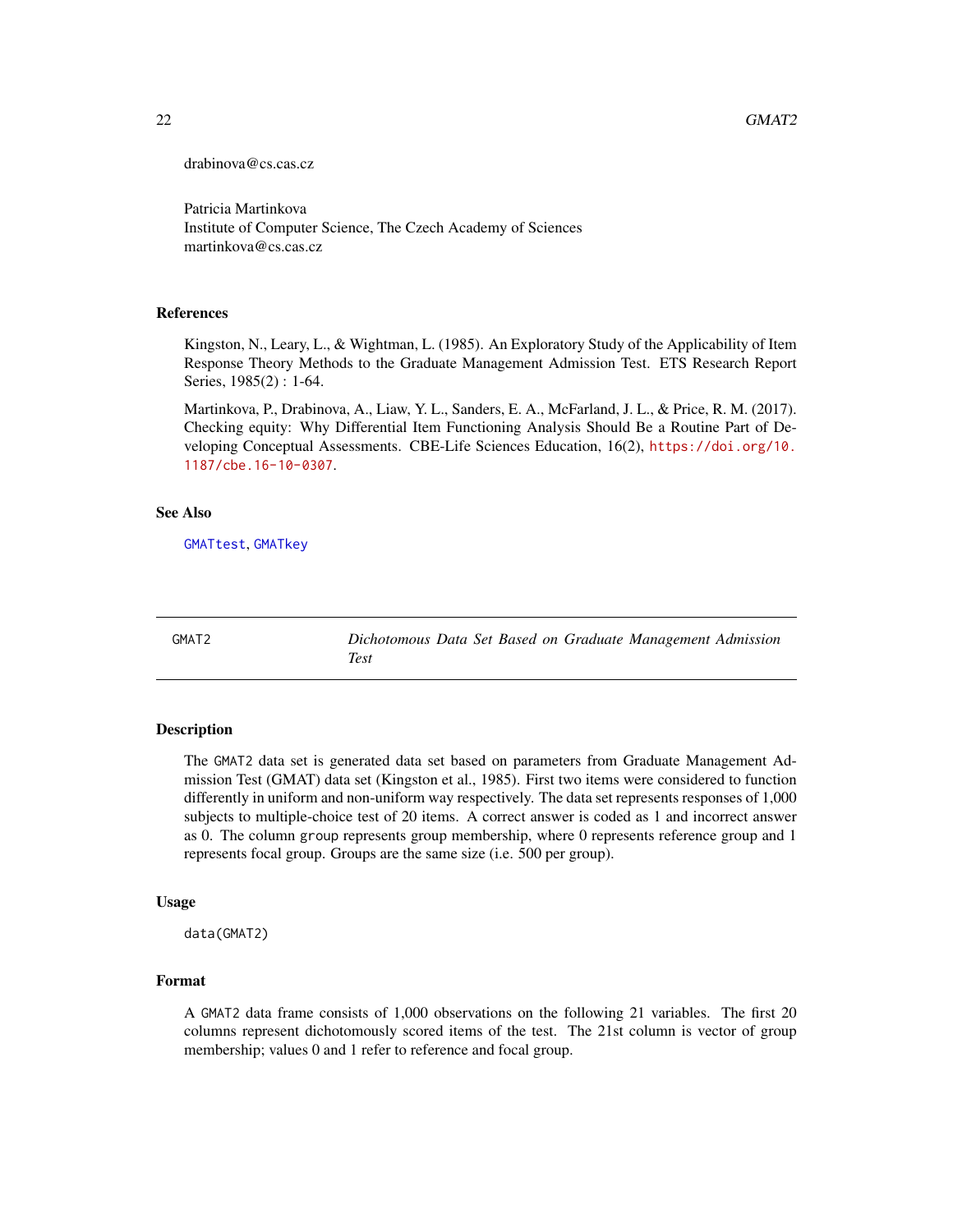# <span id="page-22-0"></span>GMAT2key 23

#### Author(s)

Adela Drabinova Institute of Computer Science, The Czech Academy of Sciences Faculty of Mathematics and Physics, Charles University drabinova@cs.cas.cz

Patricia Martinkova Institute of Computer Science, The Czech Academy of Sciences martinkova@cs.cas.cz

#### References

Kingston, N., Leary, L., & Wightman, L. (1985). An Exploratory Study of the Applicability of Item Response Theory Methods to the Graduate Management Admission Test. ETS Research Report Series, 1985(2) : 1-64.

Drabinova, A. & Martinkova P. (2017). Detection of Differential Item Functioning with NonLinear Regression: Non-IRT Approach Accounting for Guessing. Journal of Educational Measurement, 54(4), 498-517, <https://doi.org/10.1111/jedm.12158>.

#### See Also

[GMAT2test](#page-23-1), [GMAT2key](#page-22-1)

<span id="page-22-1"></span>GMAT2key *Key of Correct Answers for* GMAT2test *Data Set*

## Description

The GMAT2key is a vector of factors representing correct answers of generated GMAT2test data set based on Graduate Management Admission Test (GMAT) data set (Kingston et al., 1985).

#### Usage

```
data(GMAT2key)
```
#### Format

A data frame with 20 values representing correct answers to items of GMAT2test data set. For more details see [GMAT2test](#page-23-1).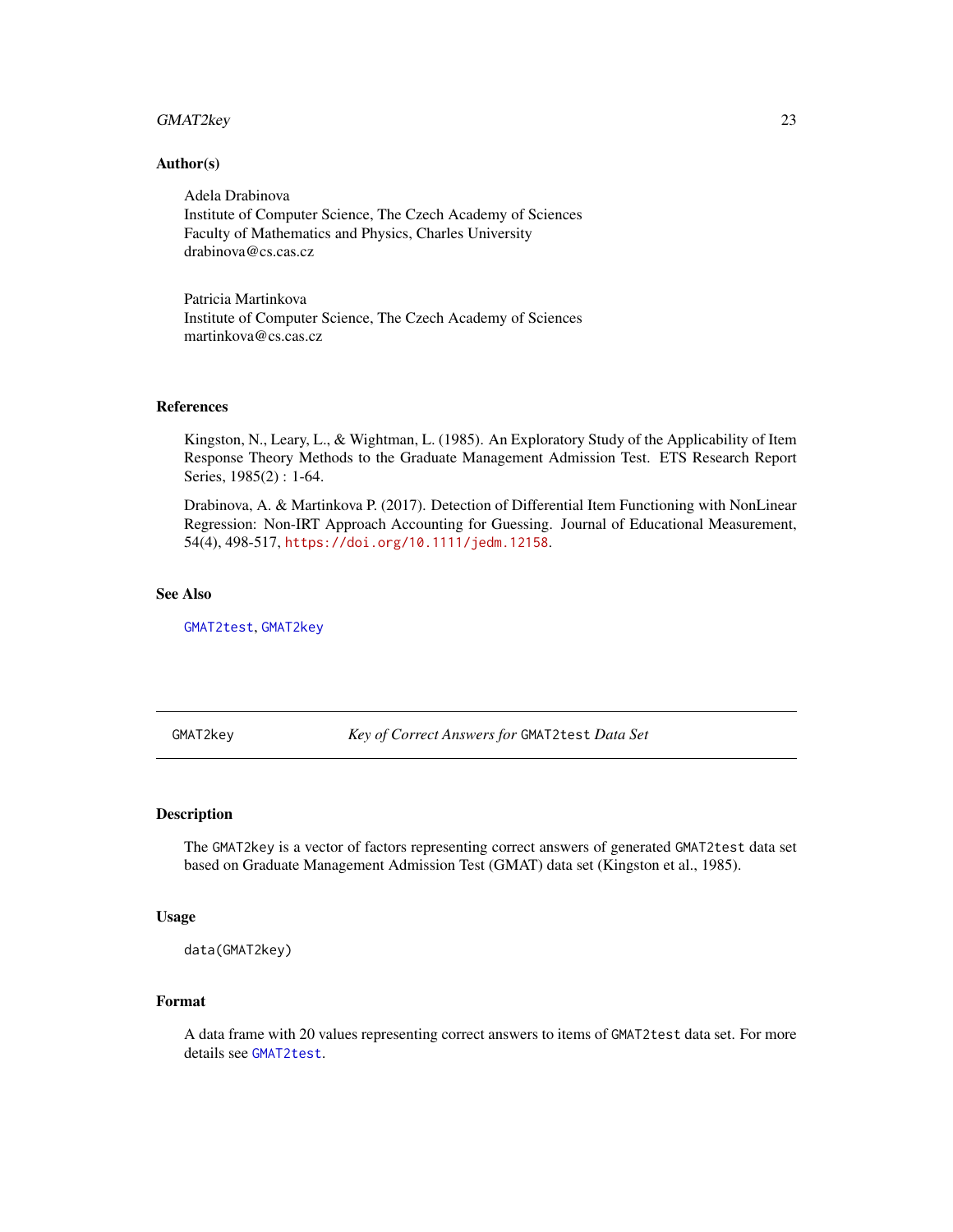# Author(s)

Adela Drabinova Institute of Computer Science, The Czech Academy of Sciences Faculty of Mathematics and Physics, Charles University drabinova@cs.cas.cz

Patricia Martinkova Institute of Computer Science, The Czech Academy of Sciences martinkova@cs.cas.cz

#### References

Kingston, N., Leary, L., & Wightman, L. (1985). An Exploratory Study of the Applicability of Item Response Theory Methods to the Graduate Management Admission Test. ETS Research Report Series, 1985(2) : 1-64.

Drabinova, A. & Martinkova P. (2017). Detection of Differential Item Functioning with NonLinear Regression: Non-IRT Approach Accounting for Guessing. Journal of Educational Measurement, 54(4), 498-517, <https://doi.org/10.1111/jedm.12158>.

#### See Also

[GMAT2](#page-21-1), [GMAT2test](#page-23-1)

<span id="page-23-1"></span>GMAT2test *Data Set Based on Graduate Management Admission Test*

# **Description**

The GMAT2test data set is generated data set based on parameters from Graduate Management Admission Test (GMAT) data set (Kingston et al., 1985). First two items were considered to function differently in uniform and non-uniform way respectively. The data set represents responses of 1,000 subjects to multiple-choice test of 20 items. Aditionally, 4 possible answers on all items were generated, coded A, B, C and D. The column group represents group membership, where 0 represents reference group and 1 represent focal group. Groups are the same size (i.e. 500 per group).

#### Usage

```
data(GMAT2test)
```
# Format

A GMAT2 data frame consists of 1,000 observations on the following 21 variables. The first 20 columns represents answers of subject to an items of the test. The 21st column is vector of group membership; values 0 and 1 refer to reference and focal group. Correct answers are presented in [GMAT2key](#page-22-1) data set.

<span id="page-23-0"></span>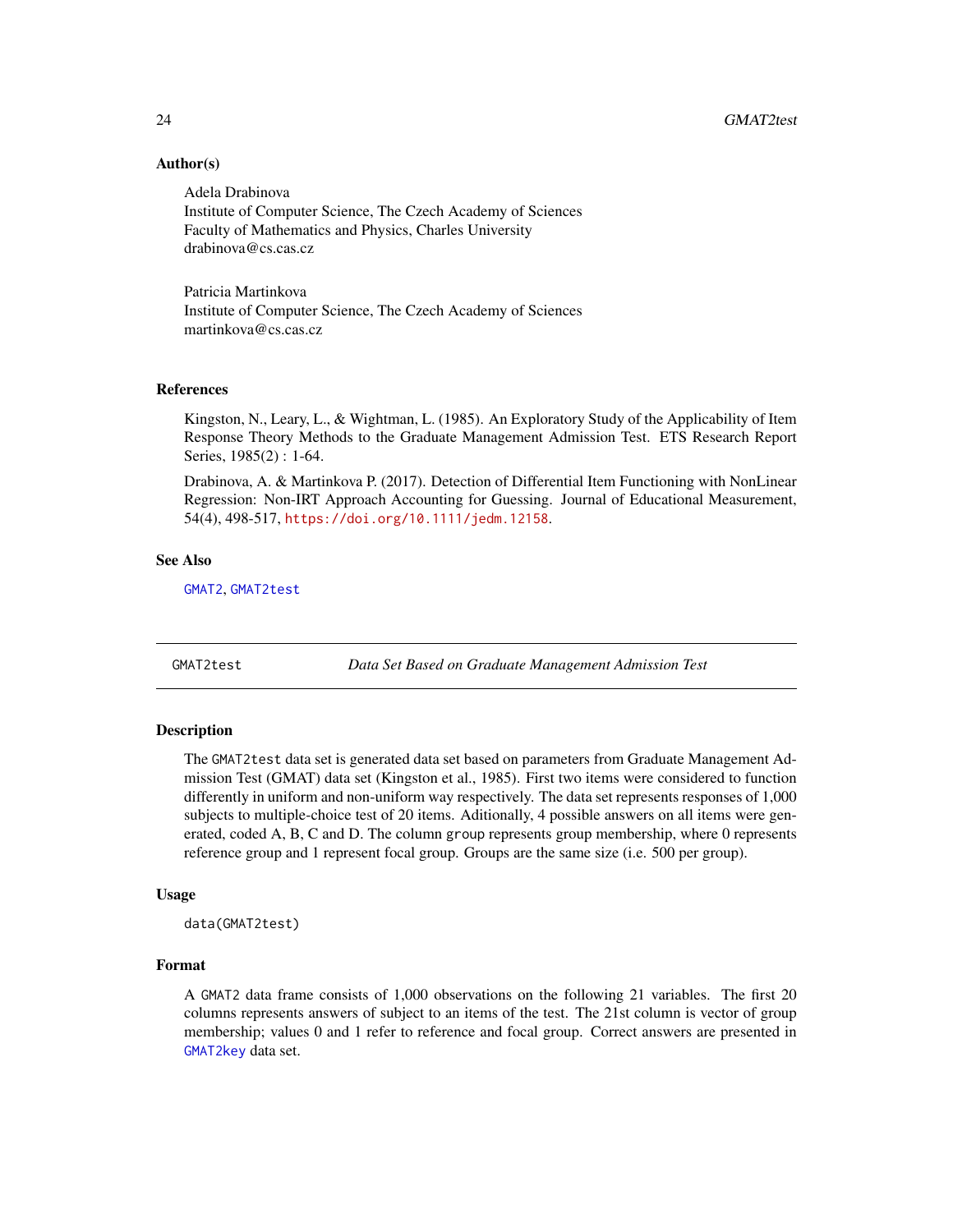#### <span id="page-24-0"></span>GMATkey 25

#### Author(s)

Adela Drabinova Institute of Computer Science, The Czech Academy of Sciences Faculty of Mathematics and Physics, Charles University drabinova@cs.cas.cz

Patricia Martinkova Institute of Computer Science, The Czech Academy of Sciences martinkova@cs.cas.cz

## References

Kingston, N., Leary, L., & Wightman, L. (1985). An Exploratory Study of the Applicability of Item Response Theory Methods to the Graduate Management Admission Test. ETS Research Report Series, 1985(2) : 1-64.

Drabinova, A. & Martinkova P. (2017). Detection of Differential Item Functioning with NonLinear Regression: Non-IRT Approach Accounting for Guessing. Journal of Educational Measurement, 54(4), 498-517, <https://doi.org/10.1111/jedm.12158>.

#### See Also

[GMAT2](#page-21-1), [GMAT2key](#page-22-1)

<span id="page-24-1"></span>GMATkey *Key of Correct Answers for* GMATtest *Data Set*

## Description

The GMATkey is a vector of factors representing correct answers of generated GMATtest data set based on Graduate Management Admission Test (GMAT) data set (Kingston et al., 1985).

#### Usage

data(GMATkey)

#### Format

A data frame with 20 values representing correct answers to items of GMATtest data set. For more details see [GMATtest](#page-25-1).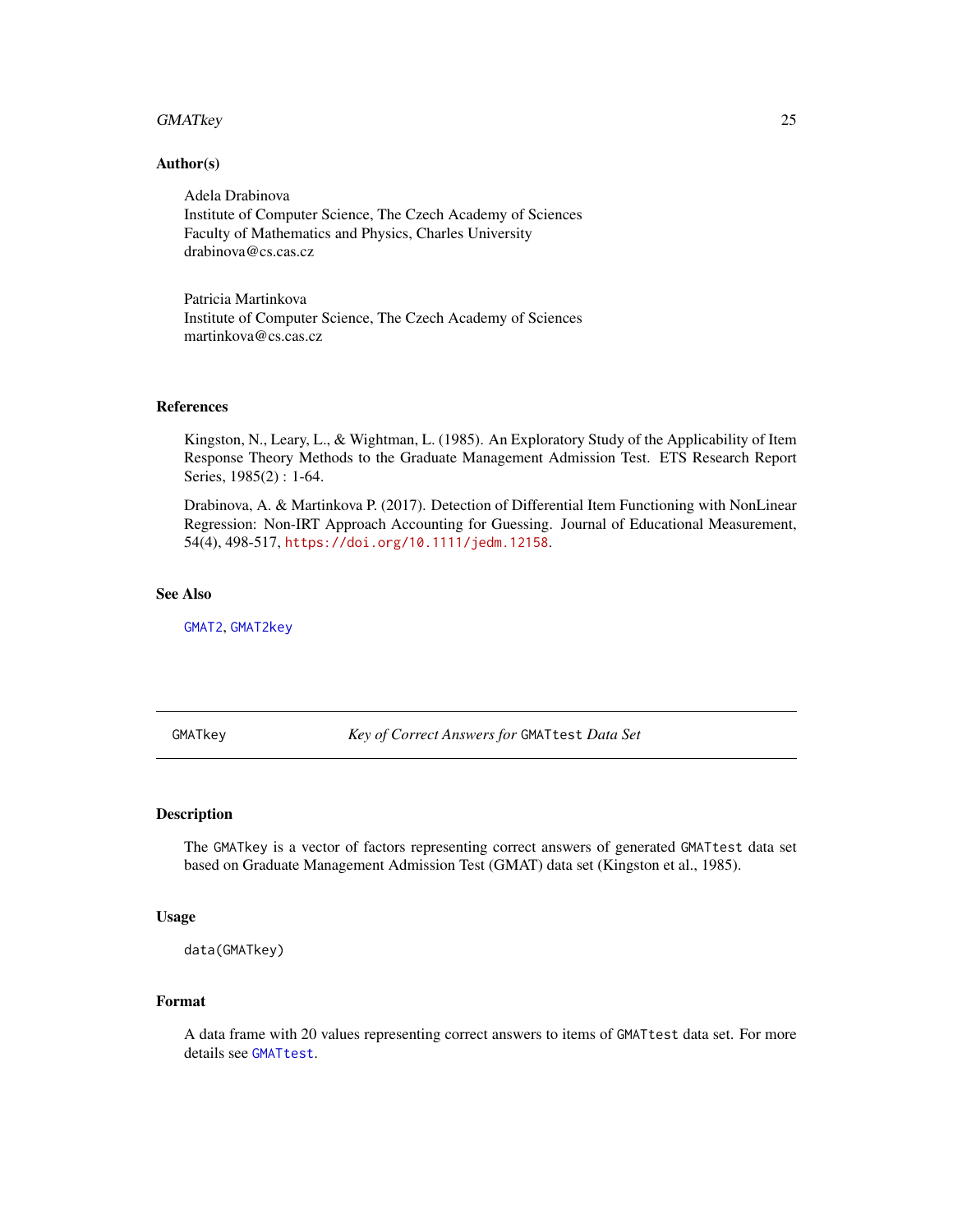26 GMATtest and the contract of the contract of the contract of the contract of the contract of the contract of the contract of the contract of the contract of the contract of the contract of the contract of the contract o

# Author(s)

Adela Drabinova Institute of Computer Science, The Czech Academy of Sciences Faculty of Mathematics and Physics, Charles University drabinova@cs.cas.cz

Patricia Martinkova Institute of Computer Science, The Czech Academy of Sciences martinkova@cs.cas.cz

# References

Kingston, N., Leary, L., & Wightman, L. (1985). An Exploratory Study of the Applicability of Item Response Theory Methods to the Graduate Management Admission Test. ETS Research Report Series, 1985(2) : 1-64.

Martinkova, P., Drabinova, A., Liaw, Y. L., Sanders, E. A., McFarland, J. L., & Price, R. M. (2017). Checking equity: Why Differential Item Functioning Analysis Should Be a Routine Part of Developing Conceptual Assessments. CBE-Life Sciences Education, 16(2), [https://doi.org/10.](https://doi.org/10.1187/cbe.16-10-0307) [1187/cbe.16-10-0307](https://doi.org/10.1187/cbe.16-10-0307).

#### See Also

[GMAT](#page-20-1), [GMATtest](#page-25-1)

<span id="page-25-1"></span>GMATtest *Data Set Based on Graduate Management Admission Test with the Same Total Score Distribution for Groups*

#### Description

The GMATtest data set is generated data set based on parameters from Graduate Management Admission Test (GMAT) data set (Kingston et al., 1985). First two items were considered to function differently in uniform and non-uniform way respectively. The data set represents responses of 2,000 subjects to multiple-choice test of 20 items. Aditionally, 4 possible answers on all items were generated, coded A, B, C and D. The column group represents group membership, where 0 represents reference group and 1 represent focal group. Groups are the same size (i.e. 1,000 per group). The distributions of total scores (sum of correct answers) are the same for both reference and focal group (Martinkova et al., 2016). The column criterion represents generated continuous variable which is intended to be predicted by test.

#### Usage

data(GMATtest)

<span id="page-25-0"></span>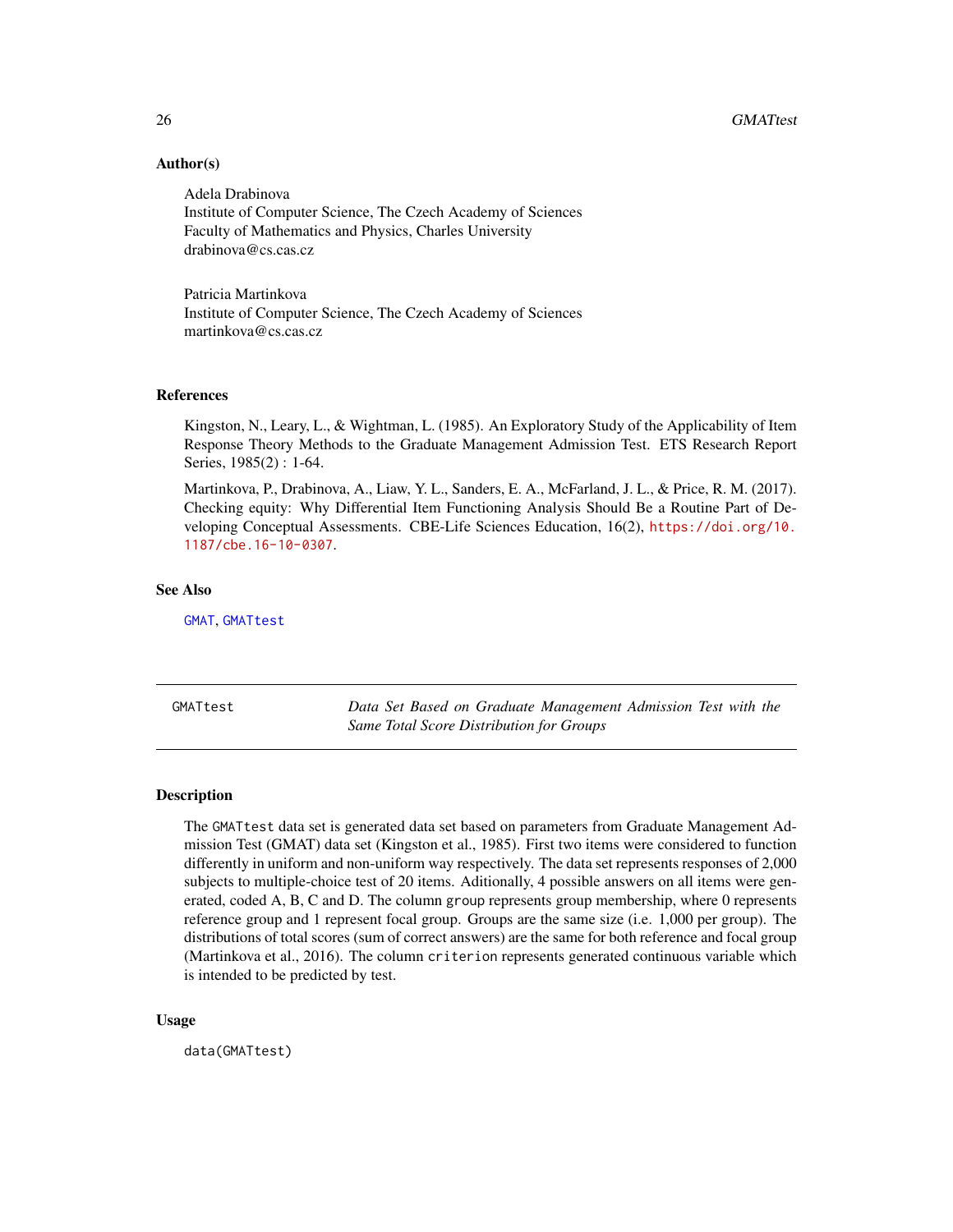# <span id="page-26-0"></span> $MLR$  27

# Format

A GMAT data frame consists of 2,000 observations on the following 21 variables. The first 20 columns represents answers of subject to an items of the test. The 21st column is vector of group membership; values 0 and 1 refer to reference and focal group. The 22nd column is vector representing variable which is intended to be predicted by test. Correct answers are presented in [GMATkey](#page-24-1) data set.

# Author(s)

Adela Drabinova Institute of Computer Science, The Czech Academy of Sciences Faculty of Mathematics and Physics, Charles University drabinova@cs.cas.cz

Patricia Martinkova Institute of Computer Science, The Czech Academy of Sciences martinkova@cs.cas.cz

# References

Kingston, N., Leary, L., & Wightman, L. (1985). An Exploratory Study of the Applicability of Item Response Theory Methods to the Graduate Management Admission Test. ETS Research Report Series, 1985(2) : 1-64.

Martinkova, P., Drabinova, A., Liaw, Y. L., Sanders, E. A., McFarland, J. L., & Price, R. M. (2017). Checking equity: Why Differential Item Functioning Analysis Should Be a Routine Part of Developing Conceptual Assessments. CBE-Life Sciences Education, 16(2), [https://doi.org/10.](https://doi.org/10.1187/cbe.16-10-0307) [1187/cbe.16-10-0307](https://doi.org/10.1187/cbe.16-10-0307).

#### See Also

[GMAT](#page-20-1), [GMATkey](#page-24-1)

MLR *DDF likelihood ratio statistics based on Multinomial Log-linear Regression model.*

# Description

Calculates DDF likelihood ratio statistics based on multinomial log-linear model.

# Usage

```
MLR(Data, group, key, type = "both", match = "zscore", anchor = 1:ncol(Data),
p.addjust.method = "none", alpha = 0.05)
```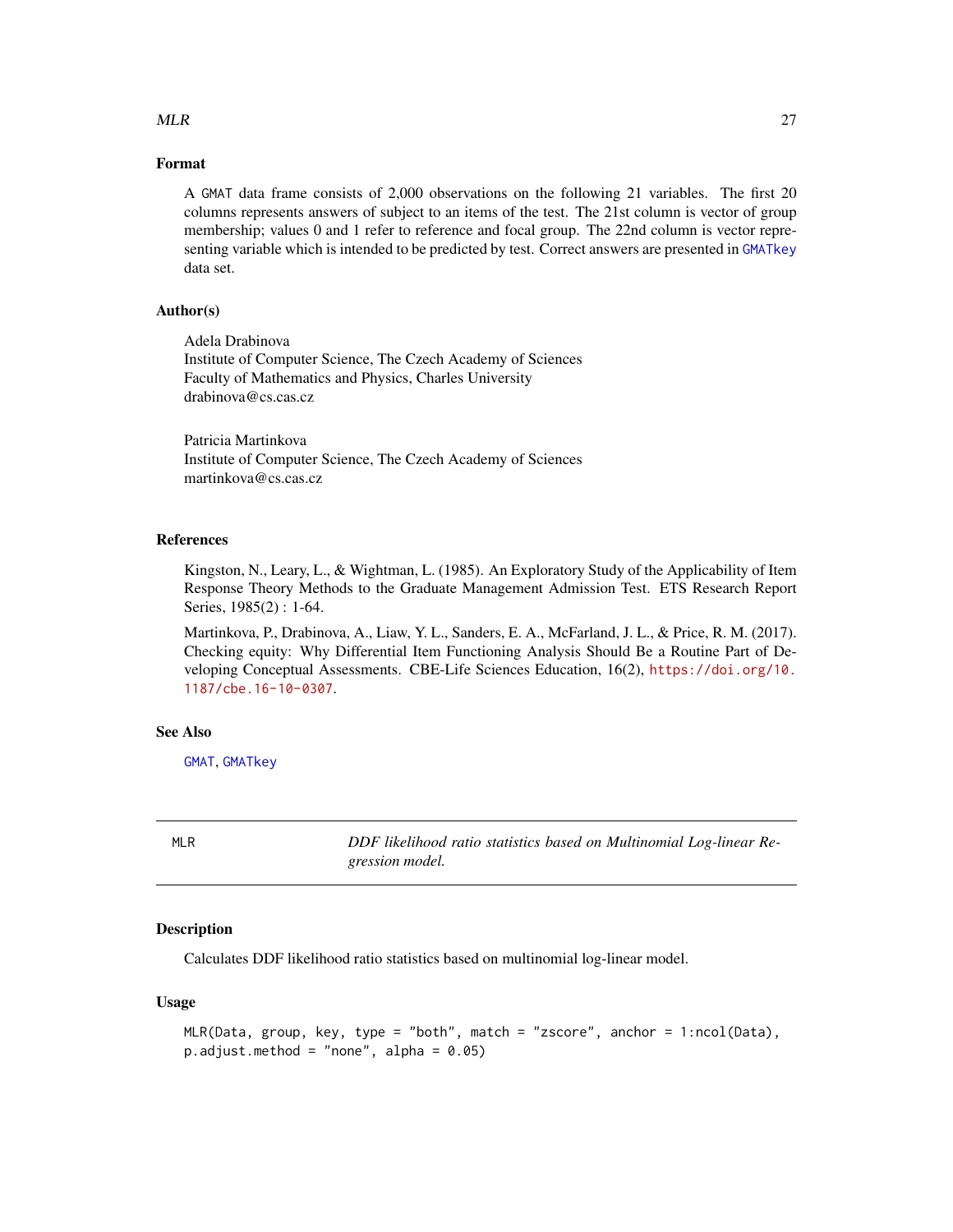# Arguments

| Data            | character: the unscored data matrix.                                                                                                                                                                                                  |
|-----------------|---------------------------------------------------------------------------------------------------------------------------------------------------------------------------------------------------------------------------------------|
| group           | numeric or character: the binary vector of group membership                                                                                                                                                                           |
| key             | character: the answer key.                                                                                                                                                                                                            |
| type            | character: type of DDF to be tested (either "both" (default), "udif", or "nudif").<br>See Details.                                                                                                                                    |
| match           | specifies matching criterion. Can be either "zscore" (default, standardized total<br>score), "score" (total test score), or vector of the same length as number of<br>observations in Data. See Details.                              |
| anchor          | a vector of integers specifying which items are currently considered as anchor<br>(DIF free) items. By default, all items are considered as anchors. Argument is<br>ignored if match is not "zscore" or "score". See <b>Details</b> . |
| p.adjust.method |                                                                                                                                                                                                                                       |
|                 | character: method for multiple comparison correction. See Details.                                                                                                                                                                    |
| alpha           | numeric: significance level (default is 0.05).                                                                                                                                                                                        |

## Details

Calculates DDF likelihood ratio statistics based on multinomial log-linear model.

The Data is a matrix whose rows represents examinee unscored answers and columns correspond to the items. The group must be a vector of the same length as nrow(data). The key must be a vector of correct answers corresponding to columns of Data.

The type corresponds to type of DDF to be tested. Possible values are "both" to detect any DDF (uniform and/or non-uniform), "udif" to detect only uniform DDF or "nudif" to detect only nonuniform DDF.

Argument match represents the matching criterion. It can be either the standardized test score (default, "zscore"), total test score ("score"), or any other continuous or discrete variable of the same length as number of observations in Data. Matching criterion is used in NLR function as a covariate in non-linear regression model.

The p.adjust.method is a character for p.adjust function from the stats package. Possible values are "holm", "hochberg", "hommel", "bonferroni", "BH", "BY", "fdr", "none".

#### Value

A list with the following arguments:

Sval the values of likelihood ratio test statistics.

pval the p-values by likelihood ratio test.

adj.pval the adjusted p-values by likelihood ratio test using p.adjust.method.

df the degress of freedom of likelihood ratio test.

par.m0 the estimates of null model.

par.m1 the estimates of alternative model.

cov.m0 the estimates of covariance structure of null model.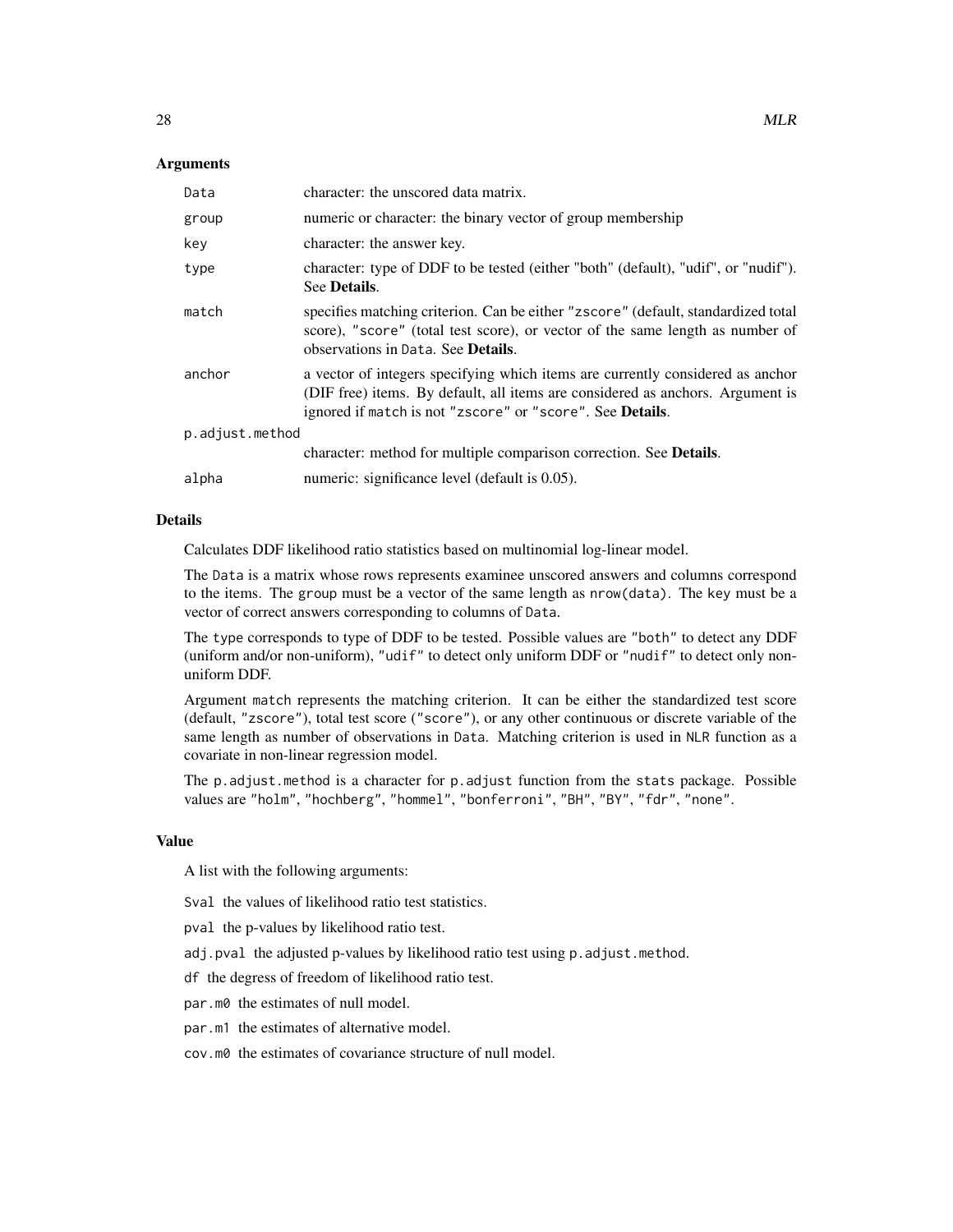<span id="page-28-0"></span>cov.m1 the estimates of covariance structure of alternative model.

ll.m0 log-likelihood of m0 model.

ll.m1 log-likelihood of m1 model.

AIC.m0 AIC of m0 model.

AIC.m1 AIC of m1 model.

BIC.m0 BIC of m0 model.

BIC.m1 BIC of m1 model.

# Author(s)

Adela Drabinova Institute of Computer Science, The Czech Academy of Sciences Faculty of Mathematics and Physics, Charles University drabinova@cs.cas.cz

Patricia Martinkova Institute of Computer Science, The Czech Academy of Sciences martinkova@cs.cas.cz

# See Also

[p.adjust](#page-0-0)

# Examples

```
## Not run:
# loading data based on GMAT
data(GMATtest, GMATkey)
Data <- GMATtest[, 1:20]
group <- GMATtest[, "group"]
key <- GMATkey
# Testing both DDF effects
MLR(Data, group, key, type = "both")
# Testing uniform DDF effects
MLR(Data, group, key, type = "udif")
# Testing non-uniform DDF effects
MLR(Data, group, key, type = "nudif")
```
## End(Not run)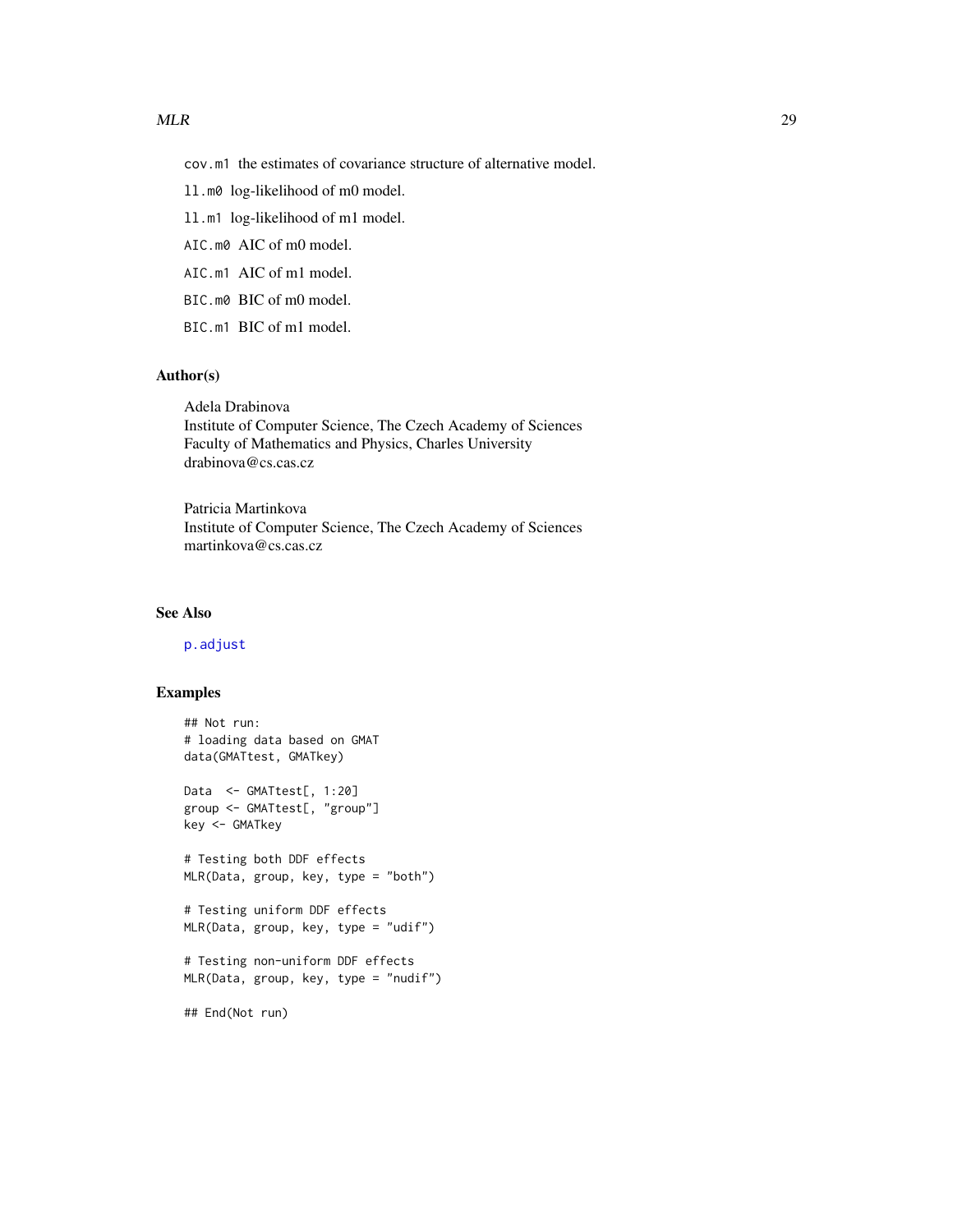<span id="page-29-1"></span><span id="page-29-0"></span>The MSATB data set consists of the responses of 1,407 subjects (484 males, 923 females) to admission test to medical school in Czech republic. It contains 20 selected items from original test while first item was previously detected as differently functioning (Vlckova, 2014). A correct answer is coded as 1 and incorrect answer as 0. The column gender represents gender of students, where 0 represents males (reference group) and 1 represents females (focal group).

#### Usage

data(MSATB)

#### Format

A MSATB data frame consists of 1,407 observations on the following 21 variables. The first 20 columns represent dichotomously scored items of the test. The 21st column is vector of group membership; values 0 and 1 refer to males (reference group) and females (focal group).

#### Author(s)

Adela Drabinova Institute of Computer Science, The Czech Academy of Sciences Faculty of Mathematics and Physics, Charles University drabinova@cs.cas.cz

Patricia Martinkova Institute of Computer Science, The Czech Academy of Sciences martinkova@cs.cas.cz

# References

Drabinova, A. & Martinkova P. (2017). Detection of Differential Item Functioning with NonLinear Regression: Non-IRT Approach Accounting for Guessing. Journal of Educational Measurement, 54(4), 498-517, <https://doi.org/10.1111/jedm.12158>.

Vlckova, K. (2014). Test and Item Fairness (Unpublished master's thesis).

#### See Also

[MSATBtest](#page-31-1), [MSATBkey](#page-30-1)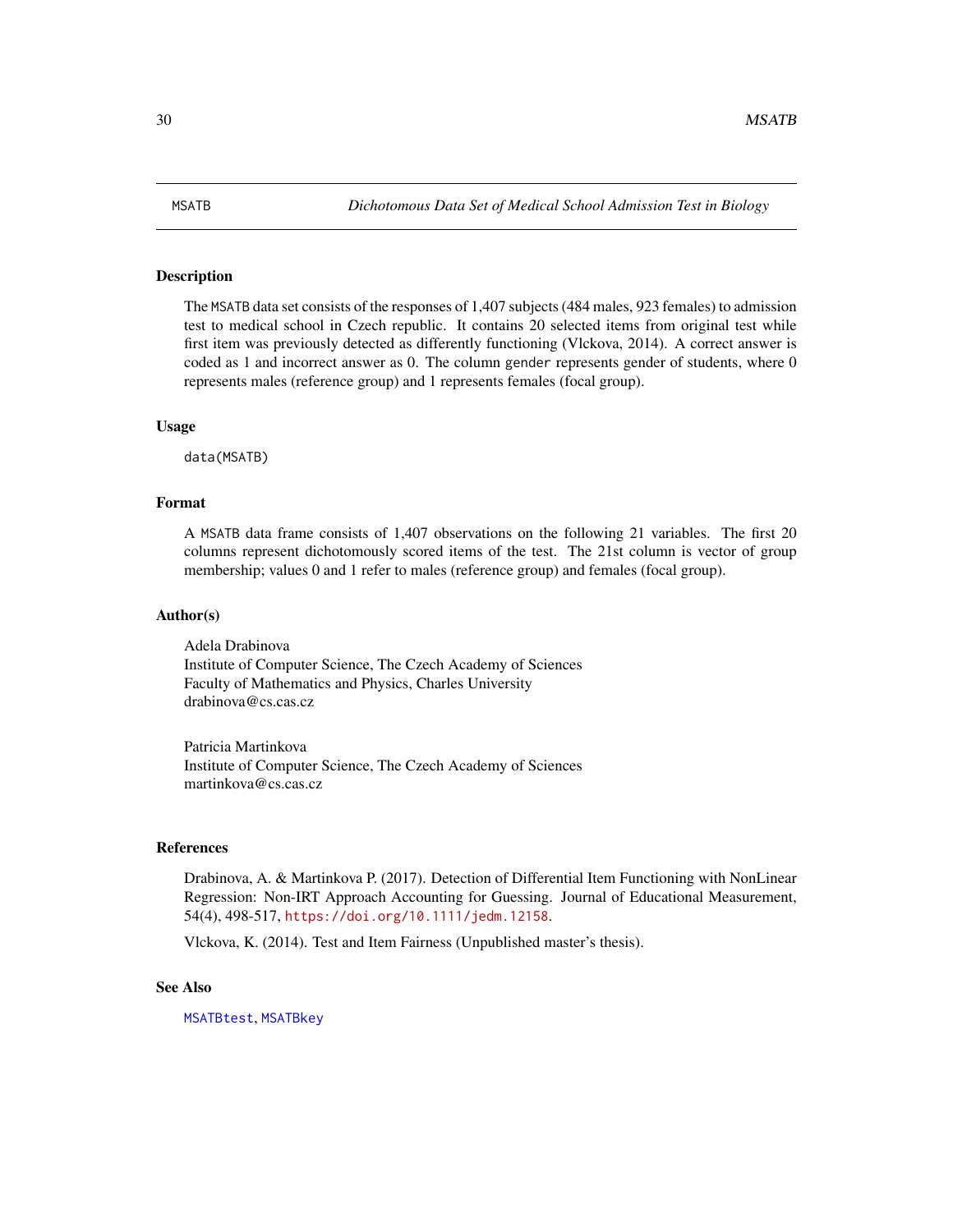<span id="page-30-1"></span><span id="page-30-0"></span>

The MSATBkey is a vector of factors representing correct answers of MSATBtest data set.

# Usage

data(MSATBkey)

# Format

A data frame with 20 values representing correct answers to items of MSATBtest data set. For more details see [MSATBtest](#page-31-1).

# Author(s)

Adela Drabinova Institute of Computer Science, The Czech Academy of Sciences Faculty of Mathematics and Physics, Charles University drabinova@cs.cas.cz

Patricia Martinkova Institute of Computer Science, The Czech Academy of Sciences martinkova@cs.cas.cz

#### References

Drabinova, A. & Martinkova P. (2017). Detection of Differential Item Functioning with NonLinear Regression: Non-IRT Approach Accounting for Guessing. Journal of Educational Measurement, 54(4), 498-517, <https://doi.org/10.1111/jedm.12158>.

Vlckova, K. (2014). Test and Item Fairness (Unpublished master's thesis).

# See Also

[MSATB](#page-29-1), [MSATBtest](#page-31-1)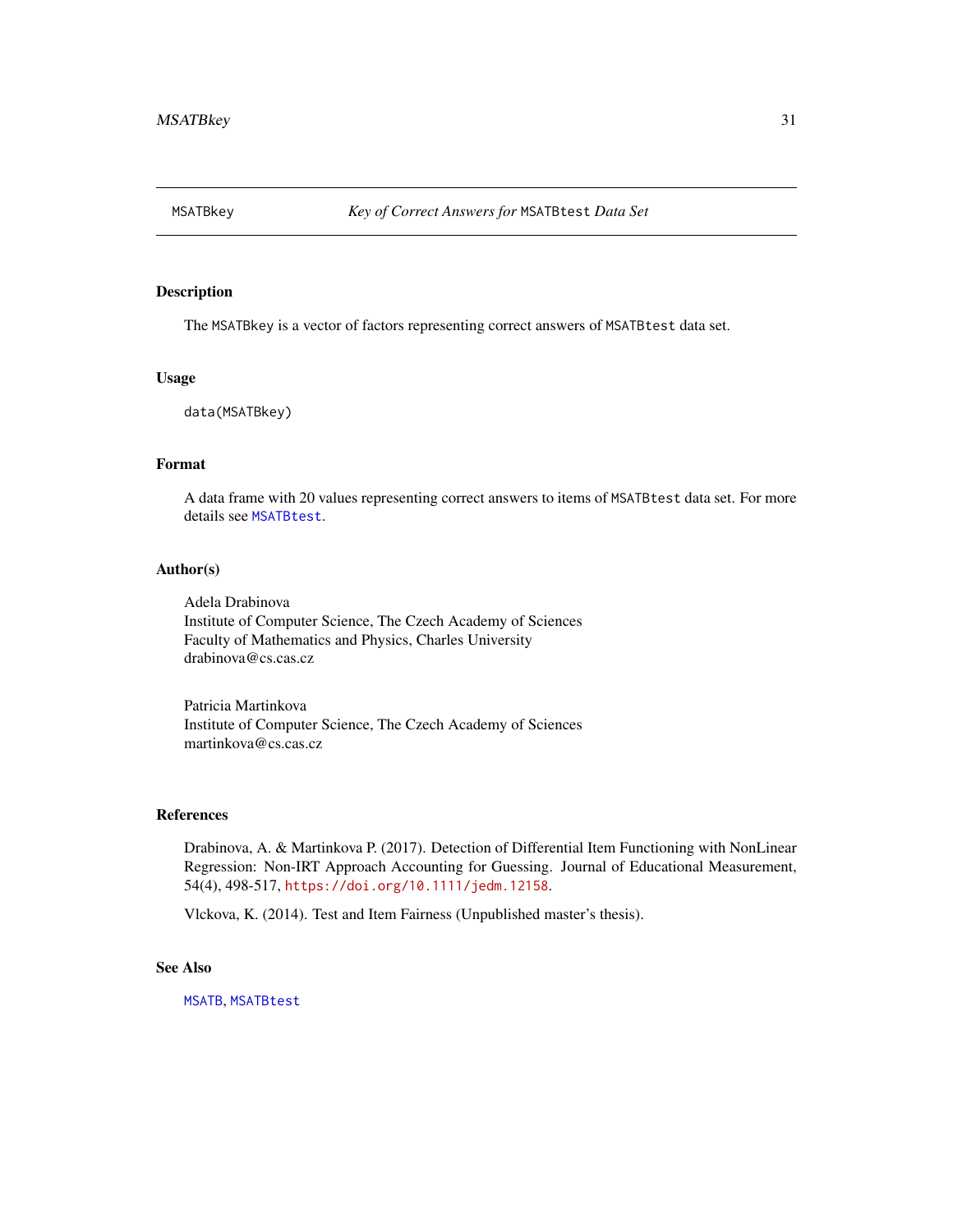<span id="page-31-1"></span><span id="page-31-0"></span>

The MSATBtest data set consists of the responses of 1,407 subjects (484 males, 923 females) to multiple-choice admission test to medical school in Czech republic. It contains 20 selected items from original test while first item was previously detected detected as differently functioning (Vlckova, 2014). Possible answers were A, B, C, D, while any combination of these can be correct. The column gender represents gender of students, where 0 represents males (reference group) and 1 represents females (focal group).

#### Usage

data(MSATBtest)

# Format

A MSATBtest data frame consists of 1,407 observations on the following 21 variables. The first 20 columns represent answers of subject to an items of the test. The 21st column is vector subjects' gender; values 0 and 1 refer to males (reference group) and females (focal group).

# Author(s)

Adela Drabinova Institute of Computer Science, The Czech Academy of Sciences Faculty of Mathematics and Physics, Charles University drabinova@cs.cas.cz

Patricia Martinkova Institute of Computer Science, The Czech Academy of Sciences martinkova@cs.cas.cz

# References

Drabinova, A. & Martinkova P. (2017). Detection of Differential Item Functioning with NonLinear Regression: Non-IRT Approach Accounting for Guessing. Journal of Educational Measurement, 54(4), 498-517, <https://doi.org/10.1111/jedm.12158>.

Vlckova, K. (2014). Test and Item Fairness (Unpublished master's thesis).

# See Also

[MSATB](#page-29-1), [MSATBkey](#page-30-1)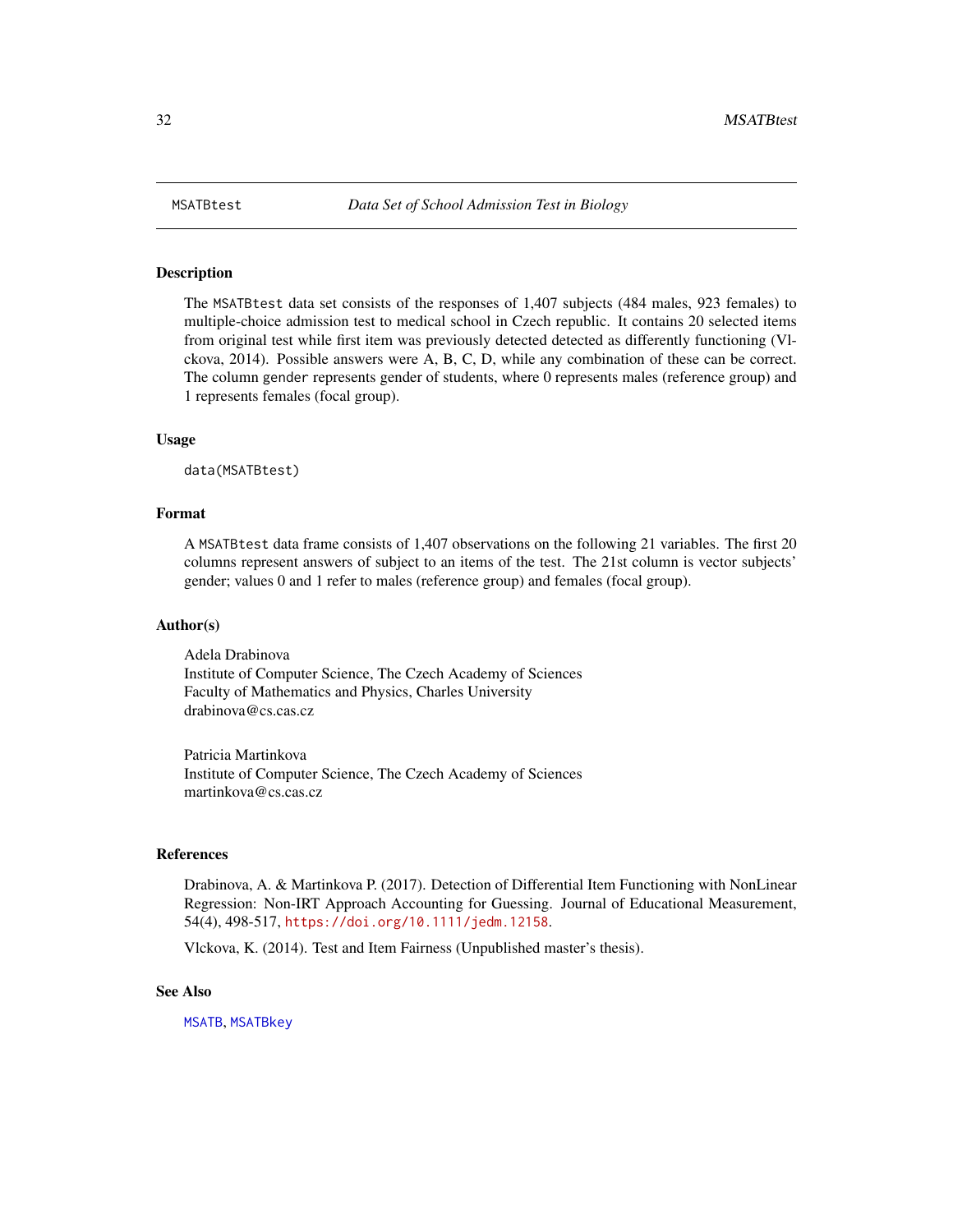<span id="page-32-0"></span>Performs DIF detection procedure based on Non-Linear Regression and either likelihood ratio test or F-test of submodel.

# Usage

```
NLR(Data, group, model, constraints = NULL, type = "both", method = "nls",
match = "zscore", anchor = 1:ncol(Data), start, p.adjust.method = "none", test = "LR",
alpha = 0.05, initboot = T, nrBo = 20)
```
# Arguments

| Data            | numeric: either binary data matrix only, or the binary data matrix plus the vector<br>of group. See Details.                                                                                                                  |
|-----------------|-------------------------------------------------------------------------------------------------------------------------------------------------------------------------------------------------------------------------------|
| group           | numeric: binary vector of group membership. "0" for reference group, "1" for<br>focal group.                                                                                                                                  |
| model           | character: generalized logistic regression model to be fitted. See Details.                                                                                                                                                   |
| constraints     | character: which parameters should be the same for both groups. Default value<br>is NULL. See Details.                                                                                                                        |
| type            | character: type of DIF to be tested. Possible values are "both" (default), "udif",<br>"nudif", "all", or combination of parameters 'a', 'b', 'c' and 'd'. See Details.                                                        |
| method          | character: what method should be used for estimation of parameters in model.<br>The options are "nls" for non-linear least squares (default) and "likelihood"<br>for maximum likelihood method.                               |
| match           | specifies matching criterion. Can be either "zscore" (default, standardized total<br>score), "score" (total test score), or vector of the same length as number of<br>observations in Data. See <b>Details</b> .              |
| anchor          | a vector of integers specifying which items are currently considered as anchor<br>(DIF free) items. By default, all items are considered as anchors. Argument is<br>ignored if match is not "zscore" or "score". See Details. |
| start           | numeric: matrix with n rows (where n is the number of items) and 8 columns<br>containing initial item parameters estimates. See Details.                                                                                      |
| p.adjust.method |                                                                                                                                                                                                                               |
|                 | character: method for multiple comparison correction. See Details.                                                                                                                                                            |
| test            | character: test to be performed for DIF detection (either "LR" (default), or "F").<br>See Details.                                                                                                                            |
| alpha           | numeric: significance level (default is 0.05).                                                                                                                                                                                |
| initboot        | logical: in case of convergence issues, should be starting values recalculated<br>based on bootstraped samples? (default is TRUE). See Details.                                                                               |
| nrBo            | numeric: the maximal number of iterations for calculation of starting values<br>using bootstraped samples (default is 20).                                                                                                    |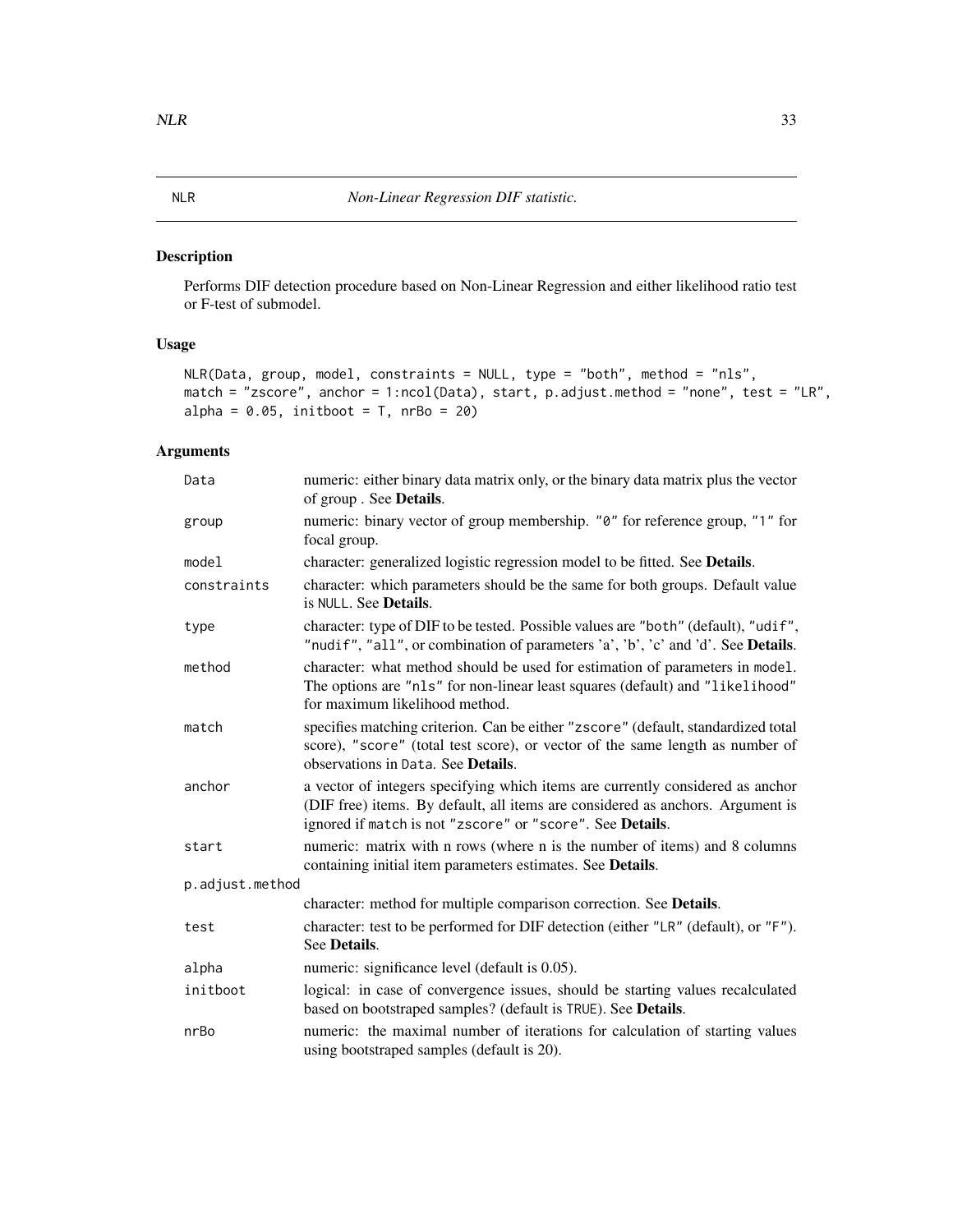#### <span id="page-33-0"></span>Details

DIF detection procedure based on Non-Linear Regression is the extension of Logistic Regression procedure (Swaminathan and Rogers, 1990).

The Data is a matrix whose rows represents examinee scored answers ("1" correct, "0" incorrect) and columns correspond to the items. The group must be a vector of the same length as nrow(data).

The unconstrained form of 4PL generalized logistic regression model for probability of correct answer (i.e.,  $y = 1$ ) is

 $P(y = 1) = (c + cDif^{*}g) + (d + dDif^{*}g - c - cDif^{*}g)/(1 + exp(-(a + aDif^{*}g))^{*}(x - b - bDif^{*}g)))$ ,

where x is standardized total score (also called Z-score) and g is group membership. Parameters a, b, c and d are discrimination, difficulty, guessing and inattention. Parameters aDif, bDif, cDif and dDif then represent differences between two groups in discrimination, difficulty, guessing and inattention.

This 4PL model can be further constrained by model and constraints arguments. The arguments model and constraints can be also combined.

The model argument offers several predefined models. The options are as follows: Rasch for 1PL model with discrimination parameter fixed on value 1 for both groups, 1PL for 1PL model with discrimination parameter fixed for both groups, 2PL for logistic regression model, 3PLcg for 3PL model with fixed guessing for both groups, 3PLdg for 3PL model with fixed inattention for both groups, 3PLc (alternatively also 3PL) for 3PL regression model with guessing parameter, 3PLd for 3PL model with inattention parameter, 4PLcgdg for 4PL model with fixed guessing and inattention parameter for both groups, 4PLcgd (alternatively also 4PLd) for 4PL model with fixed guessing for both groups, 4PLcdg (alternatively also 4PLc) for 4PL model with fixed inattention for both groups, or 4PL for 4PL model.

The model can be specified in more detail with constraints argument which specifies what arguments should be fixed for both groups. For example, choice "ad" means that discrimination (a) and inattention (d) are fixed for both groups and other parameters (b and c) are not.

The type corresponds to type of DIF to be tested. Possible values are "both" to detect any DIF caused by difference in difficulty or discrimination (i.e., uniform and/or non-uniform), "udif" to detect only uniform DIF (i.e., difference in difficulty b), "nudif" to detect only non-uniform DIF (i.e., difference in discrimination a), or "all" to detect DIF caused by difference caused by any parameter that can differed between groups. The type of DIF can be also specified in more detail by using combination of parameters a, b, c and d. For example, with an option "c" for 4PL model only the difference in parameter c is tested.

Argument match represents the matching criterion. It can be either the standardized test score (default, "zscore"), total test score ("score"), or any other continuous or discrete variable of the same length as number of observations in Data. Matching criterion is used in NLR function as a covariate in non-linear regression model.

The start is a list with as many elements as number of items. Each element is a named numeric vector representing initial values for parameter estimation. Specifically, parameters a, b, c, and d are initial values for discrimination, difficulty, guessing and inattention for reference group. Parameters aDif, bDif, cDif and dDif are then differences in these parameters between reference and focal group. If not specified, starting values are calculated with [startNLR](#page-39-1) function.

The p.adjust.method is a character for p.adjust function from the stats package. Possible values are "holm", "hochberg", "hommel", "bonferroni", "BH", "BY", "fdr", "none".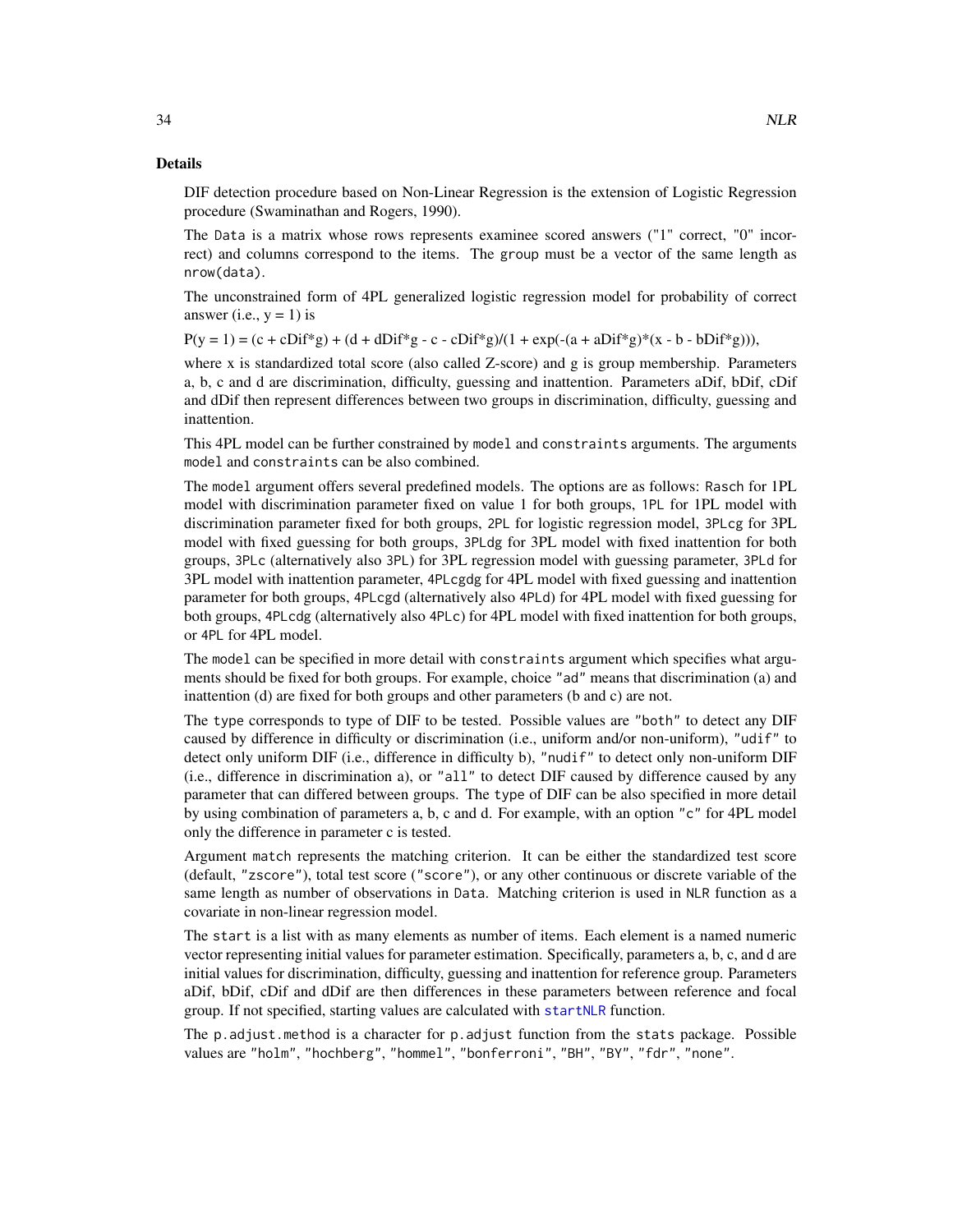In case of convergence issues, with an option init boot = TRUE, the starting values are re-calculated based on bootstraped samples. Newly calculated initial values are applied only to items/models with convergence issues.

In case that model considers difference in guessing or inattention parameter, the different parameterization is used and parameters with standard errors are recalculated by delta method. However, covariance matrices stick with alternative parameterization.

# Value

A list with the following arguments:

Sval the values of test statistics.

pval the p-values by test.

adjusted.pval adjusted p-values by p.adjust.method.

df the degress of freedom of test.

test used test.

par.m0 the matrix of estimated item parameters for m0 model.

se.m0 the matrix of standard errors of item parameters for m0 model.

cov.m0 list of covariance matrices of item parameters for m0 model.

par.m1 the matrix of estimated item parameters for m1 model.

se.m1 the matrix of standard errors of item parameters for m1 model.

cov.m1 list of covariance matrices of item parameters for m1 model.

conv.fail numeric: number of convergence issues.

conv.fail.which the indicators of the items which did not converge.

ll.m0 log-likelihood of m0 model.

- ll.m1 log-likelihood of m1 model.
- startBo0 the binary matrix. Columns represents iterations of initial values recalculations, rows represents items. The value of 0 means no convergence issue in m0 model, 1 means convergence issue in m0 model.
- startBo1 the binary matrix. Columns represents iterations of initial values recalculations, rows represents items. The value of 0 means no convergence issue in m1 model, 1 means convergence issue in m1 model.

#### Author(s)

Adela Drabinova Institute of Computer Science, The Czech Academy of Sciences Faculty of Mathematics and Physics, Charles University drabinova@cs.cas.cz

Patricia Martinkova Institute of Computer Science, The Czech Academy of Sciences martinkova@cs.cas.cz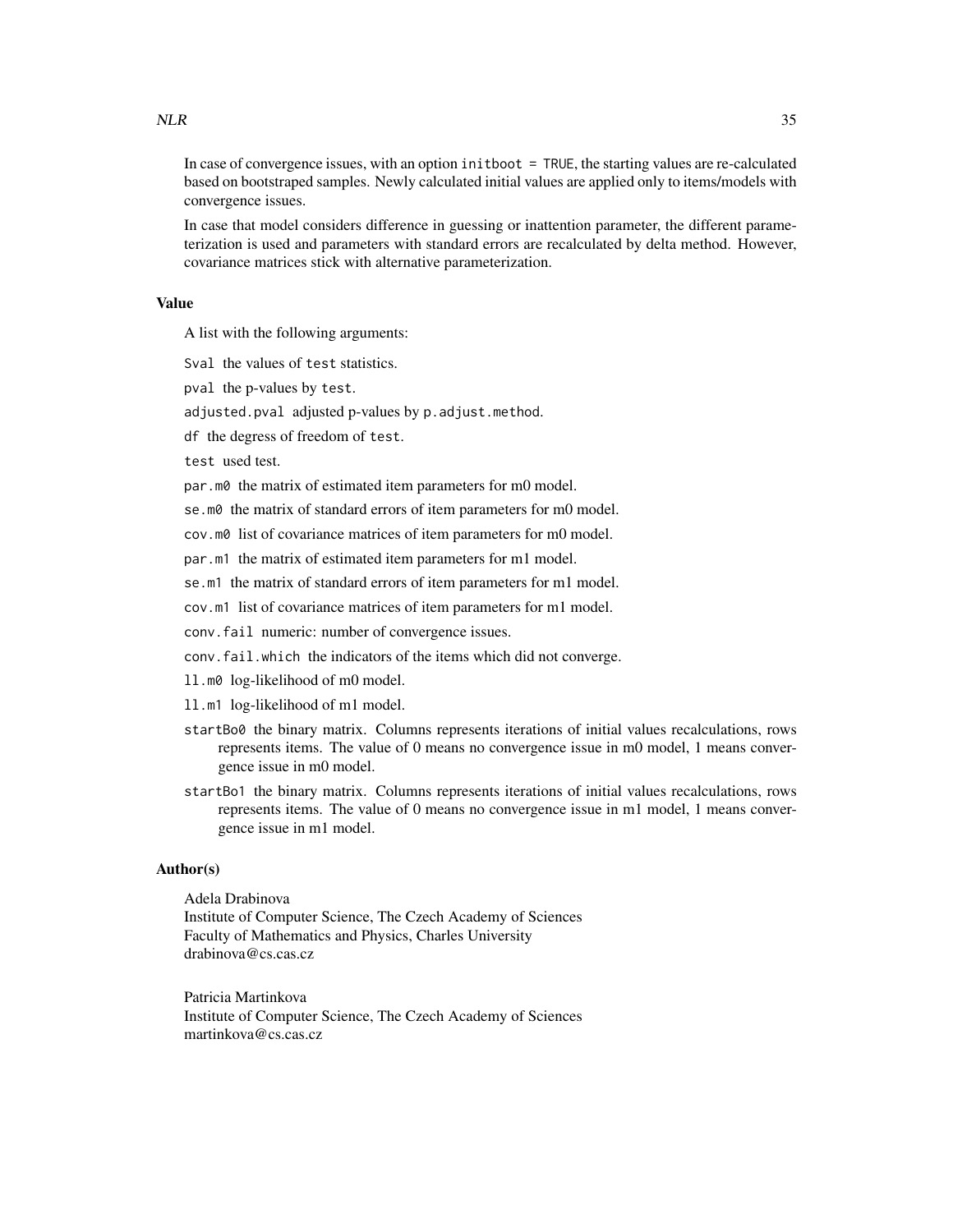# <span id="page-35-0"></span>Karel Zvara Faculty of Mathematics and Physics, Charles University

# References

Drabinova, A. & Martinkova P. (2017). Detection of Differential Item Functioning with NonLinear Regression: Non-IRT Approach Accounting for Guessing. Journal of Educational Measurement, 54(4), 498-517, <https://doi.org/10.1111/jedm.12158>.

Swaminathan, H. & Rogers, H. J. (1990). Detecting Differential Item Functioning Using Logistic Regression Procedures. Journal of Educational Measurement, 27, 361-370.

#### See Also

[p.adjust](#page-0-0)

#### Examples

```
## Not run:
# loading data based on GMAT
data(GMAT)
Data <- GMAT[, 1:20]
group <- GMAT[, "group"]
# Testing both DIF effects using LR test (default)
# and model with fixed guessing for both groups
NLR(Data, group, model = "3PLcg")
# Using F test
NLR(Data, group, model = "3PLcg", test = "F")# Testing both DIF effects with Benjamini-Hochberg correction
NLR(Data, group, model = "3PLcg", p.adjust.method = "BH")
# 4PL model with the same guessing and inattention
# to test uniform DIF
NLR(Data, group, model = "4PLcgdg", type = "udif")
# 2PL model to test non-uniform DIF
NLR(Data, group, model = "2PL", type = "nudif")
# 4PL model with fixed a and c parameter
# to test difference in b
NLR(Data, group, model = "4PL", constraints = "ac", type = "b")
# using maximum likelihood estimation method
NLR(Data, group, model = "3PLcg", method = "likelihood")
## End(Not run)
```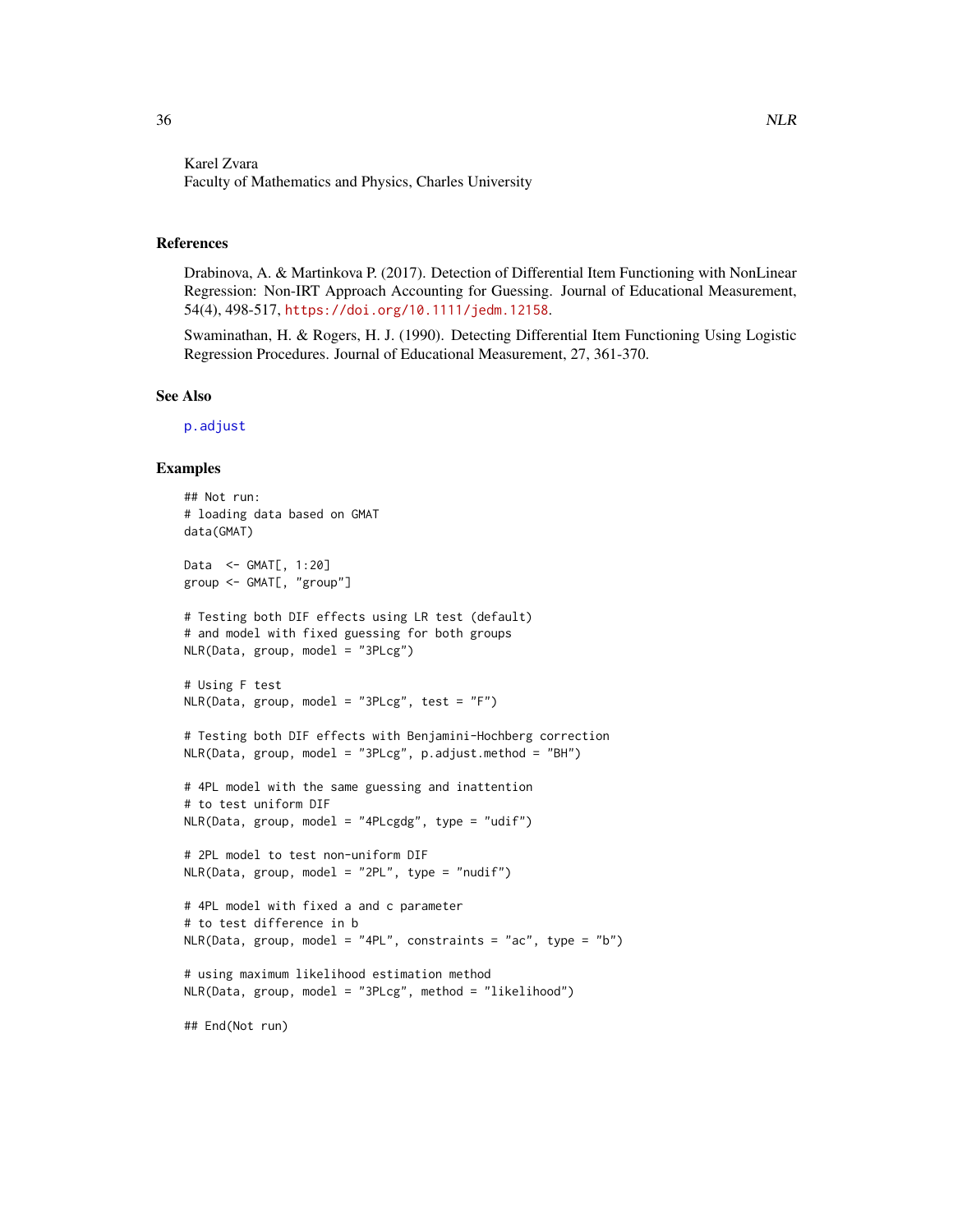<span id="page-36-1"></span><span id="page-36-0"></span>

Two types of plots are available. The first one is obtained by setting plot.type = "cc" (default). The characteristic curve for item specified in item option is plotted. For default option "all" of item, characteristic curves of all converged items are plotted. The drawn curves represent best model.

The second plot is obtained by setting plot.type = "stat". The test statistics (either LR-test, or F-test, depends on argument test) are displayed on the Y axis, for each converged item. The detection threshold is displayed by a horizontal line and items detected as DIF are printed with the red color. Only parameters size and title are used.

#### Usage

```
## S3 method for class 'difNLR'
plot(x, plot-type = "cc", item = "all",col = c("dodge blue2", "goldenrod2"), shape = 21, size = 0.8,linetype = c(2, 1), title, ...)
```
# Arguments

| $\times$  | an object of "difNLR" class                                                                                                                      |
|-----------|--------------------------------------------------------------------------------------------------------------------------------------------------|
| plot.type | character: type of plot to be plotted (either "cc" for characteristic curve (de-<br>fault), or "stat" for test statistics). See <b>Details</b> . |
| item      | either character ("all"), or numeric vector, or single number corresponding to<br>column indicators. See <b>Details</b> .                        |
| col       | character: single value, or vector of two values representing colors for plot.                                                                   |
| shape     | integer: shape parameter for plot.                                                                                                               |
| size      | numeric: single number, or vector of two numbers representing line width in<br>plot.                                                             |
| linetype  | numeric: single number, or vector of two numbers representing line type in plot<br>for reference and focal group.                                |
| title     | string: title of plot.                                                                                                                           |
| .         | other generic parameters for plot() function.                                                                                                    |

# Author(s)

Adela Drabinova Institute of Computer Science, The Czech Academy of Sciences Faculty of Mathematics and Physics, Charles University drabinova@cs.cas.cz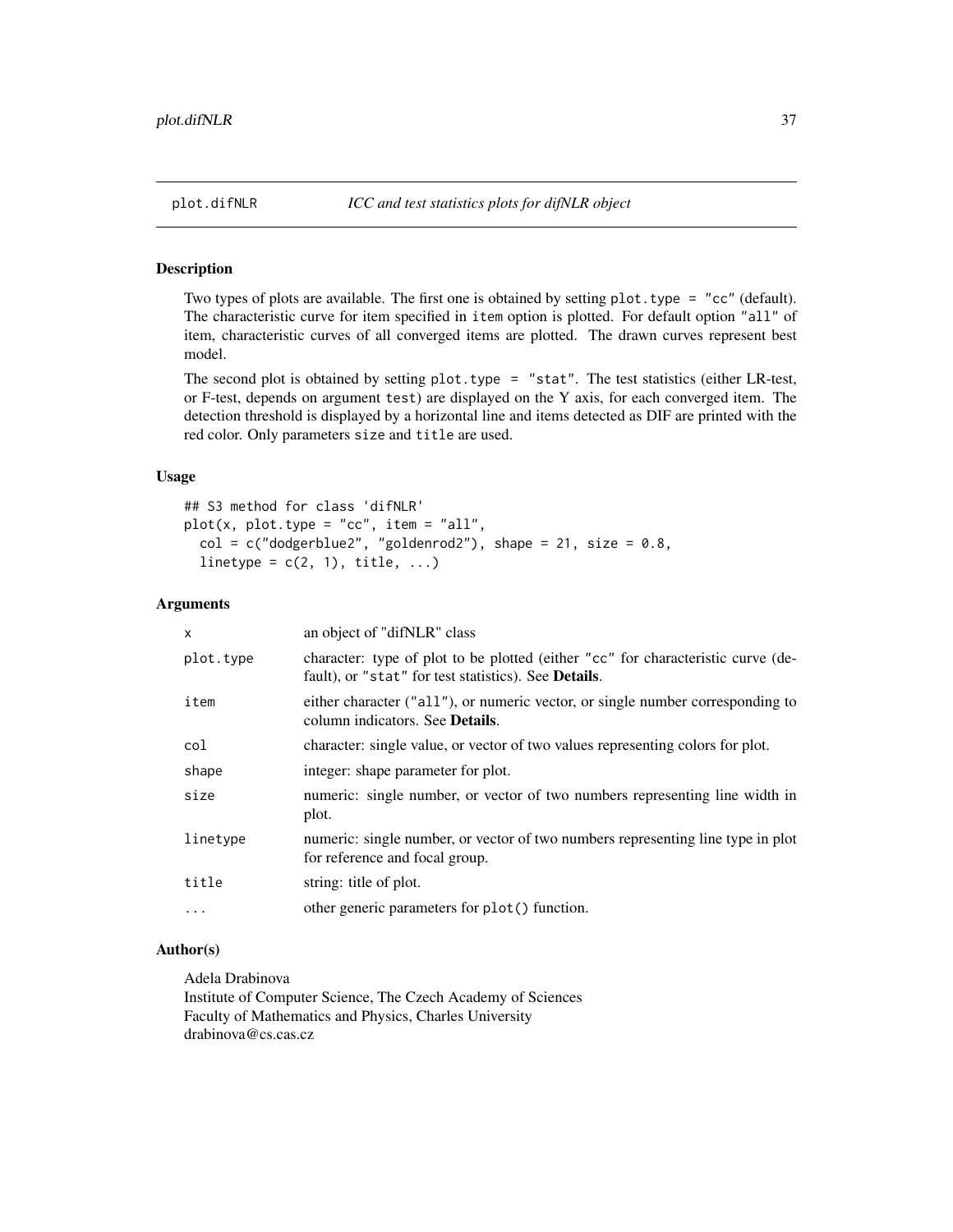Patricia Martinkova Institute of Computer Science, The Czech Academy of Sciences martinkova@cs.cas.cz

Karel Zvara Faculty of Mathematics and Physics, Charles University

#### References

Drabinova, A. & Martinkova P. (2017). Detection of Differential Item Functioning with NonLinear Regression: Non-IRT Approach Accounting for Guessing. Journal of Educational Measurement, 54(4), 498-517.

Swaminathan, H. & Rogers, H. J. (1990). Detecting Differential Item Functioning Using Logistic Regression Procedures. Journal of Educational Measurement, 27, 361-370.

#### See Also

[difNLR](#page-7-1)

## Examples

```
## Not run:
# loading data based on GMAT
data(GMAT)
Data <- GMAT[, 1:20]
group <- GMAT[, "group"]
# Testing both DIF effects using likelihood-ratio test and
# 3PL model with fixed guessing for groups
(x \leq -\text{diffNLR}(Data, group, focal.name = 1, model = "3PLcg"))# Graphical devices
plot(x)
plot(x, item = x$DIFitems)
plot(x, plot.type = "stat")
## End(Not run)
```
<span id="page-37-1"></span>predict.difNLR *Predicted values for difNLR object*

# Description

Predicted values based on "difNLR" object.

<span id="page-37-0"></span>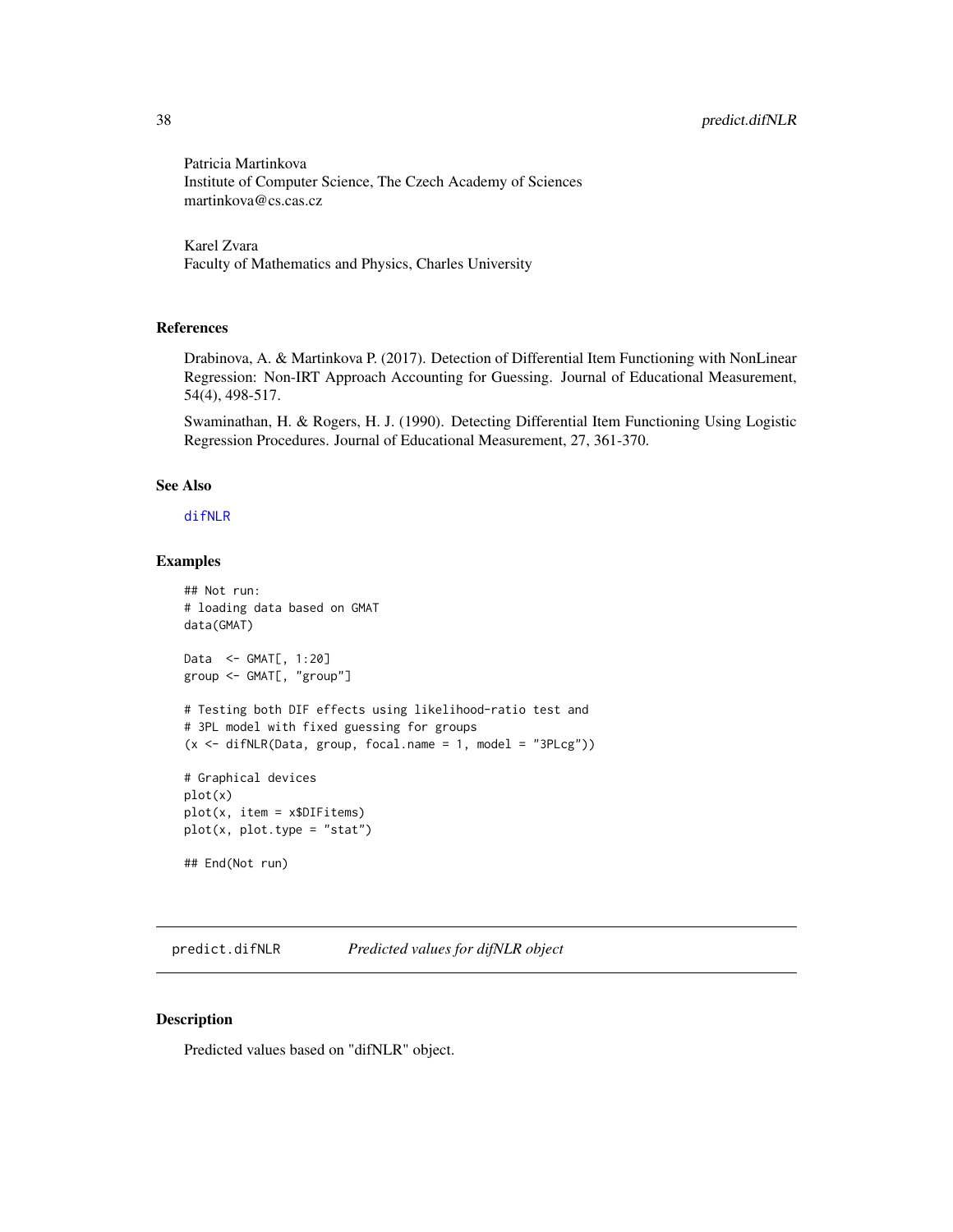# <span id="page-38-0"></span>predict.difNLR 39

#### Usage

```
## S3 method for class 'difNLR'
predict(object, item = "all", match, group, ...)
```
# Arguments

| object   | an object of "difNLR" class                                                                          |
|----------|------------------------------------------------------------------------------------------------------|
| item     | either character ("all"), or numeric vector, or single number corresponding to<br>column indicators. |
| match    | numeric: specifies matching criterion for new observation. See <b>Details</b> .                      |
| group    | numeric: specifies group membership for new observation. See Details.                                |
| $\ddots$ | other generic parameters for predict() function.                                                     |

# Details

Arguments match and group represent matching criterion and group membership of new observations and need to have the same length.

#### Author(s)

Adela Drabinova Institute of Computer Science, The Czech Academy of Sciences Faculty of Mathematics and Physics, Charles University drabinova@cs.cas.cz

Patricia Martinkova Institute of Computer Science, The Czech Academy of Sciences martinkova@cs.cas.cz

Karel Zvara Faculty of Mathematics and Physics, Charles University

# References

Drabinova, A. & Martinkova P. (2017). Detection of Differential Item Functioning with NonLinear Regression: Non-IRT Approach Accounting for Guessing. Journal of Educational Measurement, 54(4), 498-517.

Swaminathan, H. & Rogers, H. J. (1990). Detecting Differential Item Functioning Using Logistic Regression Procedures. Journal of Educational Measurement, 27, 361-370.

#### See Also

[difNLR](#page-7-1)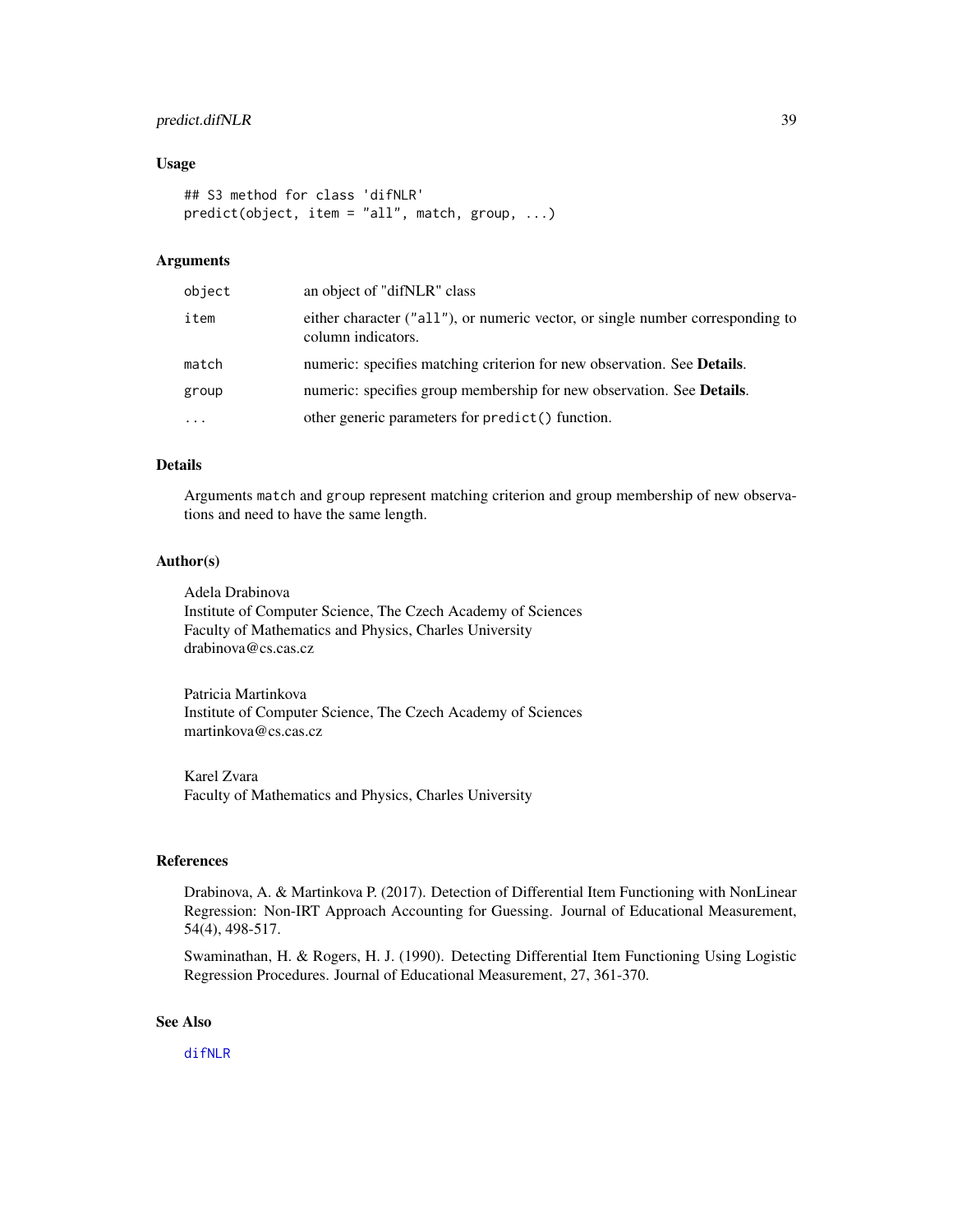# Examples

```
## Not run:
# loading data based on GMAT
data(GMAT)
Data <- GMAT[, 1:20]
group <- GMAT[, "group"]
# Testing both DIF effects using likelihood-ratio test and
# 3PL model with fixed guessing for groups
(x \leq -\text{diffNLR}(Data, group, focal.name = 1, model = "3PLcg"))# Predicted values
predict(x)
predict(x, item = 1)# Predicted values for new observations
predict(x, item = 1, match = 0, group = 1)predict(x, item = 1, match = 0, group = 0)## End(Not run)
```
<span id="page-39-1"></span>startNLR *Calculates starting values for Non-Linear Regression DIF models.*

# Description

Calculates starting values for difNLR function based on linear approximation.

# Usage

```
startNLR(Data, group, model, match = "zscore", parameterization = "alternative",
simplify = F)
```
# Arguments

| Data             | numeric: a matrix or data. frame of binary data.                                                                                                                                                          |  |
|------------------|-----------------------------------------------------------------------------------------------------------------------------------------------------------------------------------------------------------|--|
| group            | numeric: binary vector of group membership. "0" for reference group, "1" for<br>focal group.                                                                                                              |  |
| model            | character: generalized logistic regression model to be fitted. See <b>Details</b> .                                                                                                                       |  |
| match            | vector of matching criterion. Its length need to be the same as number of obser-<br>vations in Data.                                                                                                      |  |
| parameterization |                                                                                                                                                                                                           |  |
|                  | character: parameterization of regression coefficients. Possible options are "classic"<br>(IRT parameterization), "alternative" (default) and "logistic" (logistic re-<br>gression). See <b>Details</b> . |  |
| simplify         | logical: whether initial values should be simplified into the table. This is only<br>applicable when parameterization is the same for all items.                                                          |  |

<span id="page-39-0"></span>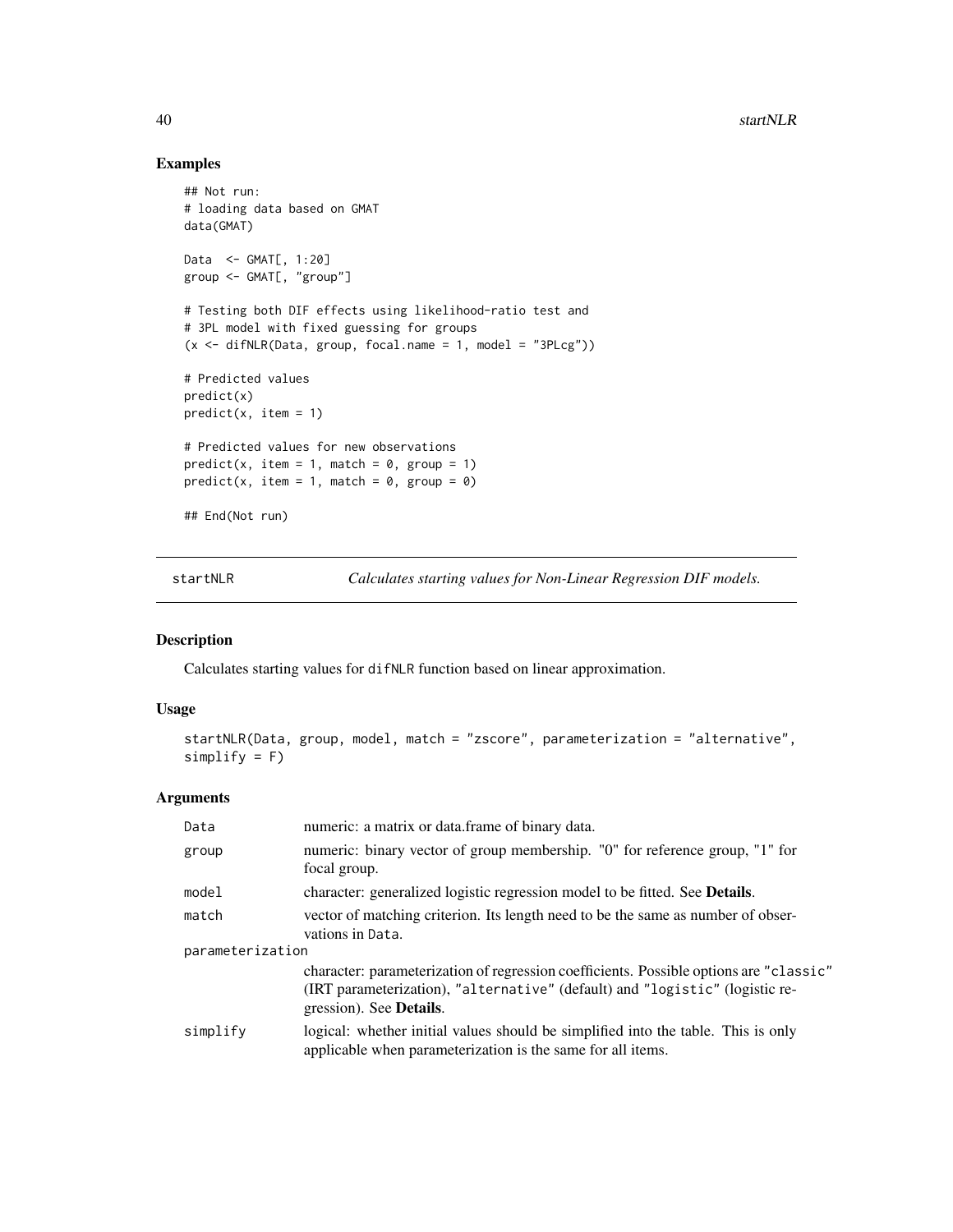#### <span id="page-40-0"></span>startNLR 41

# Details

The model argument offers several predefined models. The options are as follows: Rasch for 1PL model with discrimination parameter fixed on value 1 for both groups, 1PL for 1PL model with discrimination parameter fixed for both groups, 2PL for logistic regression model, 3PLcg for 3PL model with fixed guessing for both groups, 3PLdg for 3PL model with fixed inattention for both groups, 3PLc (alternatively also 3PL) for 3PL regression model with guessing parameter, 3PLd for 3PL model with inattention parameter, 4PLcgdg for 4PL model with fixed guessing and inattention parameter for both groups, 4PLcgd (alternatively also 4PLd) for 4PL model with fixed guessing for both groups, 4PLcdg (alternatively also 4PLc) for 4PL model with fixed inattention for both groups, or 4PL for 4PL model.

Three possible parameterization can be specified in "parameterization" argument: "classic" returns IRT parameters of reference group and differences in these parameters between reference and focal group. "alternative" returns IRT parameters of reference group, the differences in parameters a and b between two groups and parameters c and d for focal group. "logistic" returns parameters in logistic regression parameterization.

#### Value

A list containing elements representing items. Each element is a named numeric vector of length 8 with initial values for difNLR model.

# Author(s)

Adela Drabinova Institute of Computer Science, The Czech Academy of Sciences Faculty of Mathematics and Physics, Charles University

drabinova@cs.cas.cz

Patricia Martinkova Institute of Computer Science, The Czech Academy of Sciences martinkova@cs.cas.cz

#### References

Drabinova, A. & Martinkova P. (2017). Detection of Differential Item Functioning with NonLinear Regression: Non-IRT Approach Accounting for Guessing. Journal of Educational Measurement, 54(4), 498-517, <https://doi.org/10.1111/jedm.12158>.

#### See Also

[difNLR](#page-7-1)

## Examples

## Not run: # loading data based on GMAT data(GMAT)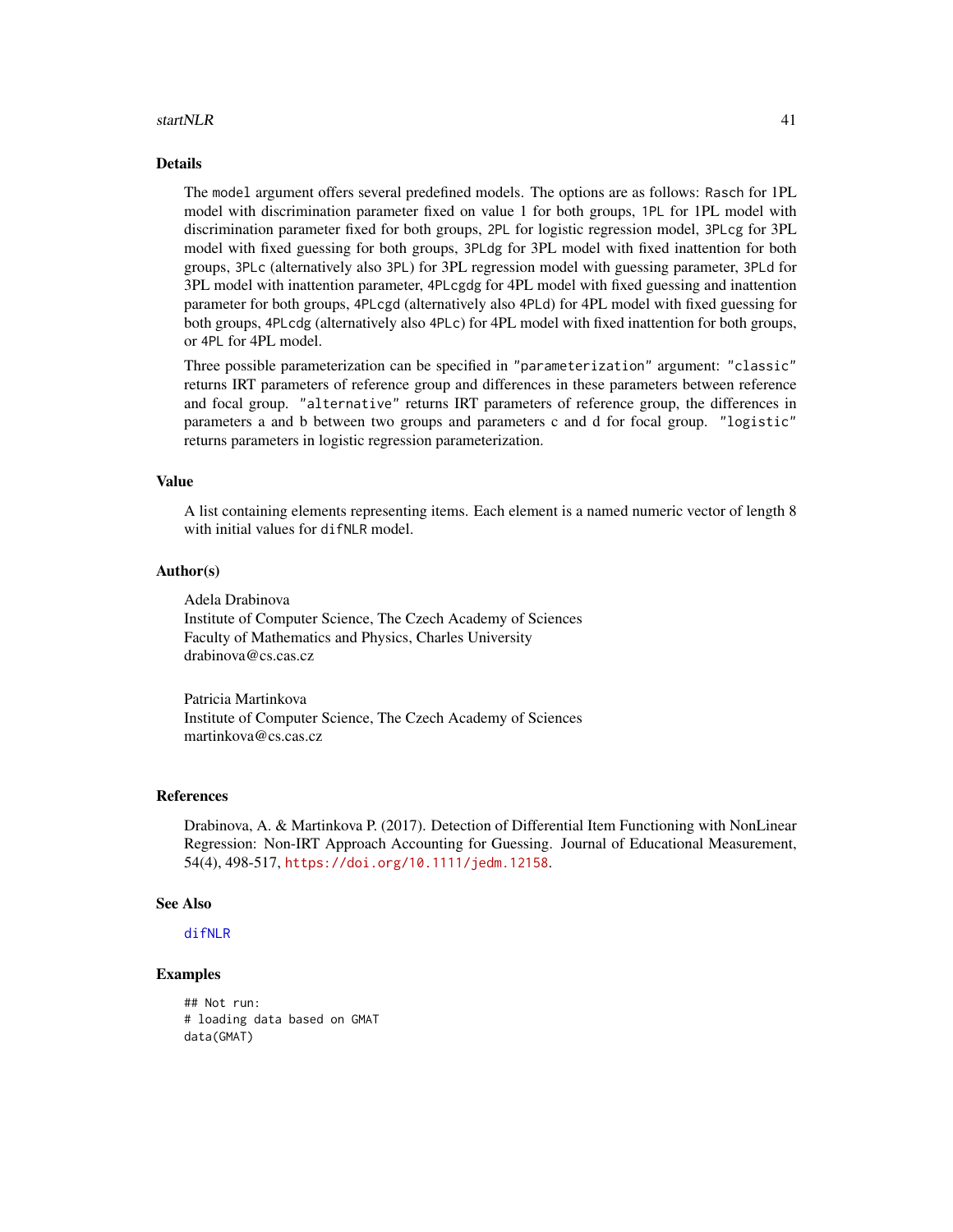```
Data <- GMAT[, 1:20]
group <- GMAT[, "group"]
# starting values for 3PL model
startNLR(Data, group, model = "3PL")
# starting values for 3PL model
# simplified into single table
startNLR(Data, group, model = "3PL", simplify = T)
# starting values for 3PL model
# with score as matching criterion
startNLR(Data, group, model = "3PL", match = "score")
# starting values for model specified for each item
startNLR(Data, group,
         model = c(rep("1PL", 5), rep("2PL", 5),
                  rep("3PL", 5), rep("4PL", 5)))
```
## End(Not run)